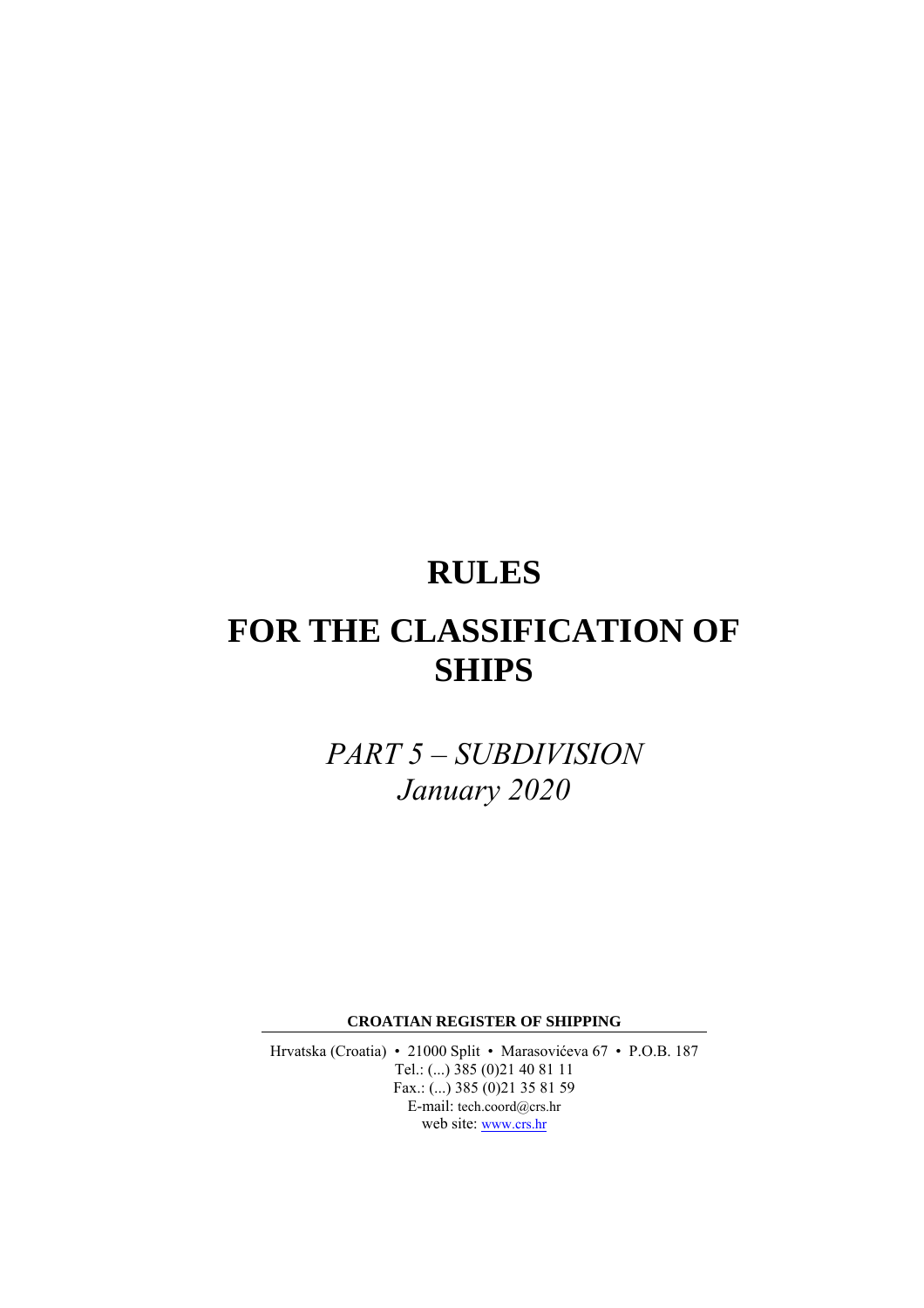By the decision of the General Committee to the Croatian Register of Shipping,

## **RULES FOR THE CLASSIFICATION OF SHIPS**

Part 5 – SUBDIVISION edition January 2020

have been adopted on 20th December 2019 and shall enter into force on 1st January 2020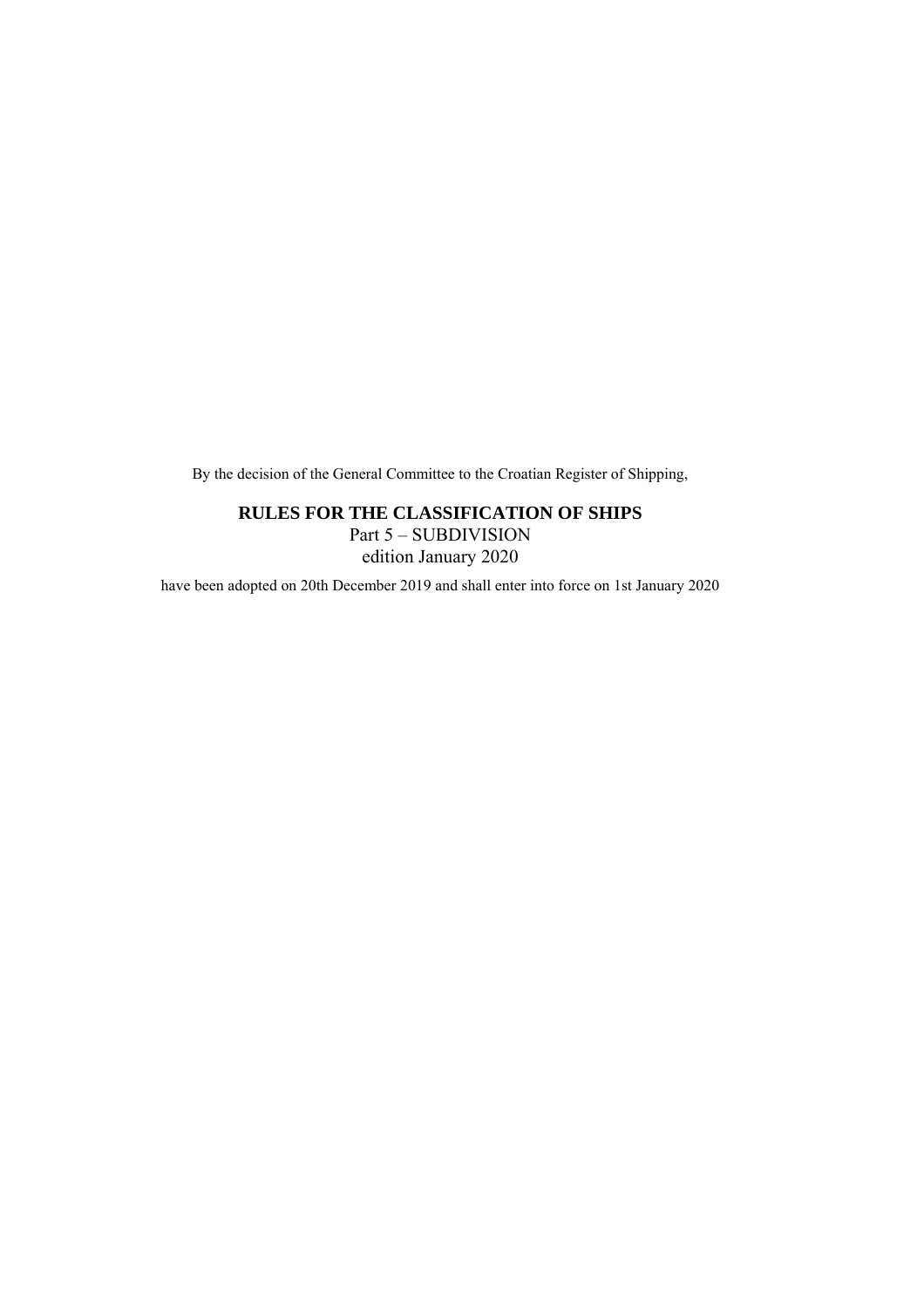## **REVIEW OF AMENDMENTS IN RELATION TO PREVIOUS EDITION OF THE RULES**

## *RULES FOR THE CLASSIFICATION OF SHIPS Part 5 – SUBDIVISION*

All major changes in respect to the Rules for the classification of ships, Part 5 – Subdivison, edition 2013, as last amended by Amendments No. 3, edition July 2017, including corrigenda No. 1, throughout the text are shaded (if any).

Items not being indicated as corrected have not been changed.

The grammar and print errors, have been corrected throughout the Rules and are not subject to above indication of changes.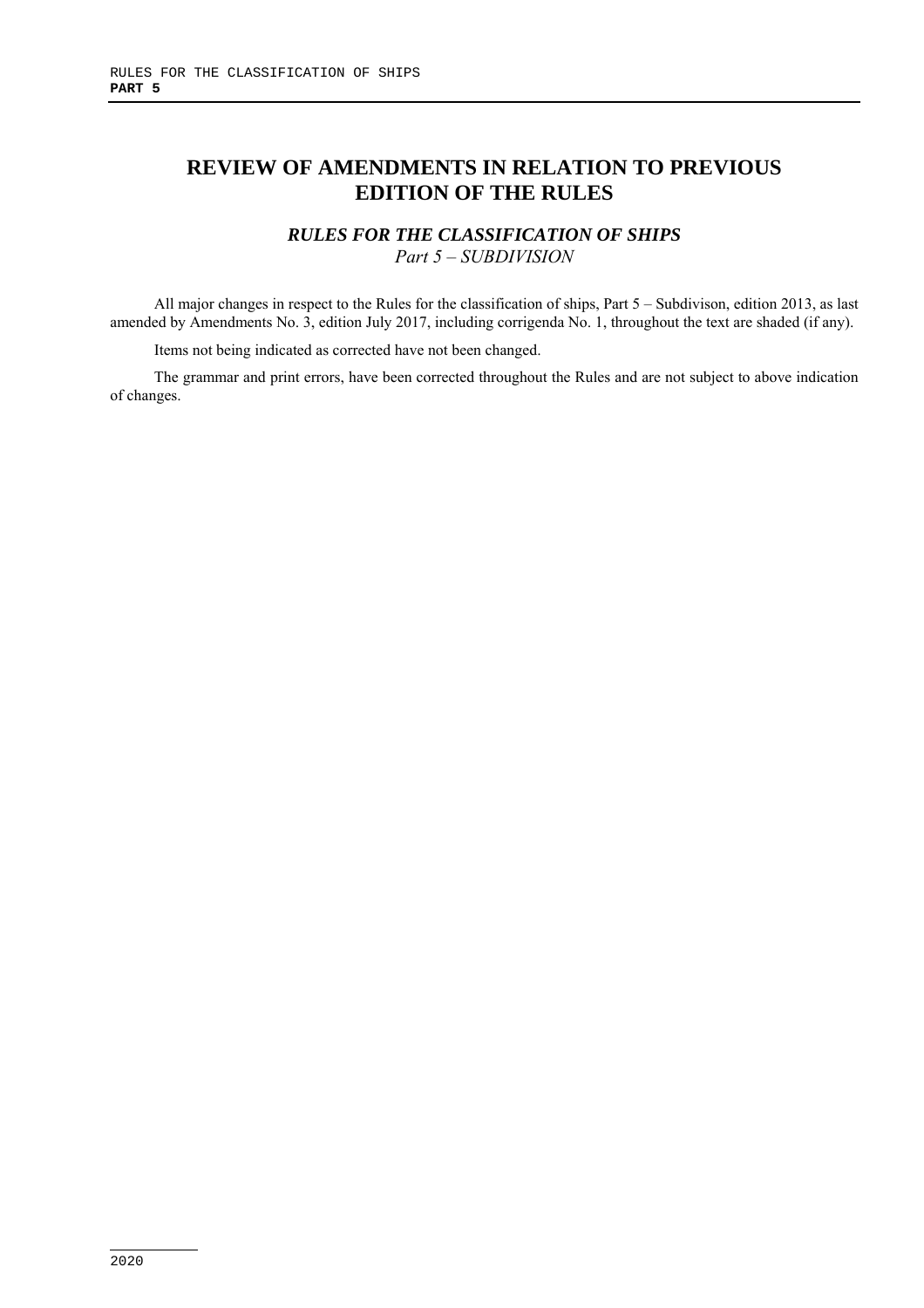| This Part of the Rules includes the requirements of the following international Organizations:                                                                      |                                                                                                                                                                                                                                                                                                                                                                                                                                                                                                                                                                                                                                                                                             |  |
|---------------------------------------------------------------------------------------------------------------------------------------------------------------------|---------------------------------------------------------------------------------------------------------------------------------------------------------------------------------------------------------------------------------------------------------------------------------------------------------------------------------------------------------------------------------------------------------------------------------------------------------------------------------------------------------------------------------------------------------------------------------------------------------------------------------------------------------------------------------------------|--|
|                                                                                                                                                                     | <b>International Maritime Organization (IMO)</b>                                                                                                                                                                                                                                                                                                                                                                                                                                                                                                                                                                                                                                            |  |
| <b>Conventions:</b>                                                                                                                                                 | International Convention for the Safety of Life at Sea 1974 (SOLAS 1974) and all subsequent amendments<br>up to and including the $2018$ amendments (MSC. $436(99)$ )<br>Protocol of 1988 relating to the International Convention for the Safety of Life at Sea 1974, as amended<br>(SOLAS PROT 1988).<br>International Convention on Load Lines, 1966, and Protocol of 1988, as amended up to and including the 2012<br>amendments (MSC. 345(91)).<br>International Convention for the Prevention of Polution from Ships 1973, as modified by the Protocol of 1978<br>thereto (MARPOL 73/78) and all subsequent amendments up to and including the 2011 amendments (MEPC.<br>$201(62)$ ). |  |
| <b>Resolutions:</b>                                                                                                                                                 | MSC. 235(82), as amended by MSC. 335(90); MSC. 421(98); MSC. 436(99)                                                                                                                                                                                                                                                                                                                                                                                                                                                                                                                                                                                                                        |  |
| Codes:                                                                                                                                                              | International Code of Safety for High-Speed Craft (HSC Code), MSC. 36(63), MSC. 97(73)<br>Code of Safety for Dynamically Supported Craft, A.373(X)<br>Code of Safety for Special Purpose Ships, 2008, MSC. 266(84)                                                                                                                                                                                                                                                                                                                                                                                                                                                                          |  |
|                                                                                                                                                                     | <b>International Association of Classification Societies (IACS)</b>                                                                                                                                                                                                                                                                                                                                                                                                                                                                                                                                                                                                                         |  |
| <b>Unified Interpretations:</b><br>CC7; LL 63(Rev.2, 2008); LL 65(Rev.2, 2008); LL 69(Rev.1, 2008); LL 75(Rev.1, 2009); MPC93 (Rev.1,<br>2016); SC 161(Rev.1, 2008) |                                                                                                                                                                                                                                                                                                                                                                                                                                                                                                                                                                                                                                                                                             |  |
| <b>Recommendations (Rec.):</b><br>No.110 (Rev.1, 2010)                                                                                                              |                                                                                                                                                                                                                                                                                                                                                                                                                                                                                                                                                                                                                                                                                             |  |
| <b>EU Directives:</b>                                                                                                                                               | Directive 2003/25/EC of the European Parliament and of the Council of 14 April 2003 as amended by<br>Commission Directive 2005/12/EC of 18 February 2005.                                                                                                                                                                                                                                                                                                                                                                                                                                                                                                                                   |  |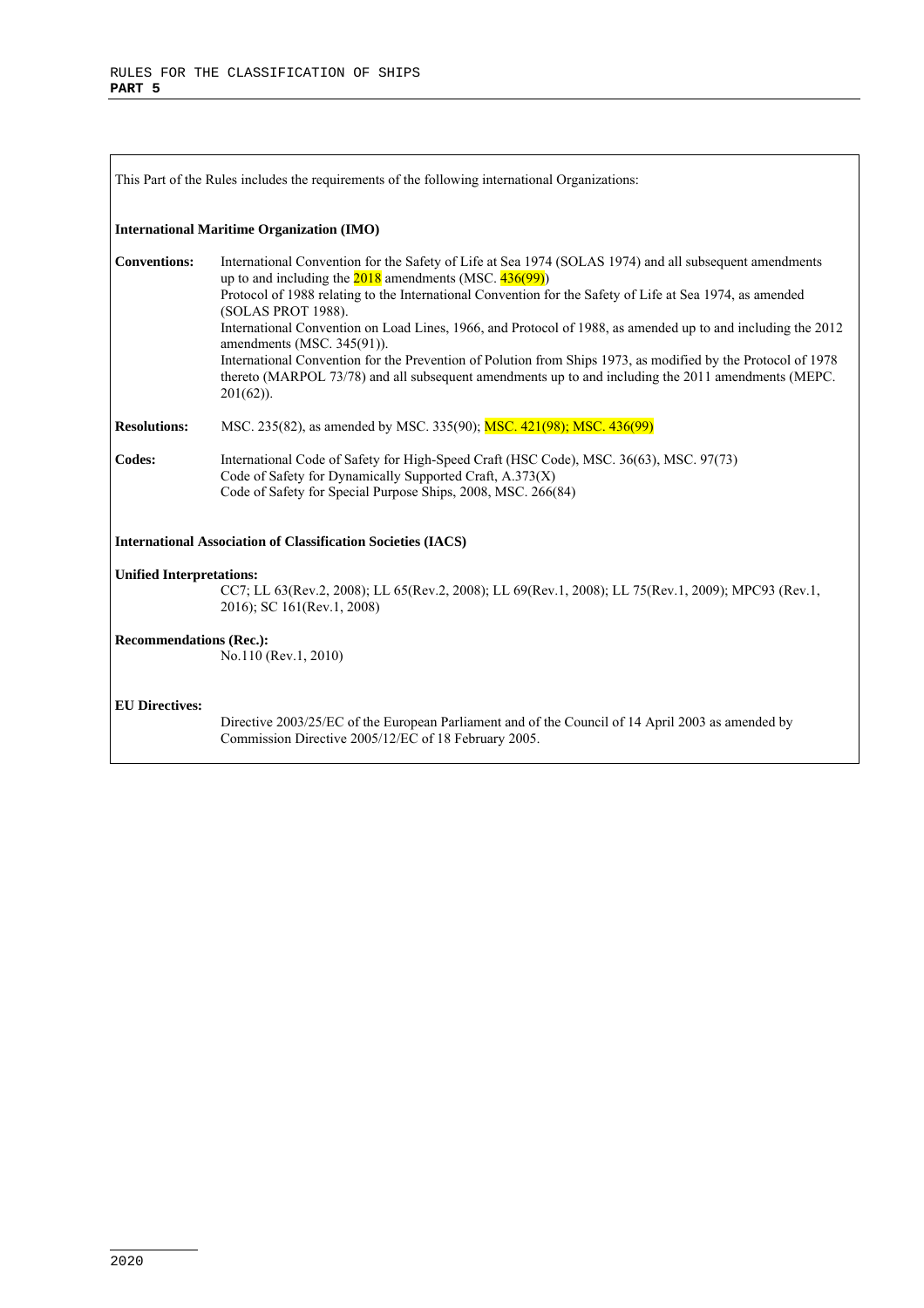## **Content:**

Page

| 1                       |                                                                                      |  |
|-------------------------|--------------------------------------------------------------------------------------|--|
| 1.1<br>1.2              |                                                                                      |  |
| 1.3                     |                                                                                      |  |
| 1.4                     |                                                                                      |  |
| 1.5                     |                                                                                      |  |
| 1.6                     |                                                                                      |  |
| $\boldsymbol{2}$        | SUBDIVISION AND DAMAGE STABILITY OF PASSENGER SHIPS AND CARGO SHIPS 5                |  |
| 2.1                     |                                                                                      |  |
| 2.2                     |                                                                                      |  |
| 2.3                     |                                                                                      |  |
| 2.4                     |                                                                                      |  |
| 2.5                     |                                                                                      |  |
| 2.6<br>2.7              |                                                                                      |  |
| 2.8                     |                                                                                      |  |
| 2.9                     |                                                                                      |  |
| 2.10                    | SYSTEM CAPABILITIES AND OPERATIONAL INFORMATION AFTER A FLOODING CASUALTY ON         |  |
| 2.11                    |                                                                                      |  |
| 2.12                    | PASSENGER SHIPS CARRYING GOODS VECHILES AND ACCOMPANYING PERSONNEL  13               |  |
| 2.13                    | INTERNAL WATERTIGHT INTEGRITY OF PASSENGER SHIPS ABOVE THE BULKHEAD DECK  13         |  |
| 2.14                    | INTEGRITY OF THE HULL AND SUPERSTRUCTURE, DAMAGE PREVENTION AND CONTROL ON RO-RO     |  |
| 2.15                    | ASSIGNING, MARKING AND RECORDING OF SUBDIVISION LOAD LINES FOR PASSENGER SHIPS  14   |  |
| 2.16                    |                                                                                      |  |
| 2.17                    | PERIODICAL OPERATION AND INSPECTION OF WATERTIGHT DOORS, ETC., IN PASSENGER SHIPS 15 |  |
| 2.18<br>2.19            |                                                                                      |  |
| 2.20                    | ADDITIONAL REQUIREMENTS FOR PREVENTION AND CONTROL OF WATER INGRESS, ETC., IN CARGO  |  |
|                         |                                                                                      |  |
| 2.21                    |                                                                                      |  |
| 3                       | SPECIFIC STABILITY REQUIREMENTS FOR RO-RO PASSENGER SHIPS TO WHICH                   |  |
|                         |                                                                                      |  |
| 3.1                     |                                                                                      |  |
| 3.2<br>3.3              |                                                                                      |  |
|                         |                                                                                      |  |
| 4                       |                                                                                      |  |
| 4.1                     |                                                                                      |  |
| 4.2                     |                                                                                      |  |
| 4.3                     |                                                                                      |  |
| 4.4                     |                                                                                      |  |
| 4.5                     | SHIPS WITH ASSIGNED REDUCED FREEBOARD INTENDED TO CARRY DECK CARGO  26               |  |
| 5                       |                                                                                      |  |
| 6                       |                                                                                      |  |
| 6.1                     |                                                                                      |  |
| 6.2                     |                                                                                      |  |
| 6.3                     |                                                                                      |  |
| $\overline{\mathbf{7}}$ |                                                                                      |  |
| 7.1                     |                                                                                      |  |
| 7.2                     |                                                                                      |  |
| 7.3                     |                                                                                      |  |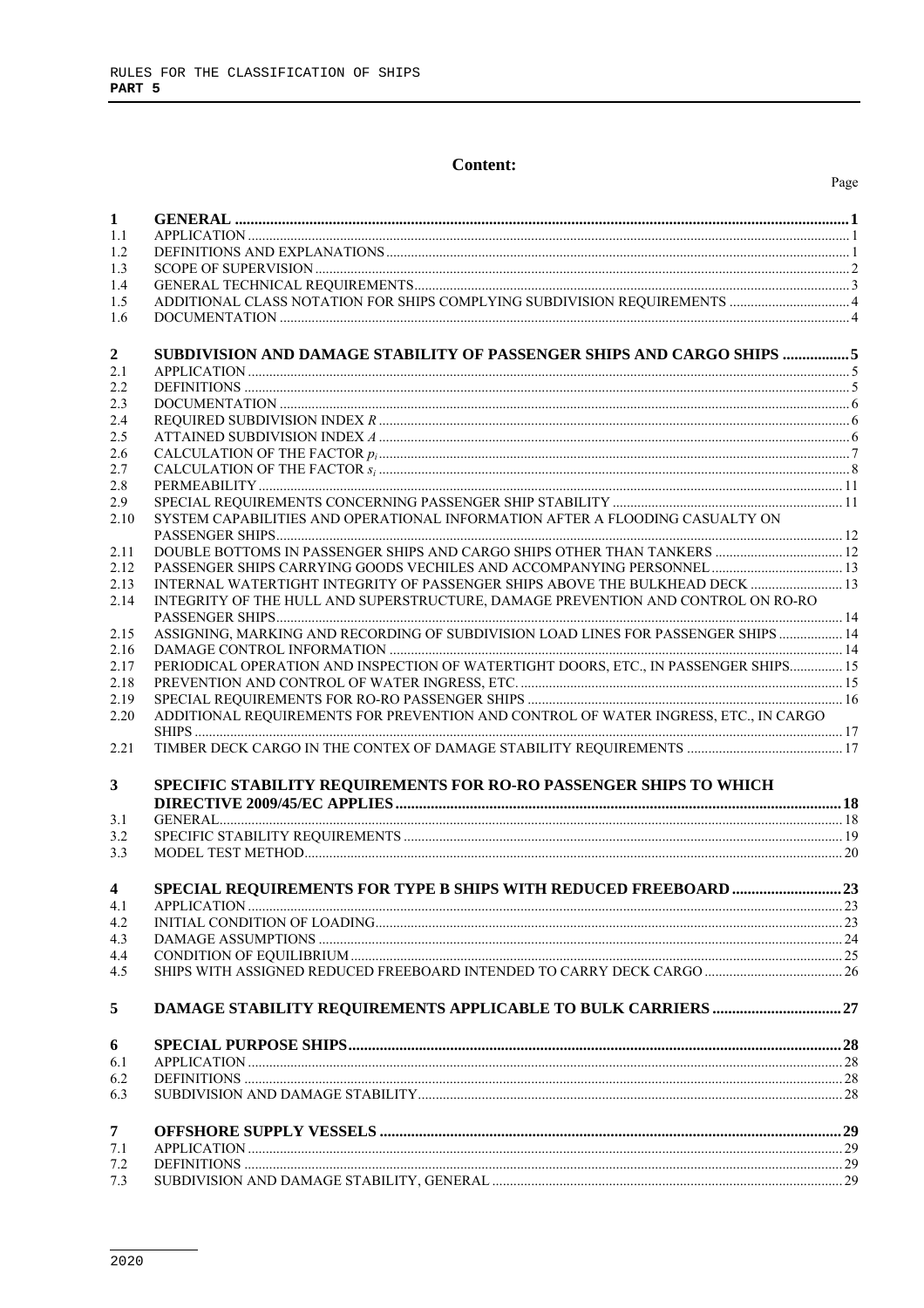| 7.4              |                                                                            |  |
|------------------|----------------------------------------------------------------------------|--|
| 7.5              |                                                                            |  |
| 7.6              |                                                                            |  |
| 7.7              |                                                                            |  |
| 8                |                                                                            |  |
| 8.1              |                                                                            |  |
| 8.2              |                                                                            |  |
| 8.3              |                                                                            |  |
| $\boldsymbol{9}$ |                                                                            |  |
| 9.1              |                                                                            |  |
| 9.2              |                                                                            |  |
| 9.3              |                                                                            |  |
| 9.4              |                                                                            |  |
| 9.5              |                                                                            |  |
| 9.6              |                                                                            |  |
| 9.7              | DAMAGE STABILITY VERIFICATION OF PARTICULAR LOADING CASE ON NEW TANKERS 39 |  |
| 10               |                                                                            |  |
| 10.1             |                                                                            |  |
| 10.2             |                                                                            |  |
| 10.3             |                                                                            |  |

|   | SEGIRJN.             |  |
|---|----------------------|--|
|   | APPLICATION          |  |
| - | <b>MODEL TESTING</b> |  |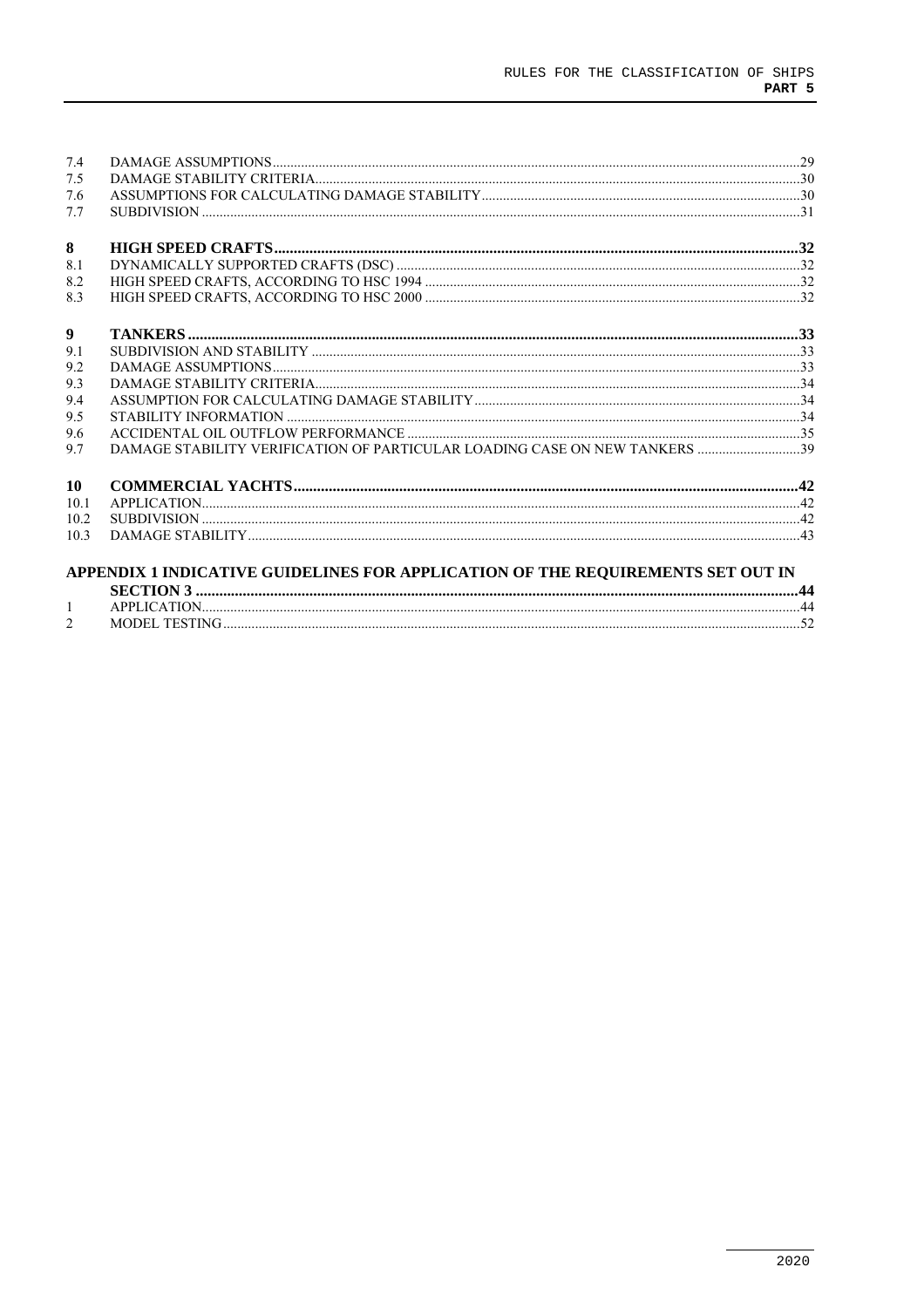## **1 GENERAL**

### **1.1 APPLICATION**

**1.1.1** The requirements of this part of Rules apply to ships of following types:

- .1 Passenger ships engaged on international voyage;
- .2 cargo ships;
- .3 oil tankers;
- .4 chemical tankers;
- .5 special purpose ships;
- .6 supply vessels;
- .7 high speed crafts;
- .8 ro-ro passenger ships on which is applicable Directive 2003/25/EC as amended; .9 commercial yachts, with  $L > 24$  m.

**1.1.2** Passenger ships engaged on national service navigation on which the Directive 2009/45/EC, as amended, is applied, are to be in compliance with requirements for subdivision stated in the Directive.

**1.1.3** For the purpose of this Part of the Rules a cargo ship, whenever built, which is converted to a passenger ship shall be treated as a passenger ship constructed on the date on which such a conversion commences.

**1.1.4** The expression 'alterations and modifications of a major character' means, in the context of cargo ship subdivision and stability, any modification to the construction which affects the level of subdivision of that ship. Where a cargo ship is subject to such modification, it shall be demonstrated that the A/R ratio calculated for the ship after such modifications is not less than the A/R ratio calculated for the ship before the modification. However, in those cases where the ship's A/R ratio before modification is equal to or greater than unity, it is only necessary that the ship after modification has an A value which is not less than R, calculated for the modified ship.

**1.1.5** All ships which undergo repairs, alternations, modifications and outfitting related thereto shall continue to comply with at least the requirements previously applicable to these ships. Such ships, if constructed before the date on which any relevant regulations of this Part of the Rules enter into force, shall, as a rule, comply with the requirements for ships constructed on or after that date to at least the same extent as they did before undergoing such repairs, alterations, modifications or outfitting. Repairs, alterations and modifications of a major character and outfitting related thereto shall meet the requirements for ships constructed on or after the date on which any relevant regulations of this Part of the Rules enter into force, in so far as the *Register* deems reasonable and practicable.

**1.1.6** The *Register* may, if it considers that the sheltered nature and conditions of the voyage are such as to render the application of any specific requirements of this Part of the Rules unreasonable or unnecessary, exempt from those requirements individual ships or classes of ships engaged in national service navigation.

1.1.7 It is recommended to undertake all measures which permit the assignment and service conditions of the ship to attain the best subdivision characteristics for the ships which are not subjected to the requirements of the this part of the Rules.

Besides, if the shipowner requests to assign a subdivision mark in a sign of the ship's class, it should satisfy the requirements of this Part of the Rules.

The *Register* considers and decides in each particular case about the appliance of this Part of the Rules concerning the ships of novel design.

### **1.2 DEFINITIONS AND EXPLANATIONS**

Definitions and explanations relating to the general terminology of the Rules, are given in the *Rules, Part 1 - General Requirements, Chapter 1 - General Information*.

For the purpose of the present Part of the *Rules* the following definitions have been applied:

**1.2.1 Length (L)** – is the length as defined in the International Convention on Load Lines in force.

**1.2.2 Freeboard deck** – is the deck as defined in the International Convention on Load Lines in force.

**Forward perpendicular** – is the forward perpendicular as defined in the International Convention on Load Lines in force.

**1.2.4 Amidship** – is at the middle of the length (*L*).

**1.2.5 Keel line** – is a line parallel to the slope of the keel passing amidships through:

- .1 the top of the keel at centerline or line of intersection of the inside of shell plating with the keel if a bar keel extends below that line, on a ship with a metal shell; or
	- in wood and composite ships, the distance is measured from the lower edge of the keel rabbet. When the form at the lower part of the midship section is of a hollow character, or where thick garboards are fitted, the distance is measured from the point where the line of the flat of the bottom continued inward intersects the centerline amidships.

**1.2.6 Bulkhead deck** – in a passenger ship means the uppermost deck to which the main bulkheads and the ship's shell are carried watertight. The bulkhead deck may be a stepped deck. In a cargo ship not subject to the provisions of item 2.1.5 but constructed on or after 1 January 2009, the freeboard deck may be taken as the bulkhead deck.

**1.2.7 The margin line** – is a line draw at least 76 mm below the upper surface of the bulkhead deck at side.

**1.2.8 Permeability of a space** – is the proportion of the immersed volume of that space which can be occupied by water. The volume of a space which extends above the margin line shall be measured only to the only to the height of that line.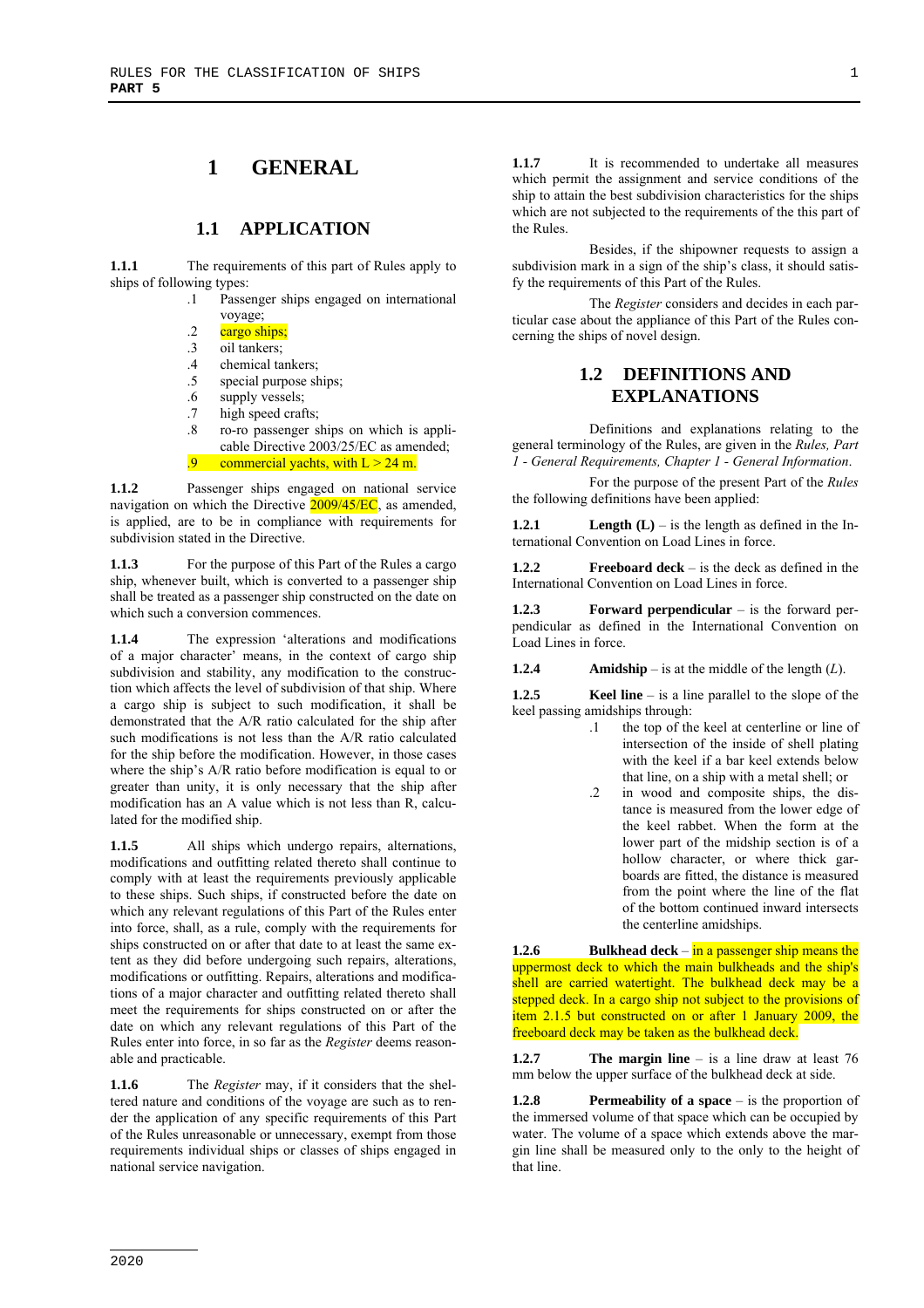**1.2.9 Machinery spaces** - are spaces between the watertight boundaries of a space containing the main and auxiliary propulsion machinery, including boilers, generators and electric motors primarily intended for propulsion. In the case of unusual arrangements, the *Register* may define the limits of the machinery spaces.

**1.2.10 Passenger spaces** - are those spaces which are provided for the accommodation and use of passengers, excluding baggage, store, provision and mail rooms.

**1.2.11 Volumes and areas** - in all cases volumes and areas shall be calculated to moulded lines.

**1.2.12 Weathertight** - means that in any sea conditions water will not penetrate into the ship.

**Watertight** - means having scantlings and arrangements capable of preventing the passage of water in any direction under the head of water likely to occur in intact and damaged conditions. In the damaged condition, the head of water is to be considered in the worst situation at equilibrium, including intermediate stages of flooding.

**1.2.14 Design pressure** - means the hydrostatic pressure for which each structure or appliance assumed watertight in the intact and damage stability calculations is designed to withstand.

**1.2.15 Deadweight** - is the difference in tonnes between the displacement of a ship in water of a specific gravity of 1.025 at the draught corresponding to the assigned summer freeboard and the lightweight of the ship.

**1.2.16 Lightweight** – is the displacement of a ship in tonnes without cargo, fuel, lubricating oil, ballast water, fresh water and feedwater in tanks, consumable stores, and passengers and crew and their effects.

**1.2.17 Oil tanker** – is the oil tanker defined in regulation 1 of Annex 1 of the Protocol of 1978 relating to the International Convention for the Prevention of Pollution from Ships, 1973.

**1.2.18 Ro-ro passenger ship** – means a passenger ship with ro-ro cargo spaces or special category spaces as follows:

- .1 **Ro-ro cargo spaces** are spaces normally subdivided in any way and extending to either a substantial length or the entire length of the ship in which goods (packed or in bulk, in or on rail or road cars, vehicles (including road or rail tankers), trailers, containers, pallets, demountable tanks or in or on similar stowage units or other receptacles) can be loaded and unloaded normally in a horizontal direction.
- .2 **Open ro-ro cargo spaces** either open at both ends, or open at one end and provided with adequate natural ventilation effective over their entire length through permanent openings in the side plating or deckhead to the satisfaction of the *Register*.
- .3 **Closed ro-ro cargo spaces** are ro-ro cargo spaces which are neither open ro-ro cargo spaces nor weather decks.
- .4 **Weather deck** is a deck which is completely exposed to the weather from above and from at least two sides.
- .5 **Special category spaces** are those enclosed spaces above or below the bulkhead deck intended for the carriage of motor vehicles with fuel in their tanks for their own propulsion, into and from which such vehicles can be driven and to which passengers have access.

**1.2.19 Internal watertight integrity** – is the capability of internal structures and their closing appliances to prevent progressive flooding to volumes assumed as a buoyant or intact.

The internal watertight integrity includes position and type of closing appliances, alarms, indicators, remote controls and signboards fitted to such appliances.

Further, watertight closing of pipes, ducts and tunnels in the damage penetration zone is regarded as a part of the internal watertight integrity.

**1.2.20 Progressive flooding** – is ingress of water through internal openings to compartments assumed to be intact.

**1.2.21 Downflooding angle related to intact stability** – is the minimum heel angle where an external opening without weathertight closing appliances is submerged.

**1.2.22 Downflooding angle related to damage stability** – is the minimum heel angle where and external opening without watertight closing appliance is submerged.

**1.2.23 Damage zone** – is the zone of the ship where the stipulated damage can be assumed. The stipulated damage is defined in the applicable damage stability requirements.

**1.2.24 Residual stability** – is the positive range of the righting level curve after damage with external heeling levers taken into account.

**1.2.25 Combination carrier** – means a ship designed to carry either oil or solid cargoes in bulk.

## **1.3 SCOPE OF SUPERVISION**

**1.3.1** The provisions relating to the procedure of supervision during construction, surveys and classification of ships, as well as the requirements for the technical documentation to be submitted for consideration of *Register*, are contained in the *Rules for the classification of ships*, *Part 1 - General requirements*.

**1.3.2** For every ship meeting the requirements of the present Part of the *Rules*, *Register* shall carry out the following:

> .1 checking the compliance of the structural measures taken to ensure subdivision in accordance with requirements specified in the *Rules, Part 2 - Hull*, Sections 7 and 10, the *Rules, Part 3 - Hull Equipment*, Section 7 and the *Rules, Part 8 - Piping*  relative items;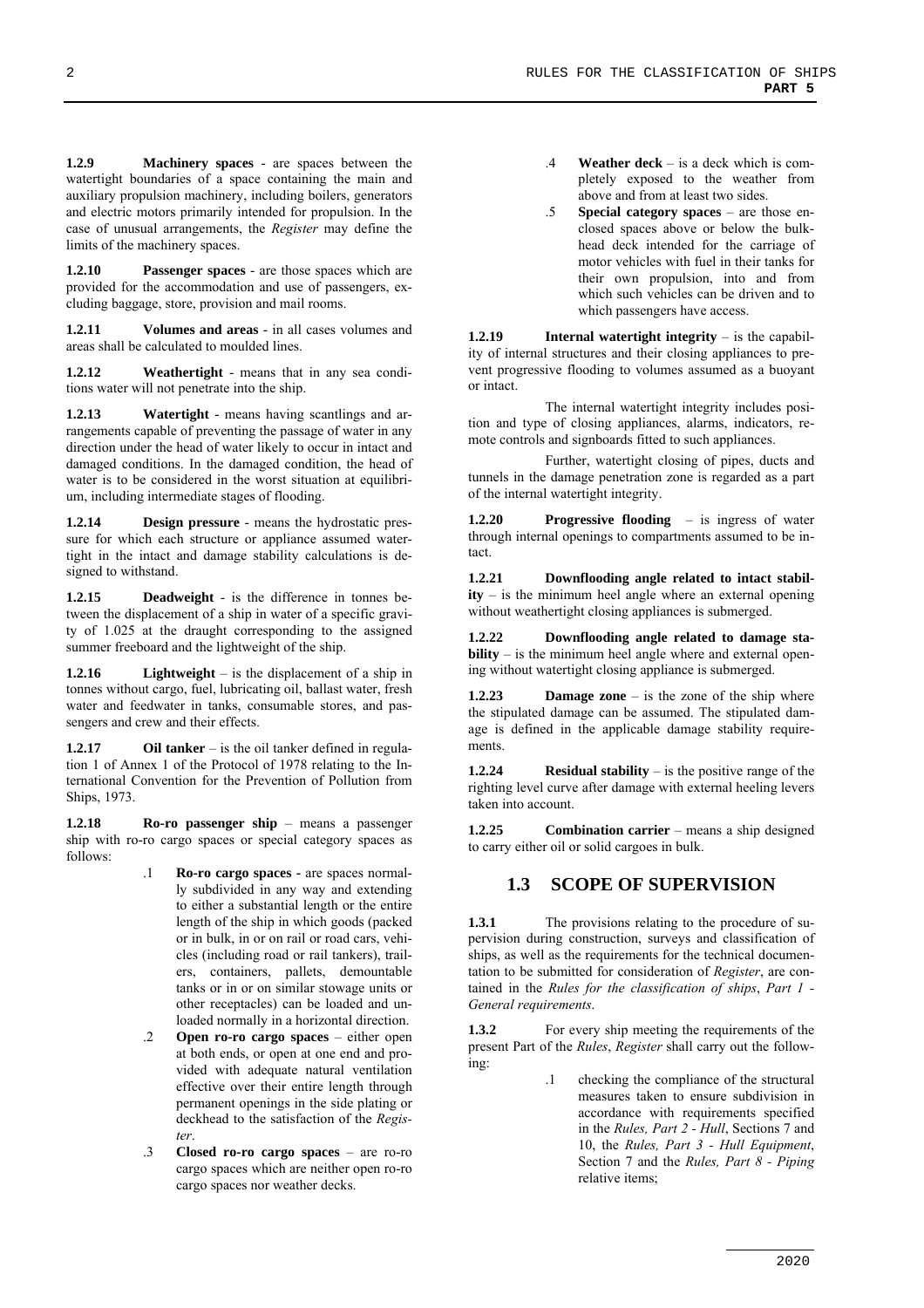- .2 checking and approval of the calculation for subdivision and damaged stability;
- .3 checking of the correct assignment and marking of additional load lines at ship's sides corresponding to the subdivision loadline.

## **1.4 GENERAL TECHNICAL REQUIREMENTS**

**1.4.1** Any approved subdivision loadline shall not be placed above the waterline corresponding to the minimum freeboard in salt water, which may be assigned to a ship in accordance with the requirements of the *International Convention on Load Lines 1966 and Protocol of 1988*, as amended.

The position of the subdivision loadline determined for the given ship shall be recorded in ships documents by the *Register*.

Subdivision load lines shall be marked at the ship's sides.

**1.4.2** In all cases the volumes and areas shall be calculated to moulded lines. The volumes and free surfaces of the water penetrated into compartments of reinforced concrete, plastic, wood and composite ships, shall be calculated to the inner shell areas.

**1.4.3** When determining the initial metacentric height of a damaged ship, the correction for the effect of free surfaces of liquid cargoes, ship's stores and ballast water shall be taken into account in the same manner as in the case of calculating the intact stability of a ship, in accordance with the requirements of the *Rules*, *Part 4 - Stability*, 1.4.7.

When plotting the statical stability curves for a damaged ship, enclosed superstructures, trunks, deck houses and deck cargo, angles of flooding through openings in ship's sides, deck and hull and superstructure bulkheads, considered to be open, as well as the correction for the effect of free surfaces of liquid cargoes, shall be calculated in the same manner as for the elaboration of curves for an intact ship, in accordance with the requirements of the *Rules*, *Part 4 – Stability,* item 1.4.2.

The superstructures, trunks and deck houses, which have sustained damage, may be taken into account only with regard to the permeability factor, specified in 2.8.1 or need not be taken into consideration at all. The openings inside such structures leading to the spaces which will not be flooded, are considered to be open at appropriate angles of heel only in cases when regular watertight means for closing thereof are not fitted.

**1.4.4** When calculating damage stability and trim, account shall be taken on the changes of draught, heeling angle and trim due to replacing liquid cargo by sea water in damaged tanks.

**1.4.5** The ships to which the present Part of the Rules is applicable shall be provided with the approved Information on damage stability, draught, side inclination and trim in case of compartment flooding. This information shall enable the master in different conditions of ship's operation, to take into account the requirements concerning subdivision and to estimate the state of the ship in the case of flooding of its compartments and to take measures for maintaining the damaged ship afloat.

The Information shall contain the following data:

- .1 data on the ship, its longitudinal section, deck and double bottom plans as well as typical cross-section with indication of all watertight bulkheads and enclosures with openings therein, method and means for their closing as well as diagram arrangements of systems necessary for the survival of damaged ship;
- .2 instructions necessary for maintenance of stability of an intact ship sufficient to withstand the most dangerous extent of damage in accordance with the present Part of the Rules; instructions on loading and ballasting the ship, including the recommendations on distributing the cargo in holds with regard to subdivision, meeting at the same time the requirements for trim, stability and strength of a ship. In order to maintain sufficient damage stability, the Information shall include the maximum permissible height of the ship's centre of gravity above keel (KG) or alternatively the minimum permissible metacentric height (MG) for a range of draughts and displacements, requested according to *Rules for the classification of ships Part 4 – Stability*, 1.5.1;
- .3 survey of the results of the symmetrical and unsymmetrical flooding calculations with the data on initial and damage draught, keel, trim and metacentric height both before and after taken measures for equalization of a ship or improvement of its stability. Parameters of the statical stability curves provided under the worst flooding conditions shall also be shown. For the ships to which Section 2 of the present Part of the Rules is applicable, it is sufficient to present the documentation stated in 2.3.1;
- .4 procedures recommended for the measures for equalization of a ship or improvement of its stability and the period of time required for that procedures, as well as other data on structural measures to ensure ship's subdivision, instructions for use of the cross-flooding arrangements and other emergency appliances;
- .5 possible consequences of flooding due to particular features of ships and the advisable and prohibited actions of the crew in the course of service of ship and in case of damage involving flooding.

**1.4.6** The information on damaged stability shall be compiled on the basis of the data contained in the Stability Book stated in the *Rules*, *Part 4 - Stability*, 1.5.1.

**1.4.7** Information on damage stability of a ship is allowed to be included in the Intact stability book as a separate chapter.

**1.4.8** If the computer installed on the ship is used to estimate uprighting ship's procedure after damage or calculate damage stability, the computer as well as programme used shall be approved by the *Register*.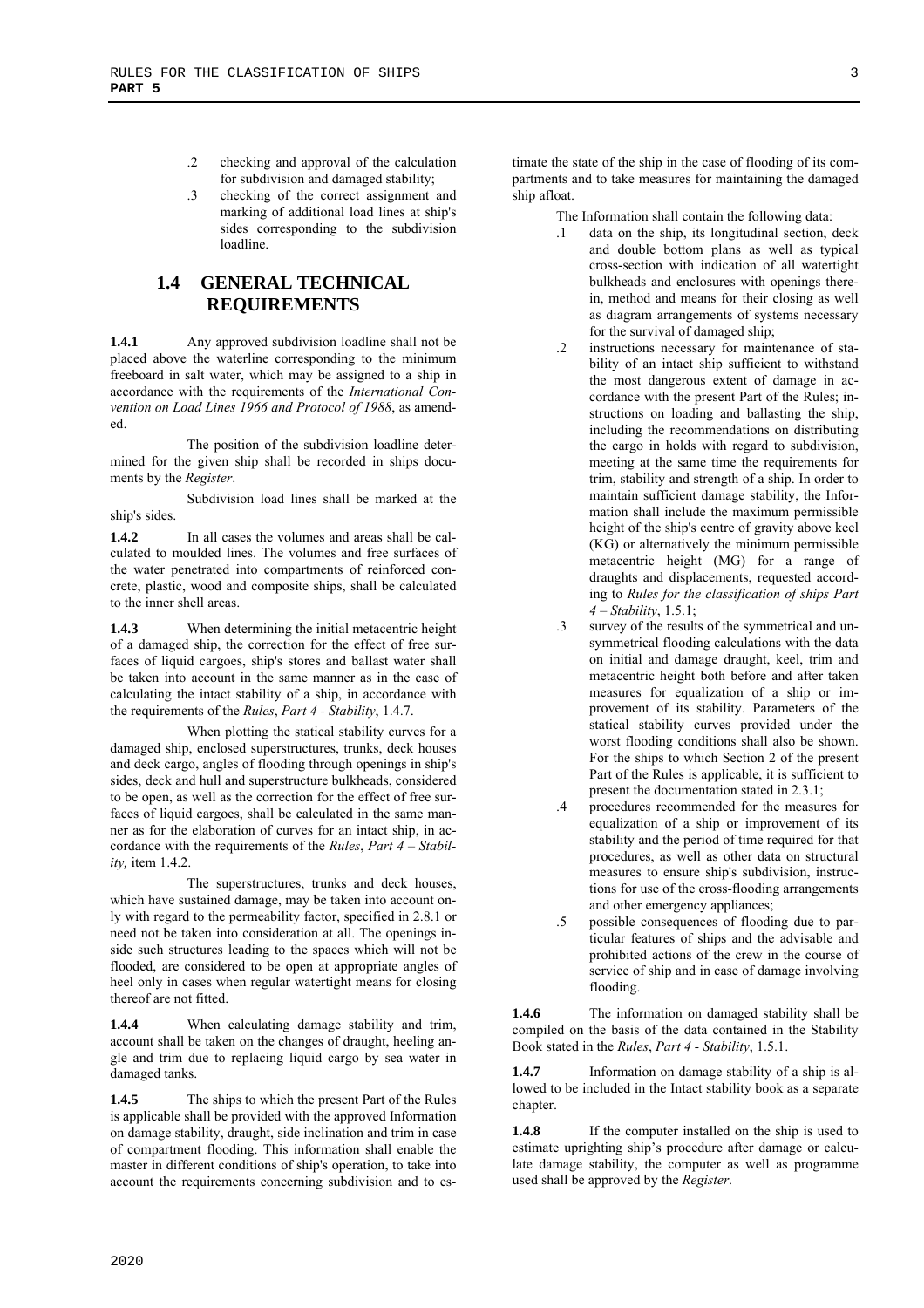The use of the computer shall not substitute the information on damage stability.

## **1.5 ADDITIONAL CLASS NOTATION FOR SHIPS COMPLYING SUBDIVISION REQUIREMENTS**

**1.5.1** As additional class notation the letters **SD** shall be marked according to the *Rules*, *Part 1 - General requirements, Chapter 1 – General information* - if damage stability calculations for any computed cases satisfy requirements of this Part of the Rules.

#### **1.6 DOCUMENTATION**

**1.6.1** Documentation for approval:

- Preliminary Damage Stability Calculations
- Final Damage Stability Calculations<sup>\*</sup>
- Damage Control Plan
- **1.6.2** Documentation for information:
	- Internal Watertight Integrity Plan

Not required in case of approved limit curves, or if approved lightweight

data are not less favourable than estimated lightweight data.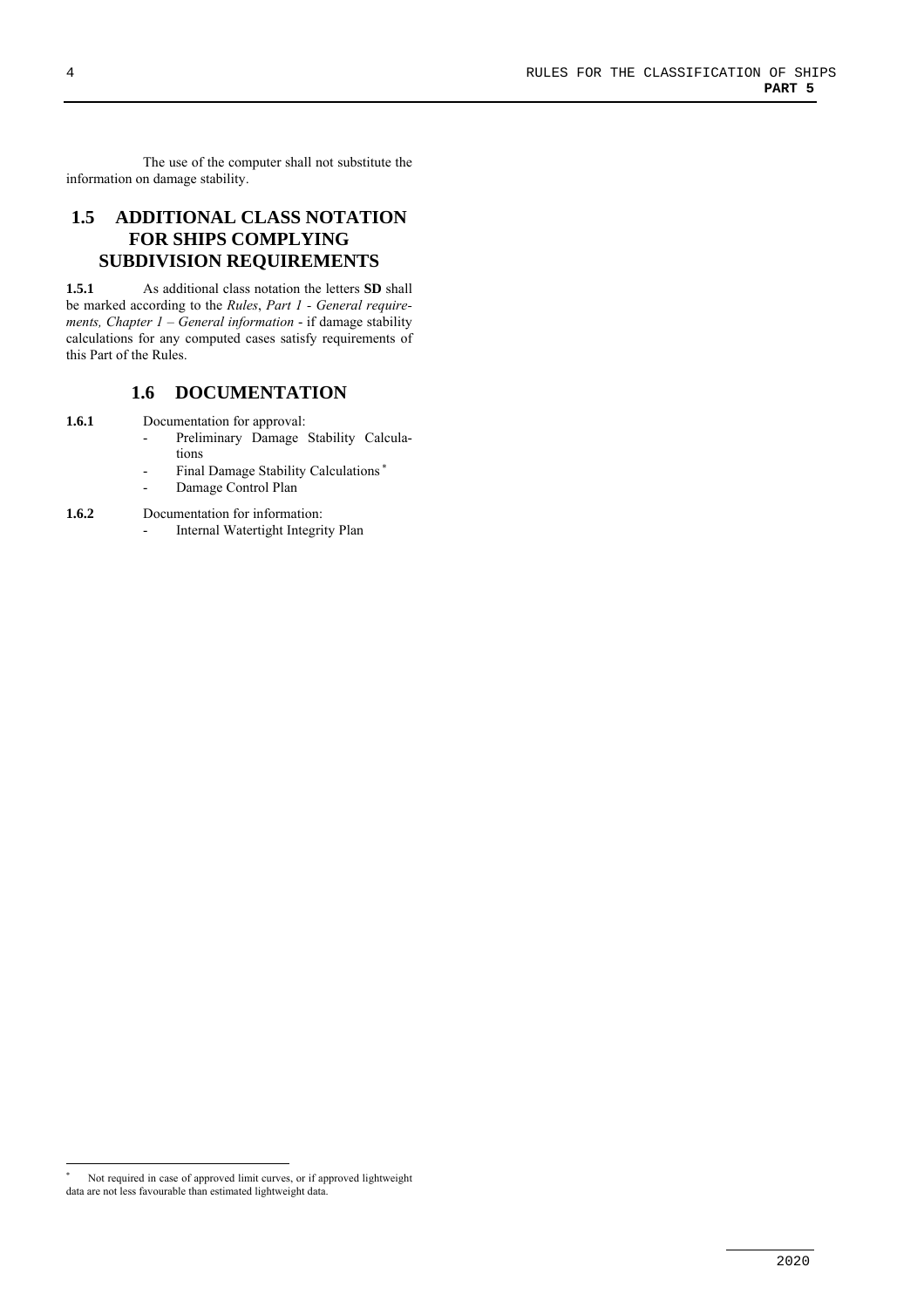## **2 SUBDIVISION AND DAMAGE STABILITY OF PASSENGER SHIPS AND CARGO SHIPS**

### **2.1 APPLICATION**

**2.1.1** Unless expressly provided otherwise, the requirements in Heads 2.3 to 2.19 shall apply to passenger ships.

**2.1.2** For cargo ships, the requirements in Heads 2.3 to 2.21 shall apply as follows:

- .1 Requirements of Heads 2.4 to 2.8 6 shall apply to cargo ships having a length (*L*) of 80 m and upwards, but may exclude those ships subject to the following instruments developed by the International Maritime Organization (IMO) and shown to comply with the subdivision and damage stability requirements of that instrument:
	- .1 Annex I to MARPOL, except that combination carriers (as defined in SOLAS regulation II-2/3.14) with type B freeboards shall be in compliance with requirements of Heads 2.4 to  $2.8;$  or
	- .2 the International Code for the Construction and Equipment of Ships Carrying Dangerous Chemicals in Bulk (IBC Code); or
	- .3 the International Code for the Construction and Equipment of Ships Carrying Liquefied Gases in Bulk (IGC Code); or
	- .4 the damage stability requirements of regulation 27 of the 1966 Load Lines Convention as applied in compliance with resolutions A.320(IX) and A.514(13), provided that in the case of cargo ships to which regulation 27(9) applies, main transverse watertight bulkheads, to be considered effective, are spaced according to paragraph  $(12)(f)$  of resolution  $\overline{A.320(IX)}$ , except that ships intended for the carriage of deck cargo shall be in compliance with requirements of Heads  $2.4$  to  $2.8$ ; or
	- .5 the damage stability requirements of regulation 27 of the 1988 Load Lines Protocol, except that ships intended for the carriage of deck cargo shall be in compliance with requirements of Heads 2.4 to 2.8; or
	- .6 the subdivision and damage stability standards in other instruments developed by the IMO.

#### .2 Unless expressly provided otherwise, the requirements of Heads 2.11 to 2.21 shall apply to cargo ships.

**2.1.3** This Section should not apply to fast ship, as it is defined in 2.21 of the *Rules, Part 1 – General requirements, Chapter 1 – General information*. The requirements referred to in Section 8 of this Part of the Rules should be applied instead.

**2.1.4** The *Register* may, for a particular ship or group of ships, accept alternative methodologies if it is satisfied that at least the same degree of safety as represented by these regulations is achieved.

| 2.1.5                      |                 | Unless expressly provided otherwise, this Sec-          |
|----------------------------|-----------------|---------------------------------------------------------|
| tion shall apply to ships: |                 |                                                         |
|                            | $\mathbf{I}$    | for which the building contract is placed               |
|                            |                 | on or after 1 January 2020; or                          |
|                            | $\overline{.2}$ | in the absence of a building contract, the              |
|                            |                 | keel of which is laid or which are at a                 |
|                            |                 | similar stage of construction on or after 1             |
|                            |                 | July 2020; or                                           |
|                            | $\mathbf{3}$    | the delivery of which is on or after 1 Jan-             |
|                            |                 | uary 2024.                                              |
|                            |                 |                                                         |
| 2.1.6                      |                 | Unless expressly provided otherwise, ships not          |
|                            |                 | subject to the provisions of item $2.1.5$ shall fulfil. |
|                            | . .             | the requirements applicable to construc-                |
|                            |                 | tion date of these ships, set in appropriate            |
|                            |                 | sections of previous editions of this Part              |
|                            |                 | of the Rules; and                                       |

the requirement of item 2.16.5 of this Part of the Rules.

**2.1.7** Ships shall be as efficiently subdivided as is possible having regard to the nature of the service for which they are intended. The degree of subdivision shall vary with the subdivision length  $(L<sub>S</sub>)$  of the ship and with the service, in such manner that the highest degree of subdivision corresponds with the ships of greatest subdivision length  $(L<sub>S</sub>)$ , primarily engaged in the carriage of passengers.

**2.1.6** Where it is proposed to fit decks, inner skins or longitudinal bulkheads of sufficient tightness to seriously restrict the flow of water, the *Register* shall be satisfied that proper consideration is given to beneficial or adverse effects of such structures in the calculations.

#### **2.2 DEFINITIONS**

For the purpose of this Section, and additionally to Head 1.2, unless expressly provided otherwise:

**2.2.1 Subdivision length (***Ls***) of the ship** - is the greatest projected moulded length of that part of the ship at or below deck or decks limiting the vertical extent of flooding with the ship at the deepest subdivision draught.

**2.2.2** Aft terminal - is the aft limit of the subdivision length.

**2.2.3** Forward terminal - is the forward limit of the subdivision length.

**2.2.4 Breadth (B)** - is the greatest moulded breadth of the ship at or below the deepest subdivision draught.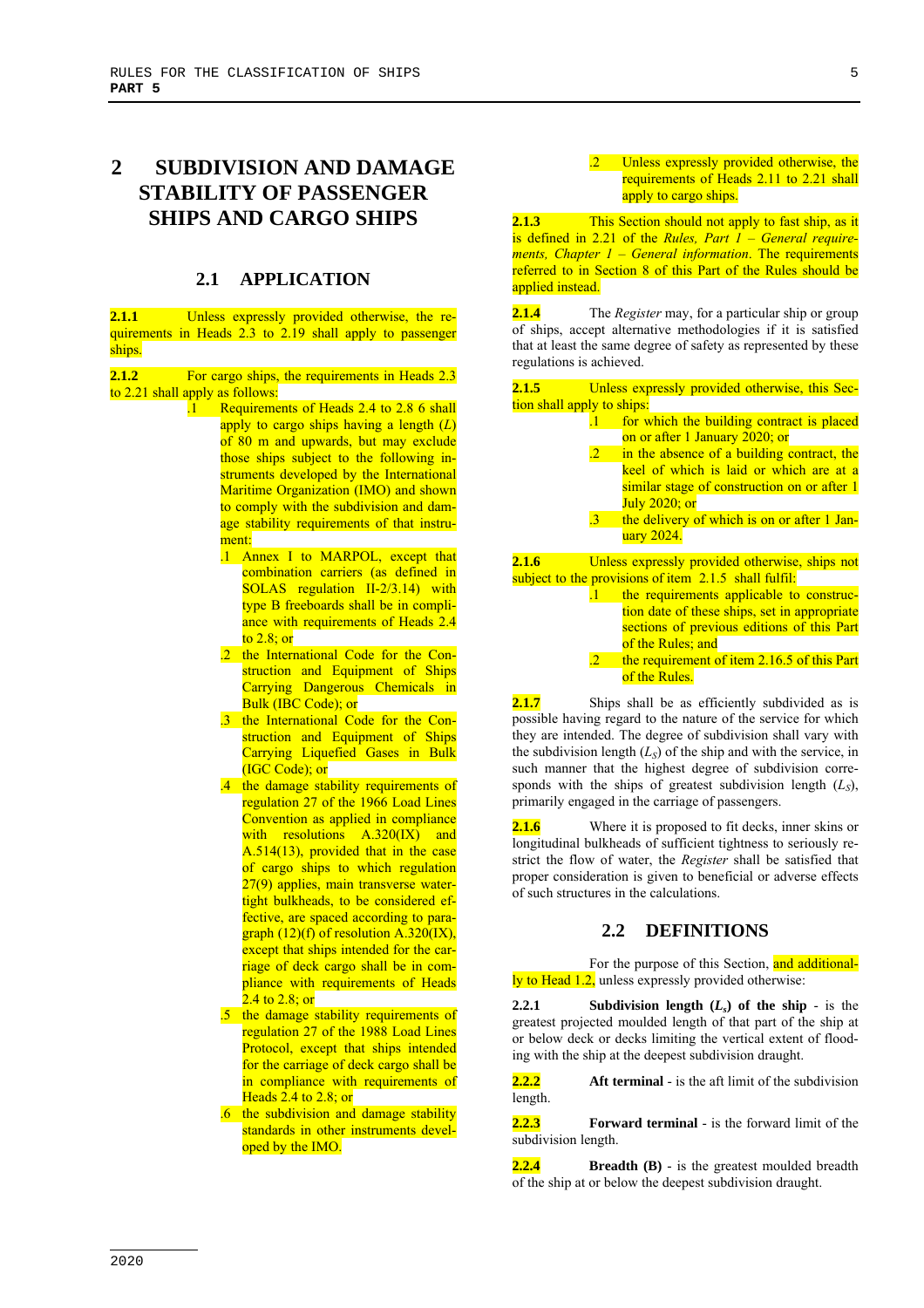**2.2.5 Draught (d)** - is the vertical distance from the keel line at **amidships**.

**2.2.6** Deepest subdivision draught  $(d<sub>s</sub>)$  – is the summer load line draught of the ship.

**2.2.7** Light service draught  $(d_i)$  – is the service draught corresponding to the lightest anticipated loading and associated tankage, including, however, such ballast as may be necessary for stability and/or immersion. Passenger ships should include the full complement of passengers and crew on board.

**2.2.8** Partial subdivision draught  $(d_p)$  – is the light service draught plus 60% of the difference between the light service draught and the deepest subdivision draught.

**2.2.9 Trim** – is the difference between the draught forward and the draught aft, where the draughts are measured at the forward and aft **perpendiculars respectively**, as defined in the International Convention on Load Lines in force, disregarding any rake of keel.

**2.2.10** Permeability ( $\mu$ ) of a space - is the proportion of the immersed volume of that space which can be occupied by water.

**2.2.11** For the purpose of this chapter, the term *'a similar stage of construction'* means the stage at which:

- .1 construction identifiable with a specific ship begins; and
- .2 assembly of that ship has commenced comprising at least 50 tonnes or one per cent of the estimated mass of all structural material, whichever is less.

#### **2.3 DOCUMENTATION**

**2.3.1** The following documentation is to be submitted for approval:

- calculation of subdivisions indices R and A;
- damage stability calculations for the flooding cases included in the calculation of A;
- stability information as required in regulation 1.5.1 *Rules, Part 4 - Stability*; damage control plan.

**2.3.2** The following documentation is to be submitted for information only:

internal watertight integrity plan.

## **2.4 REQUIRED SUBDIVISION INDEX** *R*

**2.4.1** The subdivision of a ship is considered sufficient if the attained subdivision index *A*, determined in accordance with Head 2.5, is not less than the required subdivision index *R* calculated in accordance with this Head and if, in addition, the partial indices  $A_s$ ,  $A_p$  and  $A_l$  are not less than 0.9*R* for passenger ships and 0.5*R* for cargo ships.

 $\overline{a}$ 

**2.4.2** For ships to which the damage stability requirements of this Section apply, the degree of subdivision to be provided shall be determined by the required subdivision index *R*, as follows:

> .1 In the case of cargo ships greater than 100 m in length  $(L_s)$ :

$$
R = 1 - \frac{128}{L_s + 152}
$$
  
and

.2 In the case of cargo ships not less than 80 m in length  $(L)$  and not greater than 100 m in length (*Ls*):

$$
R = 1 - \left[ 1 / \left( 1 + \frac{L_s}{100} \cdot \frac{R_o}{1 - R_o} \right) \right]
$$

where  $R_o$  is the value  $R$  as calculated in accordance with the formula in sub-item .1

.3 In the case of passenger ships:

| <b>Persons on board</b> |                                                  |
|-------------------------|--------------------------------------------------|
| N < 400                 | $R = 0.722$                                      |
| $400 \le N \le 1350$    | $R = N/7580 + 0.66923$                           |
| $1350 \le N \le 6000$   | $R = 0.0369 \cdot \ln (N + 89.048) + 0.579$      |
| N > 6000                | $R = 1 - (852.5 + 0.03875 \cdot N) / (N + 5000)$ |

where:

 $N =$  total number of persons on board.

### **2.5 ATTAINED SUBDIVISION INDEX** *A*

**2.5.1** An attained subdivision index *A* is obtained by the summation of the partial indices  $A_s$ ,  $A_p$  and  $A_l$ , weighted as shown and calculated for the draughts  $d_s$ ,  $d_p$  and  $d_l$ , defined in Head 2.2, in accordance with the following formula:

$$
A = 0.4A_s + 0.4A_p + 0.2A_l
$$

Each partial index is a summation of contributions from all damage cases taken in consideration, using the following formula:

$$
A=\Sigma p_i\cdot s_i
$$

where:

- *i* represents each compartment or group of compartments under consideration,
- $p_i$  accounts for the probability that only the compartment or group of compartments under consideration may be flooded, disregarding any horizontal subdivision, as defined in Head 2.6,
- $s_i$  accounts for the probability of survival after flooding the compartment or group of compartments under consideration, and includes the effect of any horizontal subdivision, as defined in Head 2.7.

See MSC/Circ. 651, Explanatory notes for part B-1 SOLAS, Chapter II-1.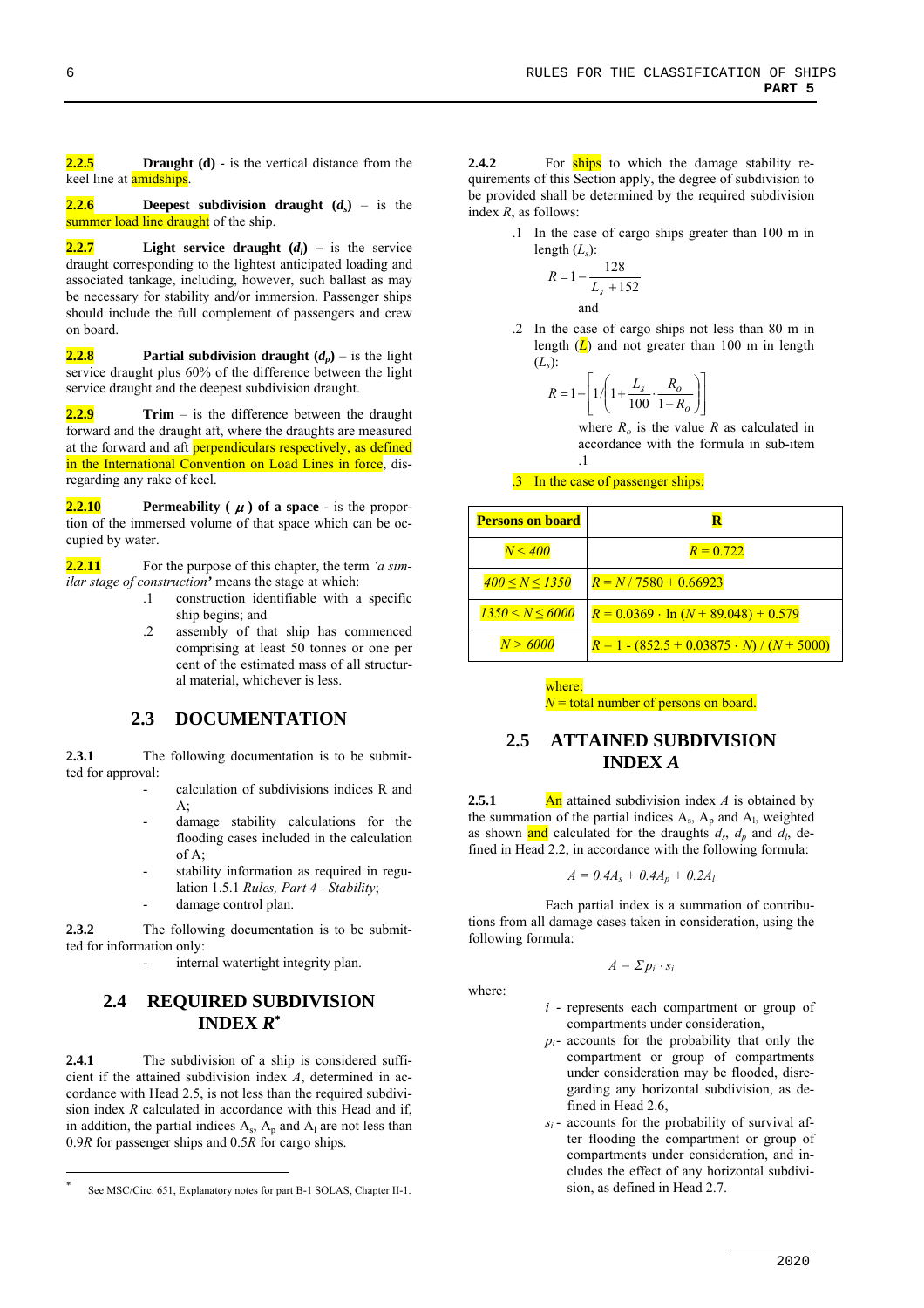**2.5.2** As a minimum, the calculation of *A* shall be carried out at the level trim for the deepest subdivision draught *ds* and the partial subdivision draught *dp*. The estimated service trim may be used for the light service draught *dl*. If, in any anticipated service condition within the draught range from *ds* to *dl*, the trim variation in comparison with the calculated trims is greater than 0.5% of *L*, one or more additional calculations of *A* are to be performed for the same draughts but including sufficient trims to ensure that, for all intended service conditions, the difference in trim in comparison with the reference trim used for one calculation will be not more than 0.5% of *L*. Each additional calculation of *A* shall comply with item 2.4.1.

**2.5.3** When determining the positive righting lever (*GZ*) of the residual stability curve in the intermediate and final equilibrium stages of flooding, the displacement used should be that of the intact loading condition. All calculations should be done with the ship freely trimming.

**2.5.4** The summation indicated by the above formula shall be taken over the ship's subdivision length  $L<sub>s</sub>$  for all cases of flooding in which a single compartment or two or more adjacent compartments are involved. In the case of unsymmetrical arrangements, the calculated A value should be the mean value obtained from calculations involving both sides. Alternatively, it should be taken as that corresponding to the side which evidently gives the least favourable result.

**2.5.5** Wherever wing compartments are fitted, contribution to the summation indicated by the formula shall be taken for all cases of flooding in which wing compartments are involved. Additionally, cases of simultaneous flooding of a wing compartment or group of compartments and the adjacent inboard compartment or group of compartments, but excluding damage of transverse extent greater than one half of the ship breadth *B*, may be added. For the purpose of this regulation, transverse extent is measured inboard from ship's side, at right angle to the centreline at the level of the deepest subdivision draught.

2.5.6 In the flooding calculations carried out according to this Section of the Rules, only one breach of the hull and only one free surface need to be assumed. The assumed vertical extent of damage is to extend from the baseline upwards to any watertight horizontal subdivision above the waterline or higher. However, if a lesser extent of damage will give a more severe result, such extent is to be assumed.

**2.5.7** If pipes, ducts or tunnels are situated within the assumed extent of damage, arrangements are to be made to ensure that progressive flooding cannot thereby extend to compartments other than those assumed flooded. However, the *Register* may permit minor progressive flooding if it is demonstrated that its effects can be easily controlled and the safety of the ship is not impaired.

## **2.6 CALCULATION OF THE FACTOR** *pi*

**2.6.1** The factor  $p_i$  for a compartment or group of compartments shall be calculated in accordance with items 2.6.2 and 2.6.3, using the following notations:

- the aftmost damage zone number involved in the damage starting with no.1 at the stern;
- $n =$  the number of adjacent damage zones involved in the damage;
- $k =$  is the number of a particular longitudinal bulkhead as barrier for transverse penetration in a damage zone counted from shell towards the centreline. The shell has  $k = 0$ ;
- $x_1$  = the distance from the aft terminal of  $L<sub>s</sub>$ to the aft end of the zone in question;
- $x_2$  = the distance from the aft terminal of  $L_s$ to the forward end of the zone in question;
- $b =$  the mean transverse distance in metres measured at right angles to the centreline at the deepest subdivision draught between the shell and an assumed vertical plane extended between the longitudinal limits used in calculating the factor  $p_i$  and which is a tangent to, or common with, all or part of the outermost portion of the longitudinal bulkhead under consideration. This vertical plane shall be so orientated that the mean transverse distance to the shell is a maximum, but not more than twice the least distance between the plane and the shell. If the upper part of a longitudinal bulkhead is below the deepest subdivision draught the vertical plane used for determination of *b* is assumed to extend upwards to the deepest subdivision waterline. In any case, *b* is not to be taken greater than *B*/2.

If the damage involves a single zone only:

$$
p_i = p(xl_j, x2_j) \cdot [r(xl_j, x2_j, b_k) - r(xl_j, x2_j, b_{k-l})]
$$

If the damage involves two adjacent zones:

 $p_i = p(x_1, x_2, \ldots)$   $[r(x_1, x_2, \ldots, x_{i+1}, b_k) - r(x_1, x_2, \ldots, x_{i+1}, b_{k-1})]$ -  $p(x1_j, x2_j)$   $[r(x1_j, x2_j, b_k) - r(x1_j, x2_j, b_{k-1})]$ 

 $p(x1_{j+1}, x2_{j+1}) \cdot [r(x1_{j+1}, x2_{j+1},b_k) - r(x1_{j+1}, x2_{j+1},b_{k-1})]$ 

If the damage involves three or more adjacent zones:

$$
p_i = p(xI_j, x2_{j+n-1}) \cdot [r(xI_j, x2_{j+n-1}, b_k) - r(xI_j, x2_{j+n-1}, b_{k-1})]
$$
  
\n-  $p(xI_j, x2_{j+n-2}) \cdot [r(xI_j, x2_{j+n-2}, b_k) - r(xI_j, x2_{j+n-2}, b_{k-1})]$   
\n-  $p(xI_{j+1}, x2_{j+n-1}) \cdot [r(xI_{j+1}, x2_{j+n-1}, b_k) - r(xI_{j+1}, x2_{j+n-1}, b_k - n(xI_{j+1}, x2_{j+n-2}, b_{k-1})]$   
\n+  $p(xI_{j+1}, x2_{j+n-2}) \cdot [r(xI_{j+1}, x2_{j+n-2}, b_k) - r(xI_{j+1}, x2_{j+n-2}, b_k - n(xI_{j+1}, x2_{j+n-2}, b_{k-1})]$ 

and where  $r(x1, x2, b0) = 0$ 

**2.6.2** The factor  $p_i(x, x^2)$  is to be calculated according to the following formulae:

Overall normalized max damage length:  $J_{\text{max}}$  = 10/33 Knuckle point in the distribution:  $J_{kn} = 5/33$ 

Cumulative probability at  $J_{kn}$ :  $p_k = 11/12$ 

Maximum absolute damage length:  $l_{\text{max}} = 60 \text{ m}$ 

Length where normalized distribution ends:  $L^* = 260$  m Probability density at  $J = 0$ :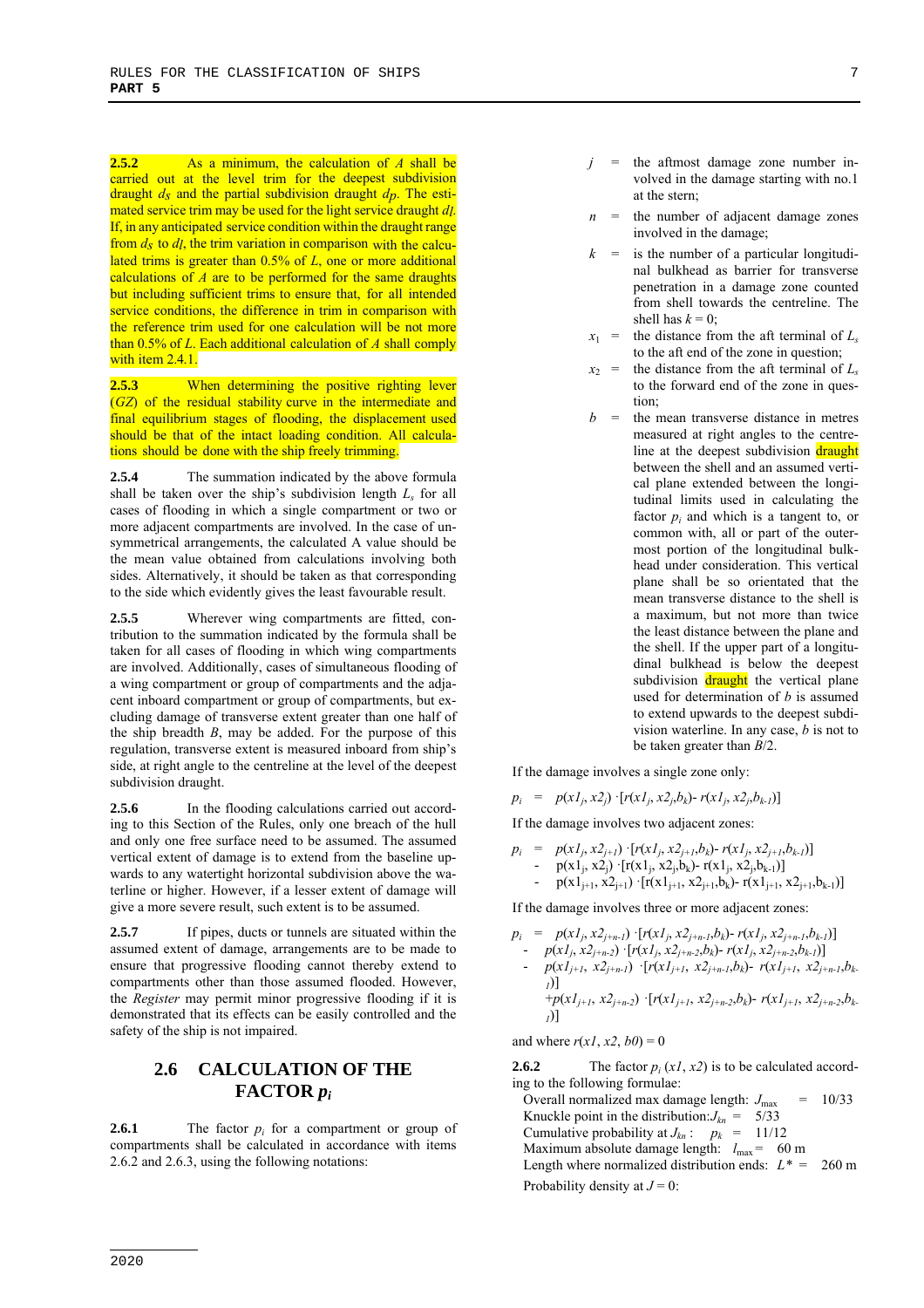$$
b_0 = 2\left(\frac{p_k}{J_{kn}} - \frac{1 - p_k}{J_{\max} - J_{kn}}\right)
$$

When  $L_s \leq L^*$  :

$$
J_m = \min \left\{ J_{\text{max}}, \frac{l_{\text{max}}}{L_s} \right\}
$$
  

$$
J_k = \frac{J_m}{2} + \frac{1 - \sqrt{1 + (1 - 2p_k)b_0 J_m + \frac{1}{4}b_0^2 J_m^2}}{b_0}
$$
  

$$
b_{12} = b_0
$$

When  $L_s > L^*$ :

$$
J_m^* = \min\left\{J_{\text{max}}, \frac{l_{\text{max}}}{L^*}\right\}
$$
  
\n
$$
J_k^* = \frac{J_m^*}{2} + \frac{1 - \sqrt{1 + (1 - 2p_k)p_0J_m^* + \frac{1}{4}b_0^2J_m^*}^2}{b_0}
$$
  
\n
$$
J_m = \frac{J_m^* \cdot L^*}{L_s}
$$
  
\n
$$
J_k = \frac{J_k^* \cdot L^*}{L_s}
$$
  
\n
$$
b_{12} = 2\left(\frac{p_k}{J_k} - \frac{1 - p_k}{J_m - J_k}\right)
$$
  
\n
$$
b_{11} = 4\frac{1 - p_k}{(J_m - J_k)J_k} - 2\frac{p_k}{J_k^2}
$$
  
\n
$$
b_{21} = -2\frac{1 - p_k}{(J_m - J_k)^2}
$$
  
\n
$$
b_{22} = -b_{21}J_m
$$

The non-dimensional damage length:

$$
J = \frac{(x2 - xI)}{L_s}
$$

The normalized length of a compartment or group of compartments:

 $J_n$  - is to be taken as the lesser of *J* and  $J_m$ 

**2.6.2.1** Where neither limits of the compartment or group of compartments under consideration coincides with the aft or forward terminals:

 $J \leq J_k$ :

$$
p(x1, x2) = p_1 = \frac{1}{6} J^2(b_{11}J + 3b_{12})
$$

 $J > J_k$ :

$$
p(x1, x2) = p_2 = -\frac{1}{3} b_{11} J_k^3 + \frac{1}{2} (b_{11} J - b_{12}) J_k^2 + b_{12} J J_k
$$
  

$$
-\frac{1}{3} b_{21} (J_n^3 - J_k^3) + \frac{1}{2} (b_{21} J - b_{22}) (J_n^2 - J_k^2)
$$
  

$$
+ b_{22} J (J_n - J_k)
$$

**2.6.2.2** Where the aft limit of the compartment or group of compartments under consideration coincides with the aft terminal or the forward limit of the compartment or

group of compartments under consideration coincides with the forward terminal:

$$
p(x1, x2) = \frac{1}{2}(p_1 + J)
$$

 $J > J_k$ :

 $J \leq J_k$ :

$$
p(x1, x2) = \frac{1}{2}(p_2 + J)
$$

**2.6.2.3** Where the compartment or groups of compartments considered extends over the entire subdivision length (*Ls*):

$$
p(x1, x2) = 1
$$

**2.6.3** The factor  $r(x1, x2, b)$  shall be determined by the following formulae:

$$
r(x1, x2, b) = 1-(1-C) \cdot \left[1 - \frac{G}{p(x1, x2)}\right]
$$

where:

$$
C = 12 \cdot J_b \cdot (-45 \cdot J_b + 4), \text{ where}
$$

$$
J_b = \frac{b}{15 \cdot B}
$$

**2.6.3.1** Where the compartment or groups of compartments considered extends over the entire subdivision length (*Ls*):

$$
G = G_I = \frac{1}{2} b_{11} J_b^2 + b_{12} J_b
$$

**2.6.3.2** Where neither limit of the compartment or group of compartments under consideration coincides with the aft or forward terminals:

$$
G = G_2 = -\frac{1}{3} b_{11} J_0^3 + \frac{1}{2} (b_{11} J_0 b_{12} J_0^2 + b_{12} J J_0^2)
$$
  
where  

$$
J_0 = \min(J, J_b)
$$

**2.6.3.3** Where the aft limit of the compartment or group of compartments under consideration coincides with the aft terminal or the forward limit of the compartment or group of compartments under consideration coincides with the forward terminal:

$$
G = \frac{1}{2} (G_2 + G_1 J)
$$

## **2.7 CALCULATION OF THE FACTOR** *si*

**2.7.1** The factor *si* shall be determined for each case of assumed flooding, involving a compartment or group of compartments, in accordance with the following notations and the provisions in this Head:

- $\theta_e$  is the equilibrium heel angle in any stage of flooding, in degrees;
- $\theta$  is the angle, in any stage of flooding. where the righting lever becomes negative, or the angle at which an opening incapable of being closed weathertight becomes submerged;
- *GZmax* is the maximum positive righting lever, in metres, up to the angle  $\theta$ <sup>*v*</sup>;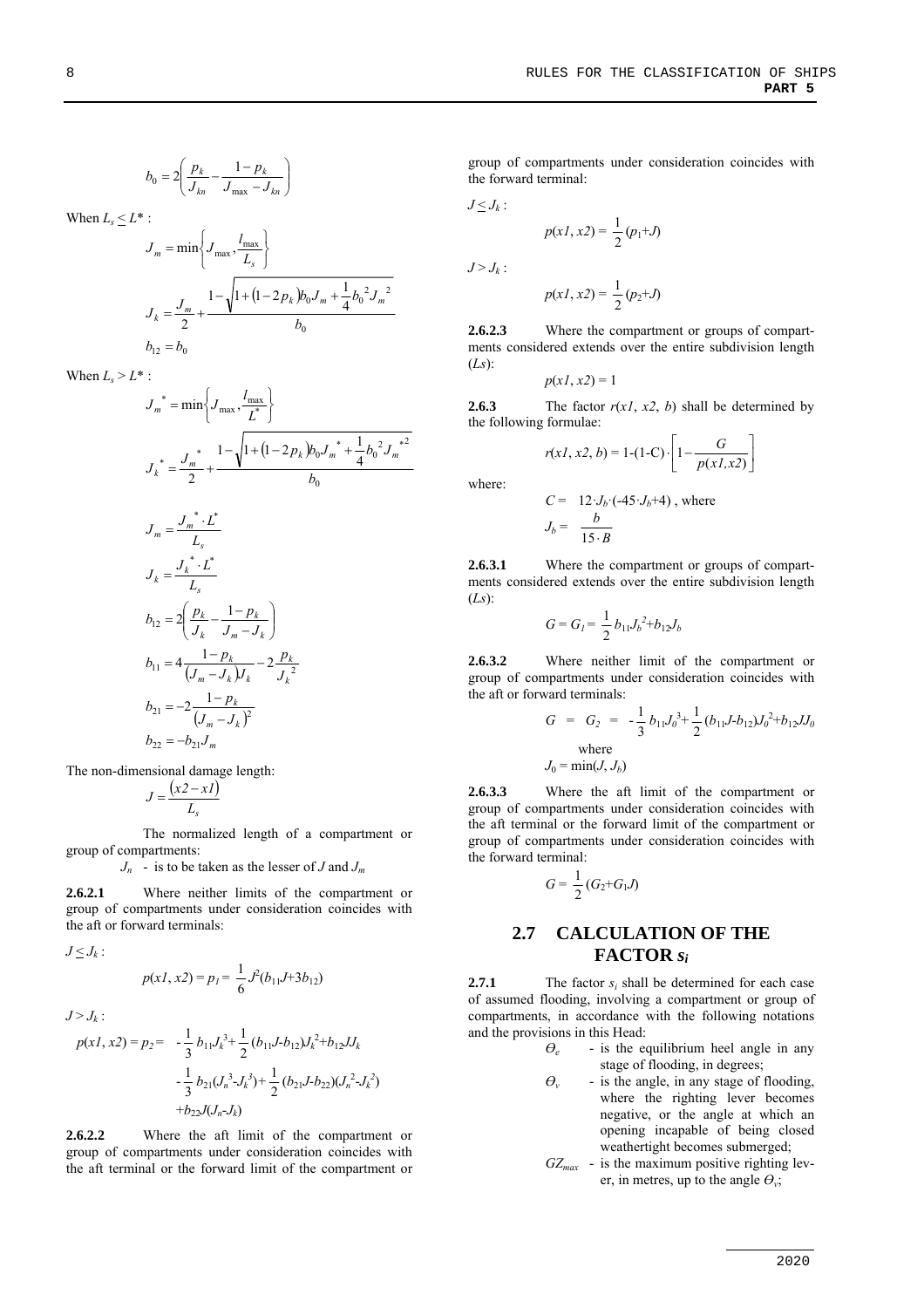- *Range*  is the range of positive righting levers, in degrees, measured from the angle  $\theta_e$ . The positive range is to be taken up to the angle  $\theta$ <sup>*v*</sup>;
- *Flooding stage*  is any discrete step during the flooding process, including the stage before equalization (if any) until final equilibrium has been reached.

**2.7.1.1** The factor *s<sub>i</sub>*, for any damage case at any initial loading condition, at draught  $d_i$ , shall be obtained from the formula:

 $s_i$  = minimum {  $s_{intermediate,i}$  or  $s_{final,i}$  ·  $s_{mom,i}$  } where:

- *sintermediate,i* is the probability to survive all intermediate flooding stages until the final equilibrium stage, and is calculated in accordance with 2.7.2;
- *s<sub>finali</sub>* is the probability to survive in the final equilibrium stage of flooding. It is calculated in accordance with 2.7.3;
- *smom,i* is the probability to survive heeling moments, and is calculated in accordance with 2.7.4.

**2.7.2** For passenger ships, and cargo ships fitted with cross-flooding devices, the factor *sintermediate,i* , is taken as the least of the *s*-factors obtained from all flooding stages including the stage before equalization, if any, and is to be calculated as follows:

$$
s_{intermediate,i} = \left[\frac{GZ_{\text{max}}}{0.05} \cdot \frac{Range}{7}\right]^{\frac{1}{4}}
$$

where  $GZ_{max}$  is not to be taken as more than 0.05 m and *Range* as not more than 7°. *sintermediate,i* = 0, if the intermediate heel angle exceeds 15º for passenger ships and 30° for cargo ships.

For cargo ships not fitted with cross-flooding devices the factor *sintermediate*,*<sup>i</sup>* is taken as unity, except if the *Register* considers that the stability in intermediate stages of flooding may be insufficient, it should require further investigation thereof.

For passenger and cargo ships, where crossflooding fittings are required, the time for equalization shall not exceed 10 min.

**2.7.3** The factor *sfinal,i* shall be obtained from the formula:

$$
s_{\text{final},i} = K \cdot \left[ \frac{GZ_{\text{max}}}{TGZ \text{ max}} \cdot \frac{Range}{TRange} \right]^{\frac{1}{4}}
$$

where:

*GZ<sub>max</sub>* - is not to be taken as more than *TGZ*max; *Range* - is not to be taken as more than *TRange*;  $TGZ$ max =  $0.20$  m, for ro-ro passenger ships each damage case that involves a ro-ro space,  $TGZ$ max =  $0.12$  m, otherwise; *TRange*  $= 20^{\circ}$ , for ro-ro passenger ships each damage case that involves a ro-ro space, *TRange* =  $16^{\circ}$ , otherwise;

$$
K = 1 \t\t \text{if } \theta_e \le \theta_{min}
$$
  
\n
$$
K = 0 \t\t \text{if } \theta_e \ge \theta_{max}
$$
  
\n
$$
K = \sqrt{\frac{\theta_{max} - \theta_e}{\theta_{max} - \theta_{min}}}
$$
 otherwise,

where:

- $\theta_{min}$  is 7° for passenger ships and 25° for cargo ships; and
- $\theta_{max}$  is 15° for passenger ships and 30° for cargo ships.

**2.7.4** The factor *s<sub>mom,i</sub>* is applicable only to passenger ships (for cargo ships *smom,i* shall be taken as unity) and shall be calculated at the final equilibrium from the formula:

$$
s_{mom,i} = \frac{(GZ_{\text{max}} - 0.04) \cdot \Delta}{M_{\text{heel}}}
$$

where:

- $\Delta$  is the intact displacement at the respective draught  $(d_s, d_n \text{ or } d_l)$ ;
- *Mheel* is the maximum assumed heeling moment as calculated in accordance with 2.7.5; and

$$
s_{mom,i} \leq 1
$$

**2.7.5** The heeling moment *Mheel* is to be calculated as follows:

 $M_{\text{heel}} = \text{maximum} \{ M_{\text{passenger}} \text{ or } M_{\text{wind}} \text{ or } M_{\text{survivalent}} \}$ 

**2.7.5.1** *Mpassenger* is the maximum assumed heeling moment resulting from movement of passengers, and is to be obtained as follows:

$$
M_{passenger} = (0.075 \cdot N_p) \cdot (0.45 \cdot B) \quad \text{[tm]}
$$

where:

- $N_p$  is the maximum number of passengers permitted to be on board in the service condition corresponding to the deepest subdivision draught under consideration; and
- *B* is the breadth of the ship as defined in item  $2.2.4$ .

Alternatively, the heeling moment may be calculated assuming the passengers are distributed with 4 persons per square metre on available deck areas towards one side of the ship on the decks where muster stations are located and in such a way that they produce the most adverse heeling moment. In doing so, a weight of 75 kg per passenger is to be assumed.

**2.7.5.2** *M<sub>wind</sub>* is the maximum assumed wind **moment** acting in a damage situation:

$$
M_{wind} = (P \cdot A \cdot Z) / 9.806 \quad \text{[tm]}
$$

where:  $P = 120$  N/m<sup>2</sup>:

- *A* = projected lateral area above waterline;
- *Z* = distance from centre of lateral projected
- area above waterline to *T*/2; and *T* = respective draught  $(d_s, d_p \text{ or } d_l)$ .

**2.7.5.3** *Msurvivalcraft* is the maximum assumed heeling moment due to the launching of all fully loaded davitlaunched survival craft on one side of the ship. It shall be calculated using the following assumptions:

> .1 all lifeboats and rescue boats fitted on the side to which the ship has heeled after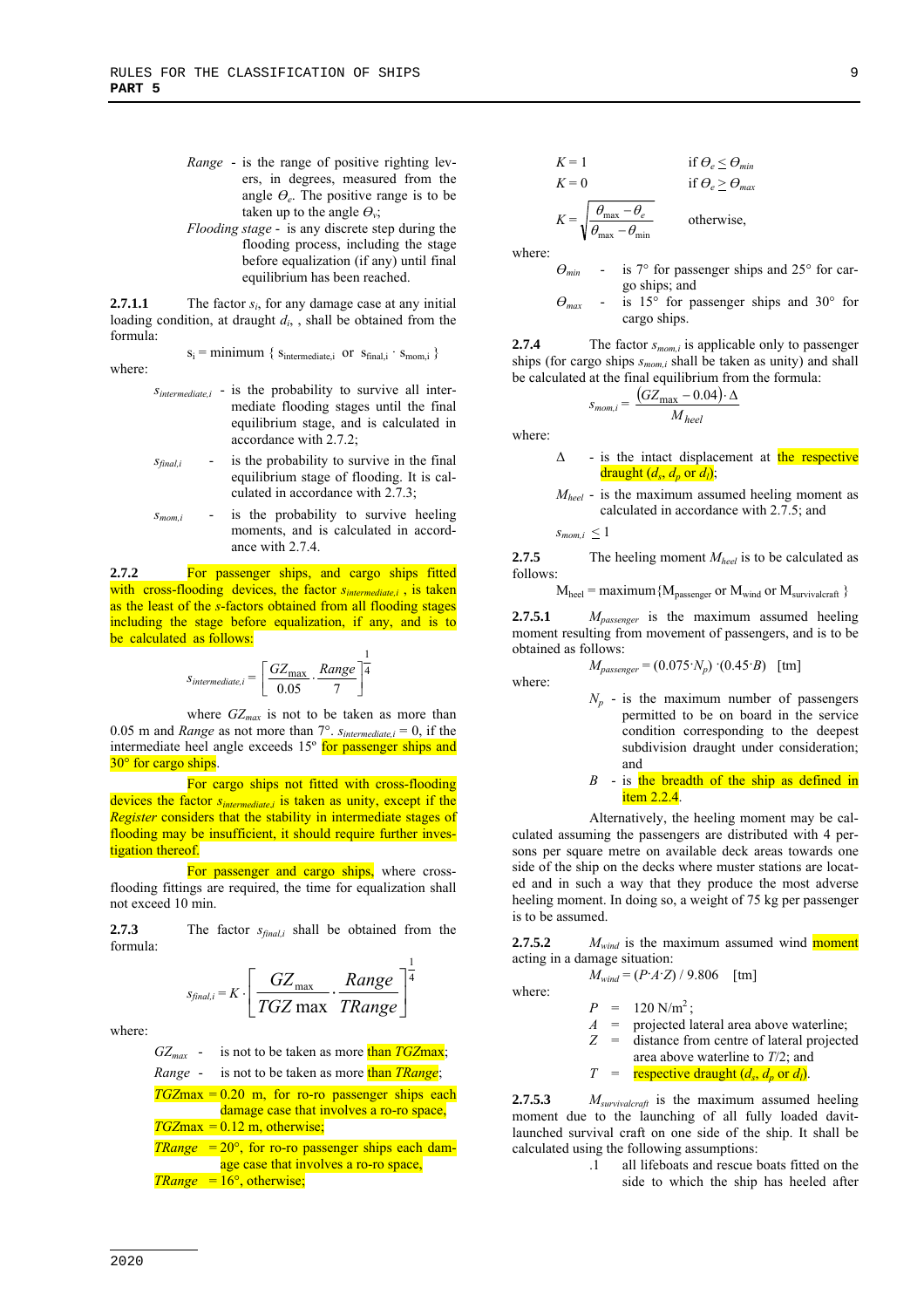having sustained damage shall be assumed to be swung out fully loaded and ready for lowering;

- .2 for lifeboats which are arranged to be launched fully loaded from the stowed position, the maximum heeling moment during launching shall be taken;
- .3 a fully loaded davit-launched liferaft attached to each davit on the side to which the ship has heeled after having sustained damage shall be assumed to be swung out ready for lowering;
- .4 persons not in the life-saving appliances which are swung out shall not provide either additional heeling or righting moment; and;
- .5 life-saving appliances on the side of the ship opposite to the side to which the ship has heeled shall be assumed to be in a stowed position.

**2.7.6** Unsymmetrical flooding is to be kept to a minimum consistent with the efficient arrangements. Where it is necessary to correct large angles of heel, the means adopted shall, where practicable, be self-acting, but in any case where controls to equalization devices are provided they shall be operable from above the bulkhead deck of passenger ships and the freeboard deck of cargo ships. These fittings together with their controls shall be acceptable to the *Register* . Suitable information concerning the use of equalization devices shall be supplied to the master of the ship.

**2.7.6.1** Tanks and compartments taking part in such equalization shall be fitted with air pipes or equivalent means of sufficient cross-section to ensure that the flow of water into the equalization compartments is not delayed.

**2.7.6.2** The factor *s<sub>i</sub>* is to be taken as zero in those cases where the final waterline, taking into account sinkage, heel and trim, immerses:

- .1 the lower edge of openings through which progressive flooding may take place and such flooding is not accounted for in the calculation of factor  $s_i$ . Such openings shall include air-pipes, ventilators and openings which are closed by means of weathertight doors or hatch covers; and
- .2 any part of the bulkhead deck in passenger ships considered a horizontal evacuation route for compliance with the *Rules, Part 17 – Fire protection*.

**2.7.6.3** The factor  $s_i$  is to be taken as zero if, taking into account sinkage, heel and trim, any of the following occur in any intermediate stage or in the final stage of flooding:

> .1 immersion of any vertical escape hatch in the bulkhead deck of passenger ships and the freeboard deck of cargo ships intend-

 $\overline{a}$ 

ed for compliance with the *Rules, Part 17 – Fire protection*;

- .2 any controls intended for the operation of watertight doors, equalization devices, valves on piping or on ventilation ducts intended to maintain the integrity of watertight bulkheads from above the bulkhead deck of passenger ships and the freeboard deck of cargo ships become inaccessible or inoperable;
- .3 immersion of any part of piping or ventilation ducts located within the assumed extent of damage and carried through a watertight boundary if this can lead to the progressive flooding of compartments not assumed as flooded.

**2.7.6.4** However, where compartments assumed flooded due to progressive flooding are taken into account in the damage stability calculations, multiple values of *sintermediate,i* may be calculated, assuming equalization in additional flooding phases.

**2.7.6.5** Except as provided in 2.7.6.3.1, openings closed by means of watertight manhole covers and flush scuttles, remotely operated sliding watertight doors, sidescuttles of the non-opening type as well as watertight access doors and watertight hatch covers required to be kept closed at sea need not be considered.

**2.7.7** Where horizontal watertight boundaries are fitted above the waterline under consideration the *s*-value calculated for the lower compartment or group of compartments shall be obtained by multiplying the value as determined in 2.7.1.1 by the reduction factor  $v_m$  according to 2.7.7.1, which represents the probability that the spaces above the horizontal subdivision will not be flooded.

**2.7.7.1** The factor  $v_m$  shall be obtained from the formula:

 $v_m = v(H_{i,n,m},d) - v(H_{i,n,m-1},d)$ 

where:

- $H_{j,n,m}$  is the least height above the baseline, in metres, within the longitudinal range of  $x_{1(i)} \dots x_{2(i+n-1)}$  of the *m*<sup>th</sup> horizontal boundary which is assumed to limit the vertical extent of flooding for the damaged compartments under consideration;
- $H_{j,n,m-l}$  is the least height above the baseline, in metres, within the longitudinal range of  $x_{I(j)}...x_{2(i+n-1)}$  of the  $(m-1)$ <sup>th</sup> horizontal boundary which is assumed to limit the vertical extent of flooding for the damaged compartments under consideration;
- *j* signifies the aft terminal of the damaged compartments under consideration;
- *m* represents each horizontal boundary counted upwards from the waterline under consideration;
- *d* is the draught in question as defined in Head 2.2; and
- $x_1$  and  $x_2$  represent the terminals of the compartment or group of compartments considered in  $2.6.1$ .

Reference is made to the Recommendation on a standard method for establishing compliance with the requirements for cross-flooding arrangements in passengers ships, adopted by the IMO by resolution A.266(VIII), as may be amended.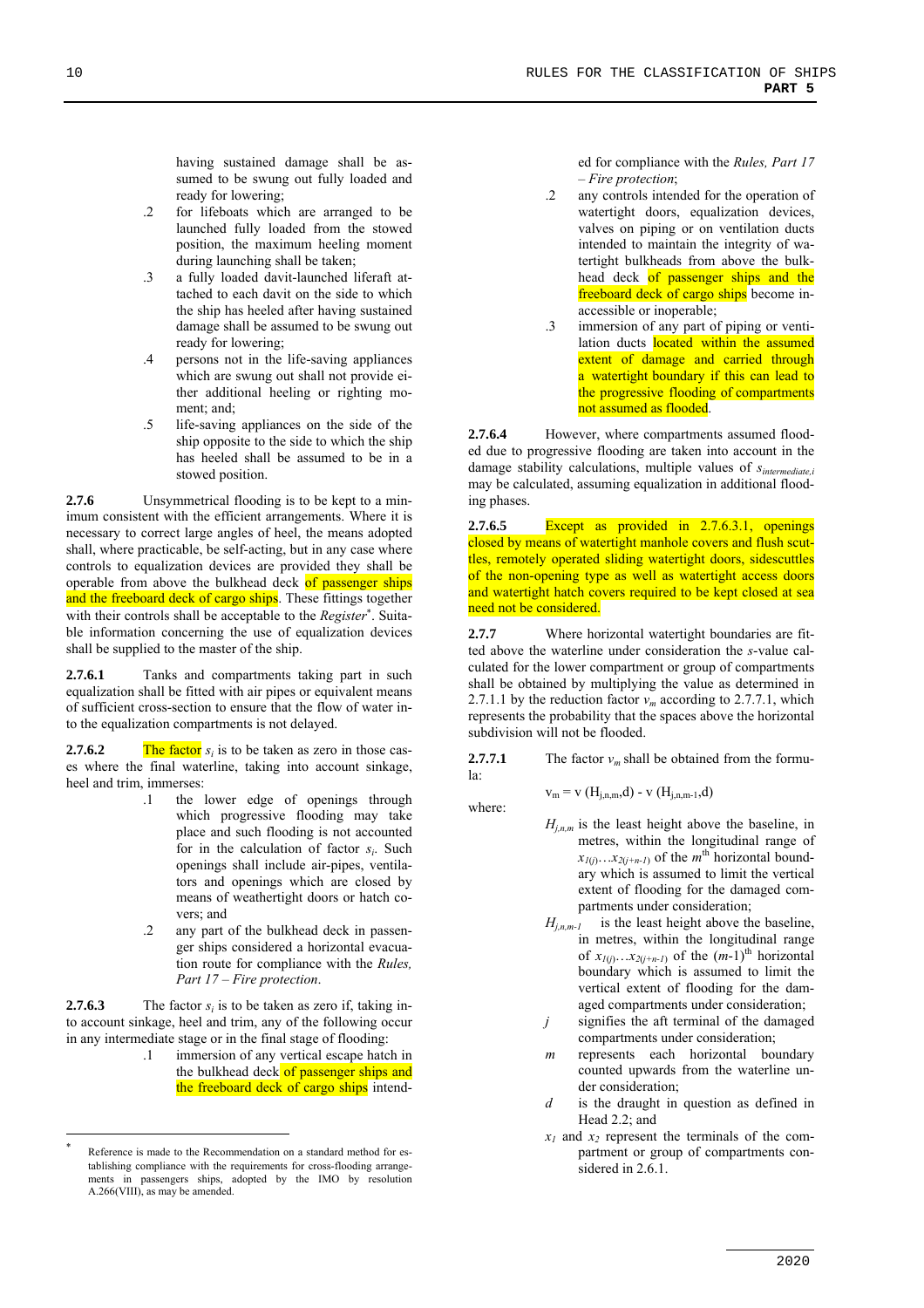**2.7.7.2** The factors  $v(H_{i,n,m},d)$  and  $v(H_{i,n,m-1},d)$  shall be obtained from the formulas:

$$
v(H, d) = 0.8 \frac{(H - d)}{7.8}
$$
, if  $(H_m - d) \le 7.8$  [m];  
 $v(H, d) = 0.8 + 0.2 \left[ \frac{(H - d) - 7.8}{4.7} \right]$  in all other case.  
es.

where:

 $v(H_{i,n,m},d)$  is to be taken as 1, if  $H_m$  coincides with the uppermost watertight boundary of the ship within the range  $(x1_{(j)}...x2_{(j+n-1)})$ ; and  $v(H_{i,n,0},d)$  is to be taken as 0.

In no case is  $v_m$  to be taken as less than zero or more than 1.

**2.7.7.3** In general, each contribution *dA* to the index *A* in the case of horizontal subdivisions is obtained from the formula:

 $dA = p_i$ ;  $[v_1 \cdot s_{\min 1} + (v_2 \cdot v_1) \cdot s_{\min 2} + ... + (1 \cdot v_{m-1}) \cdot s_{\min m}]$ where:

 $v_m$  = the *v*-value calculated in accordance with 2.7.7.1;

 $s_{\text{min}}$  = the least *s*-factor for all combinations of damages obtained when the assumed damage extends from the assumed damage height *Hm* downwards.

#### **2.8 PERMEABILITY**

**2.8.1** For the purpose of the subdivision and damage stability calculations of this Section of the Rules, the permeability of each general compartment or part of a compartment shall be as follows:

| <b>Spaces</b>                                           | <b>Permeability</b> |
|---------------------------------------------------------|---------------------|
| Appropriated to stores                                  | 0.60                |
| Occupied by accommodation                               | 0.95                |
| Occupied by machinery                                   | 0.85                |
| Void spaces                                             | 0.95                |
| Intended for liquids                                    | 0 or $0.95*$        |
| $*$<br>Whichever results in the more severe requirement |                     |

**2.8.2** For the purpose of the subdivision and damage stability calculations of this Section of the Rules, the permeability of each cargo compartment or part of a compartment shall be as follows:

| <b>Spaces</b>    |      | Permeability   Permeability   Permeability<br>at draught $d_s$ at draught $d_p$ at draught $d_l$ |      |
|------------------|------|--------------------------------------------------------------------------------------------------|------|
| Dry cargo spaces | 0.70 | 0.80                                                                                             | 0.95 |
| Container spaces | 0.70 | 0.80                                                                                             | 0.95 |
| Ro-ro spaces     | 0.90 | 0.90                                                                                             | 0.95 |
| Cargo liquids    | 0.70 | 0.80                                                                                             | 0.95 |

**2.8.3** Other figures for permeability may be used if substantiated by calculations.

## **2.9 SPECIAL REQUIREMENTS CONCERNING PASSENGER SHIP STABILITY**

**2.9.1** A passenger ship intended to carry 400 or more persons shall have watertight subdivision abaft the collision bulkhead so that  $s_i=1$  for a damage involving all the compartments within 0.08*L* measured from the forward perpendicular for the three loading conditions used to calculate the attained subdivision index *A*. If the attained subdivision index *A* is calculated for different trims, this requirement shall also be satisfied for those loading conditions.

2.9.2 A passenger ship intended to carry 36 or more persons is to be capable of withstanding damage along the side shell to an extent specified in 2.9.3. Compliance with this Head is to be achieved by demonstrating that  $s_i$ , as defined in 2.7, is not less than 0.9 for the three loading conditions used to calculate the attained subdivision index *A*. If the attained subdivision index *A* is calculated for different trims, this requirement shall also be satisfied for those loading conditions.

**2.9.3** The damage extent to be assumed when demonstrating compliance with 2.9.2, is to be dependent on the total number of persons carried, and *L*, such that:

- .1 the vertical extent of damage is to extend from the ship's moulded baseline to a position up to 12.5 m above the position of the deepest subdivision draught as defined in 2.2, unless a lesser vertical extent of damage were to give a lower value of *si* , in which case this reduced extent is to be used;
- .2 where 400 or more persons are to be carried, a damage length of 0.03 *L*, but not less than 3 m is to be assumed at any position along the side shell, in conjunction with a penetration inboard of 0.1*B* but not less than 0.75 m measured inboard from the ship side, at right angles to the centreline at the level of the deepest subdivision draught;
- .3 where fewer than 400 persons are carried, damage length is to be assumed at any position along the shell side between transverse watertight bulkheads provided that the distance between two adjacent transverse watertight bulkheads is not less than the assumed damage length. If the distance between adjacent transverse watertight bulkheads is less than the assumed damage length, only one of these bulkheads shall be considered effective for the purpose of demonstrating compliance with 2.9.2;
- .4 where 36 persons are carried, a damage length of  $0.015 L$ , but not less than 3 m is to be assumed, in conjunction with a penetration inboard of 0.05*B* but not less than 0.75 m; and
- .5 where more than 36, but fewer than 400 persons are carried, the values of damage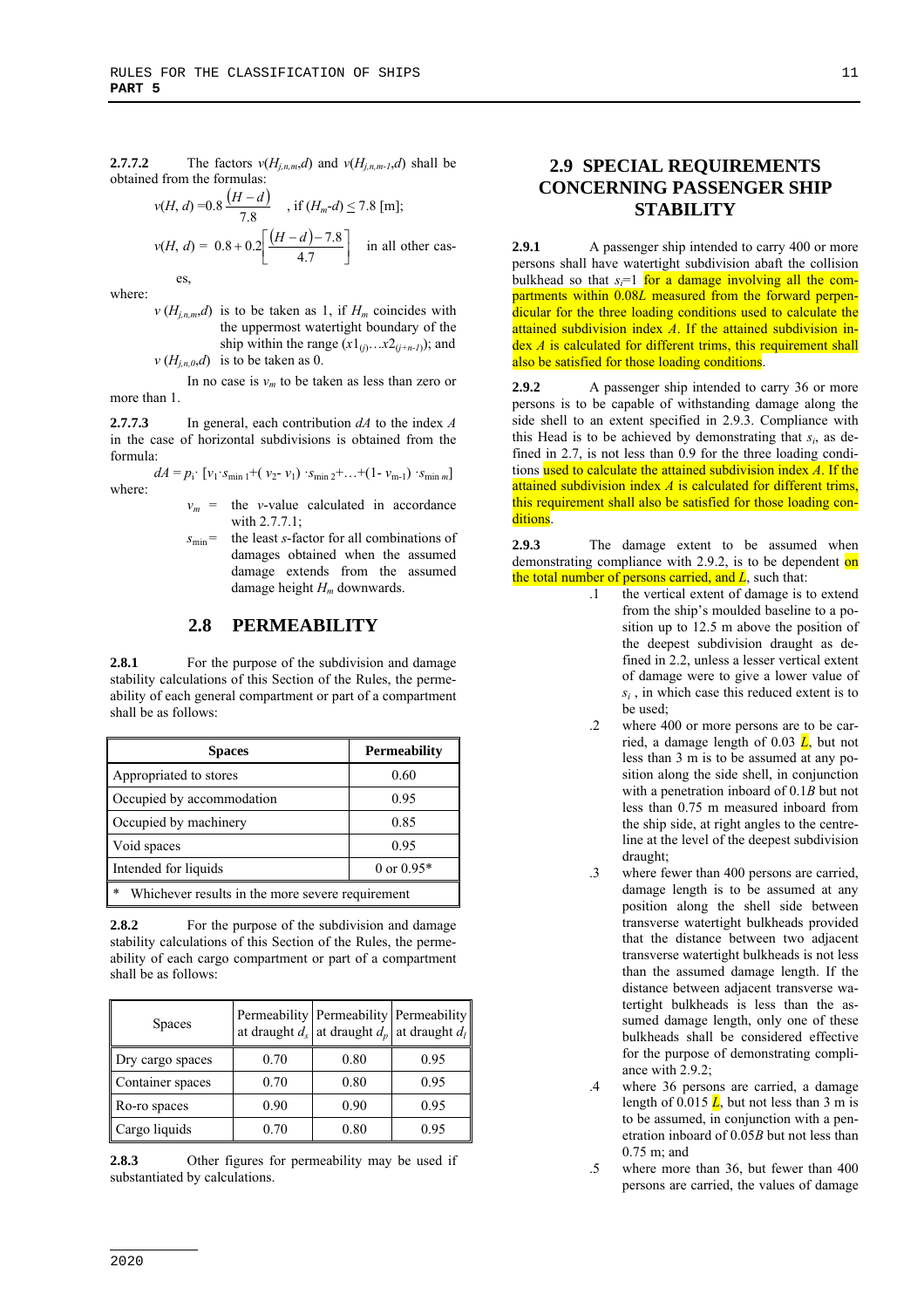length and penetration inboard, used in the determination of the assumed extent of damage, are to be obtained by linear interpolation between the values of damage length and penetration which apply for ships carrying 36 persons and 400 persons as specified in previous sub-items  $4$  and  $2$ .

## **2.10 SYSTEM CAPABILITIES AND OPERATIONAL INFORMATION AFTER A FLOODING CASUALTY ON PASSENGER SHIPS**

**2.10.1** Application

Passenger ships having length, as defined in 1.2.1, of 120 m or more or having three or more main vertical zones shall comply with the provisions of this Head.

**2.10.2** Availability of essential systems in case of flooding damage<sup>\*</sup>

A passenger ship shall be designed so that the systems specified in Reg. II-2/21.4 of the SOLAS Convention, as amended, remain operational when the ship is subject to flooding of any single watertight compartment.

**2.10.3** Operational information after a flooding casualty

For the purpose of providing operational information to the Master for safe return to port after a flooding casualty, passenger ships shall have:

- .1 onboard stability computer; or;
- .2 shore-based support,

based on the guidelines developed by  $IMO^{\ast\ast}$ .

**2.10.4** Passenger ships constructed before 1 January 2014 shall comply with the provisions in previous item 2.10.3 not later than the first renewal survey after 1 January 2025.

## **2.11 DOUBLE BOTTOMS IN PASSENGER SHIPS AND CARGO SHIPS OTHER THAN TANKERS**

**2.11.1** A double bottom shall be fitted extending from the collision bulkhead to the afterpeak bulkhead, as far as this is practicable and compatible with the design and proper working of the ship.

 $\overline{a}$ 

**2.11.2** Where a double bottom is required to be fitted the inner bottom shall be continued out to the ship's sides in such a manner as to protect the bottom to the turn of the bilge. Such protection will be deemed satisfactory if the inner bottom is not lower at any part than a plane parallel with the keel line and which is located not less than a vertical distance *h* measured from the keel line, as calculated by the formula:

 $h = R/20$ 

However, in no case is the value of *h* to be less than 760 mm, and need not be taken as more than 2000 mm.

#### **2.11.3** Wells: .1 Small wells constructed in the double bottom in connection with drainage arrangements shall not extend downward more than necessary. The vertical distance from the bottom of such a well to a plane coinciding with the keel line shall not be less than *h*/2 or 500 mm, whichever is greater, or compliance with item 2.11.7 of this regulation shall be shown for that part of the ship.

- Other wells (e.g. for lubricating oil under main engines) may be permitted by the Register if satisfied that the arrangements give protection equivalent to that afforded by a double bottom complying with this Head.
	- .1 For a cargo ship of 80 m in length and upwards or for a passenger ship, proof of equivalent protection is to be shown by demonstrating that the ship is capable of withstanding bottom damages as specified in item 2.11.7. Alternatively, wells for lubricating oil below main engines may protrude into the double bottom below the boundary line defined by the distance *h* provided that the vertical distance between the well bottom and a plane coinciding with the keel line is not less than *h*/2 or 500 mm, whichever is greater.
	- For cargo ships of less than 80 m in length the arrangements shall provide a level of safety to the satisfaction of the Register.

**2.11.4** A double bottom need not be fitted in way of watertight tanks, including dry tanks of moderate size, provided the safety of the ship is not impaired in the event of bottom or side damage.

**2.11.5** Any part of a **cargo ship of 80 m in length and** upwards or of a passenger ship that is not fitted with a double bottom in accordance with 2.11.1 or 2.11.4, as specified in  $2.11.2$ , shall be capable of withstanding bottom damages, as specified in 2.11.7, in that part of the ship. For cargo ships of less than 80 m in length the alternative arrangements shall provide a level of safety to the satisfaction of the *Register*.

**2.11.6** In the case of unusual bottom arrangements in a cargo ship of 80 m in length and upwards or a passenger ship, it shall be demonstrated that the ship is capable of withstanding bottom damages as specified in 2.11.7. For cargo ships of less than 80 m in length the alternative arrangements

Refer to the Interim Explanatory Notes for the assessment of passenger ship systems' capabilities after a fire or flooding casualty (IMO MSC.1/Circ.1369) and Unified Interpretations of SOLAS regulation II-2/21.4 (IMO MSC.1/Circ.1437).

Refer to the *Guidelines on operational information for Masters of passenger ships for safe return to port by own power or under tow* (IMO MSC.1/Circ.1400) for ships constructed on or after 1 January 2014 but before 13 May 2016, or the *Revised guidelines on operational information for masters of passenger ships for safe return to port* (IMO MSC.1/Circ.1532/Rev.1) for ships constructed on or after 13 May 2016, or the *Guidelines on operational information for masters in case of flooding for passenger ships constructed before 1 January 2014* (MSC.1/Circ.1589).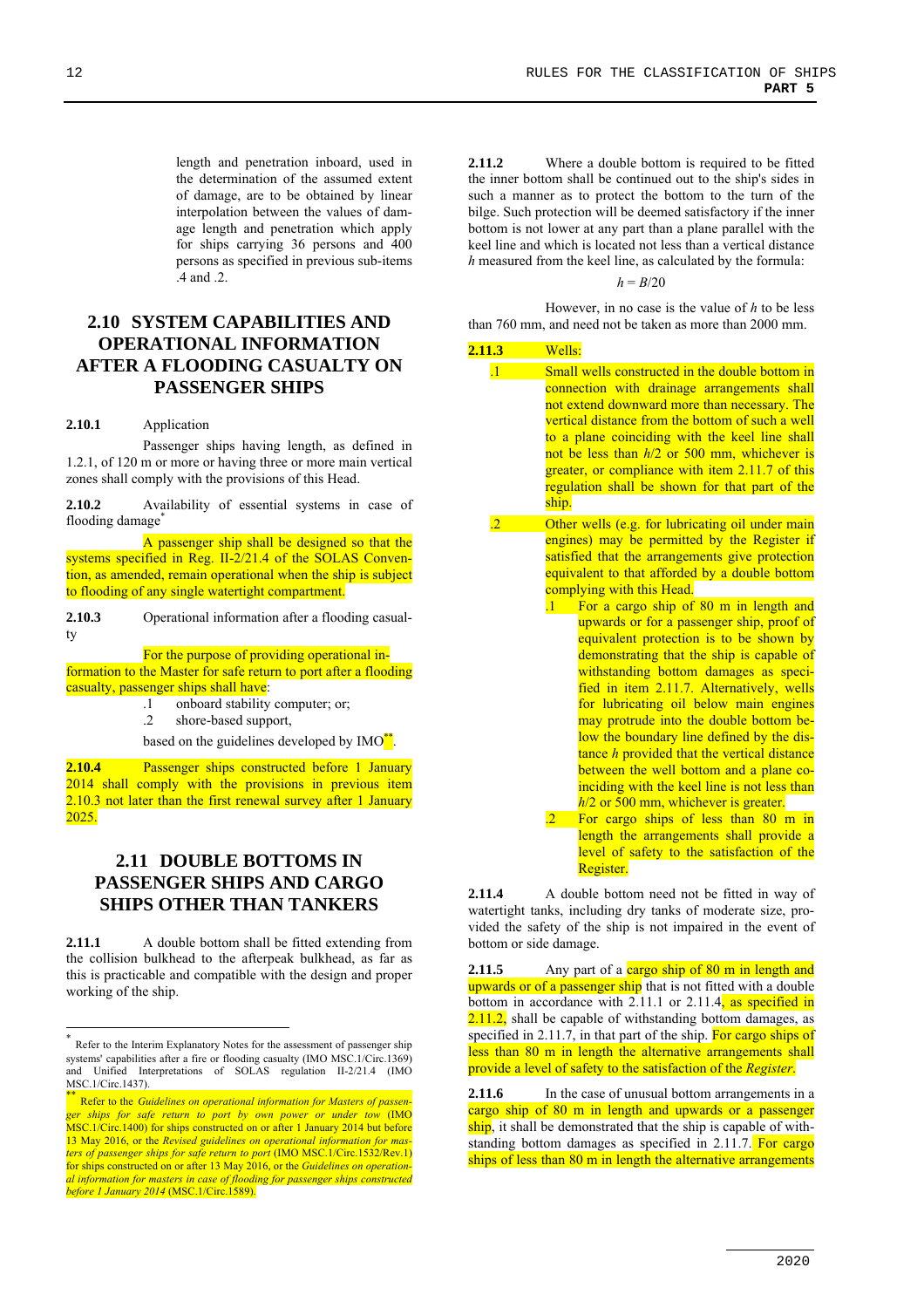#### shall provide a level of safety to the satisfaction of the *Register*.

**2.11.7** Compliance with **items 2.11.3.1, 2.11.3.2.1**, 2.11.5 and 2.11.6 is to be achieved by demonstrating that  $s_i$ , when calculated in accordance with Head 2.7, is not less than 1 for all service conditions when subject to **bottom damage** with an extent specified in sub-.2 below for any position in the affected part of the ship:

- .1 Flooding of such spaces shall not render emergency power and lighting, internal communication, signals or other emergency devices inoperable in other parts of the ship.
- .2 Assumed extent of damage shall be as follows:

|                  | For 0.3 L from the<br>forward perpendicular<br>of the ship | Any other part of<br>the ship    |
|------------------|------------------------------------------------------------|----------------------------------|
| Longitudinal     | $1/3 L^{2/3}$ or 14.5 m,                                   | $\frac{1}{3} L^{2/3}$ or 14.5 m, |
| extent           | whichever is less                                          | whichever is less                |
| Transverse ex-   | $B/6$ or 10 m,                                             | $B/6$ or 5 m,                    |
| tent             | whichever is less                                          | whichever is less                |
| Vertical extent. | $B/20$ , to be taken not                                   | $B/20$ , to be taken not         |
| measured from    | less than 0.76 m and                                       | less than 0.76 m and             |
| the keel line    | not more than 2 m                                          | not more than 2 m                |

.3 If any damage of a lesser extent than the maximum damage specified in .2 would result in a more severe condition, such damage should be considered.

**2.11.8** In case of large lower holds in passenger ships, the *Register* may require an increased double bottom height of not more than *B*/10 or 3 m, whichever is less, measured from the keel line. Alternatively, bottom damages may be calculated for these areas, in accordance with 2.11.7, but assuming an increased vertical extent.

## **2.12 PASSENGER SHIPS CARRYING GOODS VECHILES AND ACCOMPANYING PERSONNEL**

2.12.1 This Head applies to passenger ships designed or adapted for the carriage of goods vehicles and accompanying personnel.

**2.12.2** If in such a ship the total number of passengers which include personnel accompanying vehicles does not exceed  $12 + A_d/25$ , where  $A_d$  = total deck area (square metres) of spaces available for the stowage of goods vehicles and where the clear height at the stowage position and at the entrance to such spaces is not less than 4 m, the provisions of 7.12 of the *Rules*, *Part 3 – Hull Equipment* in respect of watertight doors apply except that the doors may be fitted at any level in watertight bulkheads dividing cargo spaces. Additionally, indicators are required on the navigation bridge to show automatically when each door is closed and all door fastenings are secured.

**2.12.3** The ship may not be certified for a higher number of passengers than assumed in 2.12.2, if a watertight door has been fitted in accordance with this Head.

## **2.13 INTERNAL WATERTIGHT INTEGRITY OF PASSENGER SHIPS ABOVE THE BULKHEAD DECK**

**2.13.1** The *Register* may require that all reasonable and practicable measures shall be taken to limit the entry and spread of water above the bulkhead deck. Such measures may include partial bulkheads or webs. When partial watertight bulkheads and webs are fitted on the bulkhead deck, above or in the immediate vicinity of watertight bulkheads, they shall have watertight shell and bulkhead deck connections so as to restrict the flow of water along the deck when the ship is in a heeled damaged condition. Where the partial watertight bulkhead does not line up with the bulkhead below, the bulkhead deck between shall be made effectively watertight. Where openings, pipes, scuppers, cables etc. are carried through the partial watertight bulkheads or decks within the immersed part of the bulkhead deck, arrangements shall be made to ensure the watertight integrity of the structure above the bulkhead deck.

**2.13.2** All openings in the exposed weather deck shall have coamings of ample height and strength and shall be provided with efficient means for expeditiously closing them weathertight. Freeing ports, open rails and scuppers shall be fitted as necessary for rapidly clearing the weather deck of water under all weather conditions. Minimum required dimensions of these openings are stated in the *International Convention on Load Lines 1966 and Protocol of 1988*, as amended.

**2.13.3** Air pipes terminating within a superstructure which are not fitted with watertight means of closure shall be considered as unprotected openings when applying provisions of sub-item 2.7.7.2.

**2.13.4** Sidescuttles, gangway, cargo and fuelling ports and other means for closing openings in the shell plating above the bulkhead deck shall be of efficient design and construction and of sufficient strength having regard to the spaces in which they are fitted and their positions relative to the deepest subdivision draught.

**2.13.5** Efficient inside deadlights, so arranged that they can be easily and effectively closed and secured watertight, shall be provided for all sidescuttles to spaces below the first deck above the bulkhead deck.

Refer to the Recommendation on strength and security and locking arrangements of shell doors on ro-ro passenger ships, adopted by the IMO by resolution A.793(19).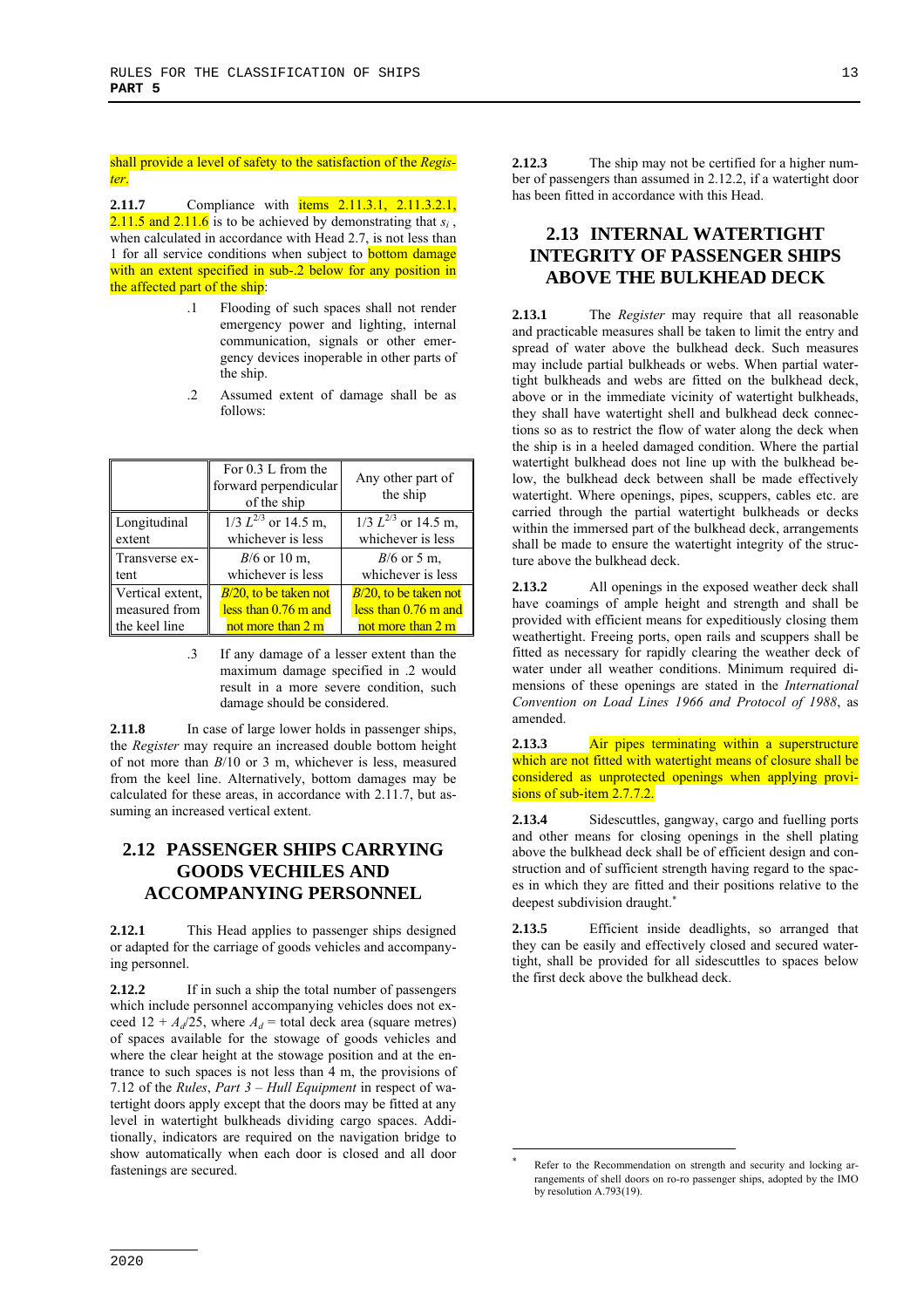## **2.14 INTEGRITY OF THE HULL AND SUPERSTRUCTURE, DAMAGE PREVENTION AND CONTROL ON RO-RO PASSENGER SHIPS**

#### **2.14.1**

- .1 Subject to the provisions of .2 and .3 of this item, all accesses that lead to spaces below the bulkhead deck shall have a lowest point which is not less than 2.5 m above the bulkhead deck.
- .2 Where vehicle ramps are installed to give access to spaces below the bulkhead deck, their openings shall be able to be closed weathertight to prevent ingress of water below, alarmed and indicated to the navigation bridge.
- .3 The *Register* may permit the fitting of particular accesses to spaces below the bulkhead deck provided they are necessary for the essential working of the ship, e.g. the movement of machinery and stores, subject to such accesses being made watertight, alarmed and indicated on the navigation bridge.

**2.14.2** Indicators shall be provided on the navigation bridge for all shell doors, loading doors and other closing appliances which, if left open or not properly secured, could, in the opinion of the *Register*, lead to flooding of a special category space or ro-ro space. The indicator system shall be designed on the fail-safe principle and shall show by visual alarms if the door is not fully closed or if any of the securing arrangements are not in place and fully locked and by audible alarms if such door or closing appliances become open or the securing arrangements become unsecured. The indicator panel on the navigation bridge shall be equipped with a mode selection function "harbour/sea voyage" so arranged that an audible alarm is given on the navigation bridge if the ship leaves harbour with the bow doors, inner doors, stern ramp or any other side shell doors not closed or any closing device not in the correct position. The power supply for the indicator system shall be independent of the power supply for operating and securing the doors.

**2.14.3** Television surveillance and a water leakage detection system shall be arranged to provide an indication to the navigation bridge and to the engine control station of any leakage through inner and outer bow doors, stern doors or any other shell doors which could lead to flooding of special category spaces or ro-ro spaces.

## **2.15 ASSIGNING, MARKING AND RECORDING OF SUBDIVISION LOAD LINES FOR PASSENGER SHIPS**

**2.15.1** In order that the required degree of subdivision shall be maintained, a load line corresponding to the approved subdivision draught shall be assigned and marked on the ship's sides. A ship intended for alternating modes of operation may, if the owners desire, have one or more additional load lines assigned and marked to correspond with the subdivision draughts which the *Register* may approve for the alternative service configurations. Each service configuration so approved shall comply with Heads 2.4 to 2.9 independently of the results obtained for other modes of operation.

**2.15.2** The subdivision load lines assigned and marked shall be recorded in the Passenger Ship Safety Certificate, and shall be distinguished by the notation P1 for the principal passenger service configuration, and P2, P3, etc., for the alternative configurations. The principal passenger configuration shall be taken as the mode of operation in which the required subdivision index *R* will have the highest value.

**2.15.3** The freeboard corresponding to each of these load lines shall be measured at the same position and from the same deck line as the freeboards determined in accordance with the International Convention on Load Lines in force.

**2.15.4** The freeboard corresponding to each approved subdivision load line and the service configuration, for which it is approved, shall be clearly indicated on the Passenger Ship Safety Certificate.

**2.15.5** In no case shall any subdivision load line mark be placed above the deepest load line in salt water as determined by the strength of the ship or the International Convention on Load Lines in force.

**2.15.6** Whatever may be the position of the subdivision load line marks, a ship shall in no case be loaded so as to submerge the load line mark appropriate to the season and locality as determined in accordance with the International Convention on Load Lines in force.

**2.15.7** A ship shall in no case be so loaded that when it is in salt water the subdivision load line mark appropriate to the particular voyage and service configuration is submerged.

### **2.16 DAMAGE CONTROL INFORMATION**

**2.16.1** There shall be permanently exhibited, or readily available on the navigation bridge, for the guidance of the officer in charge of the ship, plans showing clearly for each deck and hold the boundaries of the watertight compartments, the openings therein with the means of closure and position of any controls thereof, and the arrangements for the correction of any list due to flooding. In addition, booklets containing the aforementioned information shall be made available to the officers of the ship.

**2.16.2** General precautions to be included shall consist of a listing of equipment, conditions, and operational procedures, considered by the *Register* to be necessary to maintain watertight integrity under normal ship operations.

**2.16.3** Specific precautions to be included shall consist of a listing of elements (i.e. closures, security of cargo,

Refer to the Guidelines for damage control plans and information to the master (MSC.1/Circ.1245).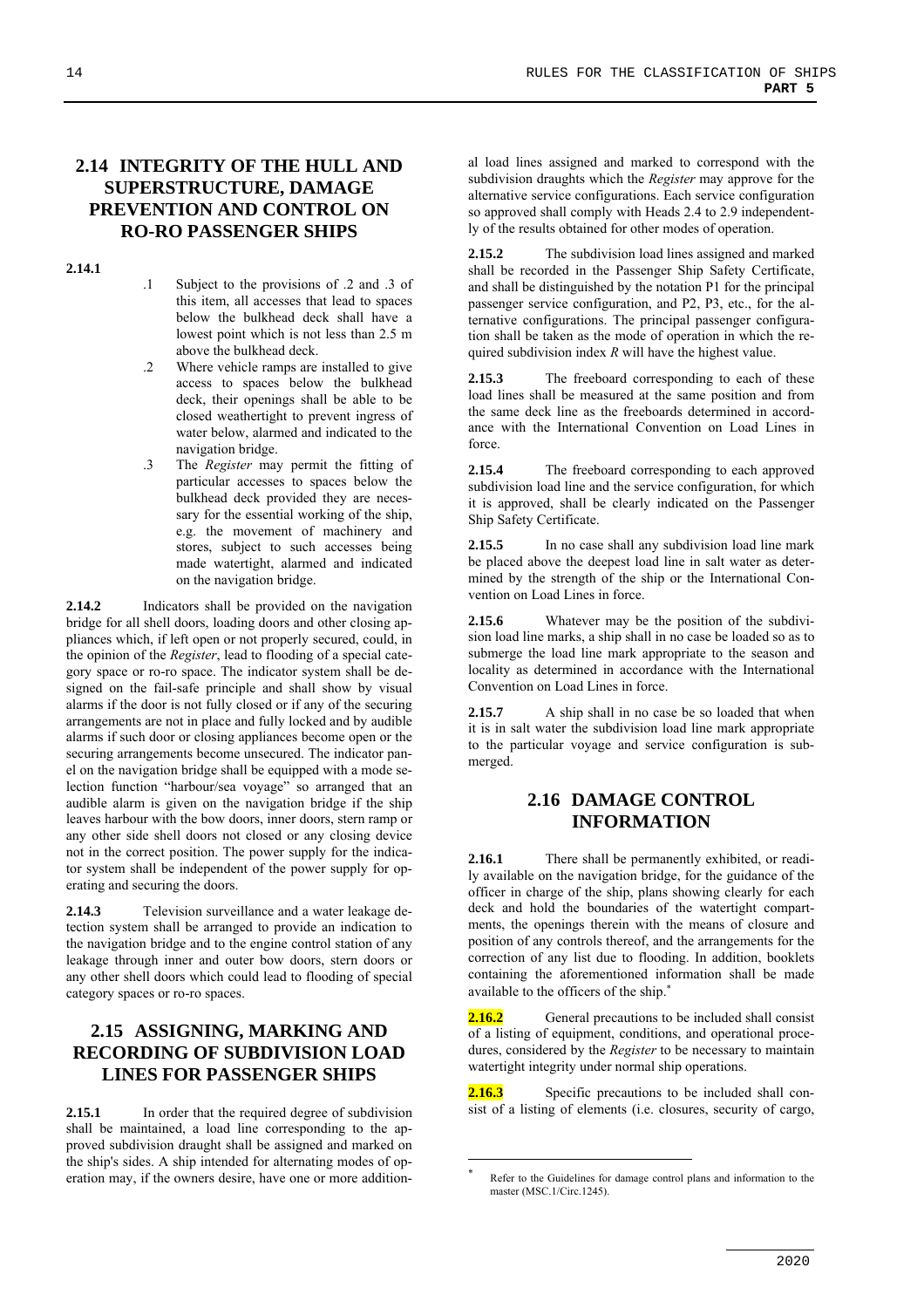sounding of alarms, etc.) considered by the *Register* to be vital to the survival of the ship, passengers and crew.

**2.16.4** In case of ships to which damage stability requirements of the Heads 2.4 to 2.9 of this Part of the Rules apply, damage stability information shall provide the master a simple and easily understandable way of assessing the ship's survivability in all damage cases involving a compartment or group of compartments.

**2.16.5** For all passenger ships, constructed before, on or after 1 January 2020, a damage control drill shall take place at least every three months. The damage control drill shall satisfy the provisions set in Reg.19-1, Ch. II-1 of SO-LAS Convention, as amended by IMO Res. MSC.421(98).

## **2.17 PERIODICAL OPERATION AND INSPECTION OF WATERTIGHT DOORS, ETC., IN PASSENGER SHIPS**

**2.17.1** Operational tests of watertight doors, sidescuttles, valves and closing mechanisms of scuppers, ash-chutes and rubbish-chutes shall take place weekly. In ships in which the voyage exceeds one week in duration a complete set of operational tests shall be held before the voyage commences, and others thereafter at least once a week during the voyage.

**2.17.2** All watertight doors, both hinged and power operated, in watertight bulkheads, in use at sea, shall be operated daily.

**2.17.3** The watertight doors and all mechanisms and indicators connected therewith, all valves, the closing of which is necessary to make a compartment watertight, and all valves the operation of which is necessary for damage control cross connections shall be periodically inspected at sea at least once a week.

**2.17.4** A record of all **operational tests** and inspections required by this Head shall be **recorded** in the log-book with an explicit record of any defects which may be disclosed.

## **2.18 PREVENTION AND CONTROL OF WATER INGRESS, ETC.**

**2.18.1** All watertight doors shall be kept closed during navigation except that they may be opened during navigation as specified in 2.18.3. Watertight doors of a width of more than 1.2 m in machinery spaces as permitted by 7.12 of the *Rules*, *Part 3 – Hull Equipment* may only be opened in the circumstances detailed in particular items of that Head. Any door which is opened in accordance with this paragraph shall be ready to be immediately closed.

**2.18.2** Watertight doors located below the bulkhead deck of passenger ships and the freeboard deck of cargo ships having a maximum clear opening width of more than  $1.2 \text{ m}$  shall be kept closed during navigation, except for limited periods when absolutely necessary as determined by the *Register*.

**2.18.3** A watertight door may be opened during navigation to permit the passage of passengers or crew, or when work in the immediate vicinity of the door necessitates it being opened. The door must be immediately closed when transit through the door is complete or when the task which necessitated it being open is finished. The *Register* shall authorize that such a watertight door may be opened during navigation only after careful consideration of the impact on ship operations and survivability taking into account guidance issued by the IMO. A watertight door permitted to be opened during navigation shall be clearly indicated in the ship's stability information and shall always be ready to be immediately closed.

**2.18.4** Portable plates on bulkheads shall always be in place before the voyage commences, and shall not be removed during navigation except in case of urgent necessity at the discretion of the master. The necessary precautions shall be taken in replacing them to ensure that the joints are watertight. Power-operated sliding watertight doors permitted in machinery spaces in accordance with 7.12 of the *Rules*, *Part 3 – Hull Equipment* shall be closed before the voyage commences and shall remain closed during navigation except in case of urgent necessity at the discretion of the master.

**2.18.5** Watertight doors fitted in watertight bulkheads dividing cargo between deck spaces in accordance with 7.12 of the *Rules*, *Part 3 – Hull Equipment* shall be closed before the voyage commences and shall be kept closed during navigation. The time at which such doors are opened or closed shall be recorded in officially prescribed log-book.

**2.18.6** Gangway, cargo and fuelling ports fitted below the bulkhead deck of passenger ships and the freeboard deck of cargo ships, shall be effectively closed and secured watertight before the voyage commences, and shall be kept closed during navigation.

**2.18.7** The following doors, located above the bulkhead deck of passenger ships and the freeboard deck of cargo ships, shall be closed and locked before the voyage commences and shall remain closed and locked until the ship is at its next berth:

- .1 cargo loading doors in the shell or the boundaries of enclosed superstructures;
- .2 bow visors fitted in positions as indicated in .1 above;
- .3 cargo loading doors in the collision bulkhead; and
- .4 ramps forming an alternative closure to those defined in the above sub-items .1 to .3 inclusive.

**2.18.8** Provided that where a door cannot be opened or closed while the ship is at the berth such a door may be opened or left open while the ship approaches or draws away from the berth, but only so far as may be necessary to enable the door to be immediately operated. In any case, the inner bow door must be kept closed.

Notwithstanding the requirements of sub-items 2.18.7.1 and 2.18.7.4, the *Register* may authorize that particular doors can be opened at the discretion of the master, if necessary for the operation of the ship or the embarking and disembarking of passengers when the ship is at safe anchorage and provided that the safety of the ship is not impaired.

Refer to the *Interim Explanatory Notes to the SOLAS Ch. II-1 Subdivision and Damage Stability Regulations*, MSC.1/Circ.1226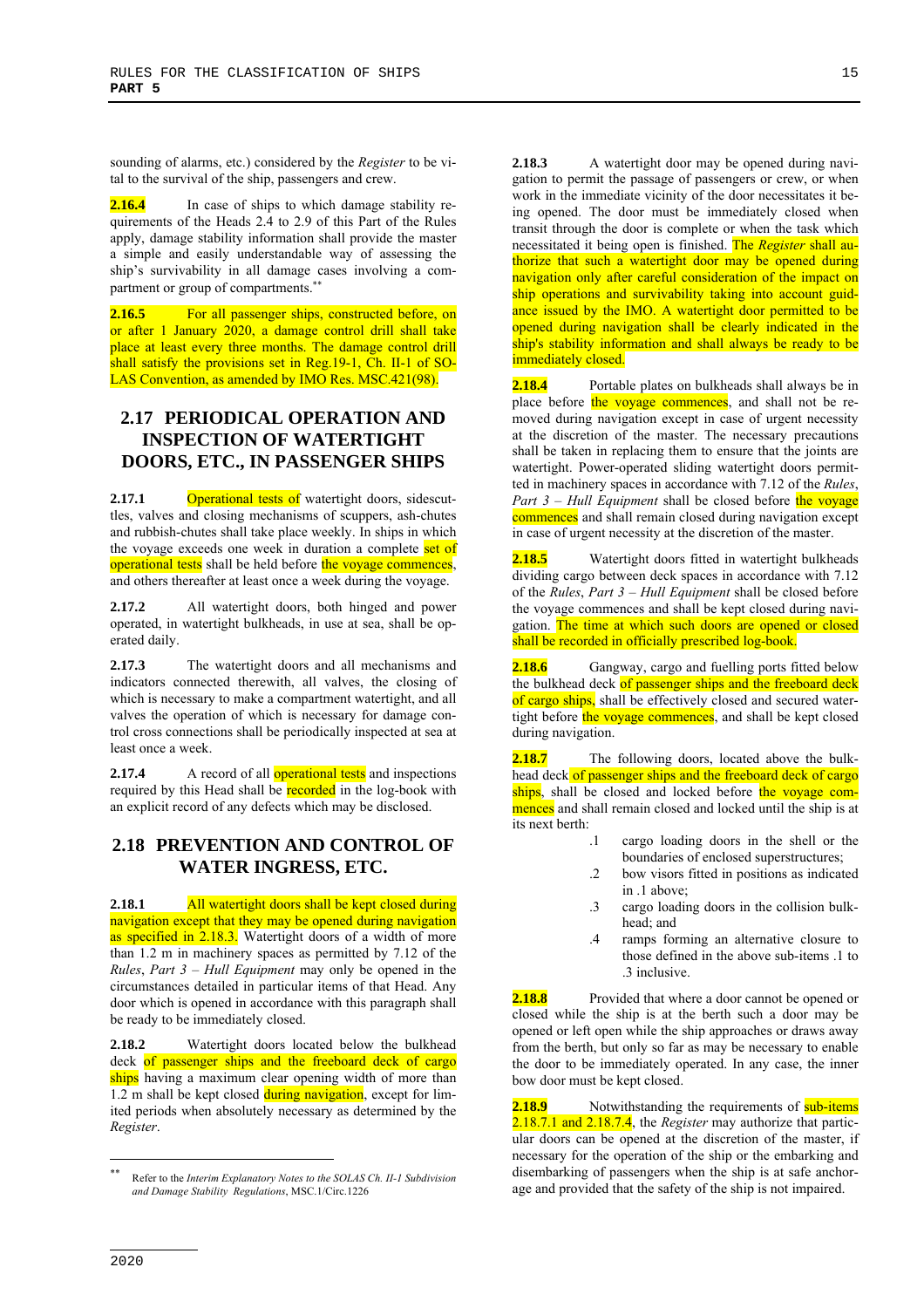**2.18.10** The master shall ensure that an effective system of supervision and reporting of the closing and opening of the doors referred to in item  $2.18.\overline{7}$  is implemented.

**2.18.11** The master shall ensure, before any voyage commences, that an entry in the officially prescribed logbook is made of the time the doors specified in item 2.18.12 are closed and the time at which particular doors are opened in accordance with 2.18.13.

2.18.12 Hinged doors, portable plates, sidescuttles, gangway, cargo and bunkering ports and other openings, which are required by this Head to be kept closed during navigation, shall be closed before the voyage commences. The time at which such doors are opened and closed (if permissible under provisions of this Head) shall be recorded in officially prescribed log-book.

**2.18.13** Where in a between-decks, the sills of any of the sidescuttles referred to in 7.2 of the *Rules*, *Part 3 – Hull Equipment* are below a line drawn parallel to the bulkhead deck at side of passenger ships and the freeboard deck at side of cargo ships, and having its lowest point 1.4 m plus 2.5% of the breadth of the ship above the water when the voyage commences, all the sidescuttles in that between-decks shall be closed watertight and locked before the voyage commences, and they shall not be opened before the ship arrives at the next port. In the application of this item the appropriate allowance for fresh water may be made when applicable.

- .1 The time at which such sidescuttles are opened in port and closed and locked before the voyage commences shall be recorded in officially prescribed log-book.
- .2 For any ship that has one or more sidescuttles so placed that the requirements of this item would apply when it was floating at its deepest subdivision draught, the *Register* may indicate the limiting mean draught at which these sidescuttles will have their sills above the line drawn parallel to the bulkhead deck at side of passenger ships and the freeboard deck at side of cargo ships, and having its lowest point 1.4 m plus 25% of the breadth of the ship above the waterline corresponding to the limiting mean draught, and at which it will therefore be permissible for the voyage to commence without them being closed and locked and to be opened during navigation on the responsibility of the master. In tropical zones as defined in the International Convention on Load Lines in force, this limiting draught may be increased by 0.3 m.

**2.18.14** Sidescuttles and their deadlights which will not be accessible during navigation shall be closed and secured before the voyage commences.

**2.18.15** If cargo is carried in **spaces appropriated alter**natively to the carriage of cargo or passengers, the sidescuttles and their deadlights shall be closed watertight and locked before the cargo is shipped and the time at which such scuttles and deadlights are closed and locked shall be recorded in officially prescribed log-book.

**2.18.16** When a rubbish-chute, etc. is not in use, both the cover and the valve required by Section 7 of the *Rules*, *Part 3 – Hull Equipment* shall be kept closed and secured.

## **2.19 SPECIAL REQUIREMENTS FOR RO-RO PASSENGER SHIPS**

**2.19.1** Special category spaces and ro-ro spaces shall be continuously patrolled or monitored by effective means, such as television surveillance, so that any movement of vehicles in adverse weather conditions and unauthorized access by passengers thereto can be detected during navigation.

**2.19.2** Documented operating procedures for closing and securing all shell doors, loading doors and other closing appliances which, if left open or not properly secured, could, in the opinion of the *Register*, lead to flooding of a special category space or ro-ro space, shall be kept on board and posted at an appropriate place.

**2.19.3** All accesses from the ro-ro deck and vehicle ramps that lead to spaces below the bulkhead deck shall be closed before the voyage commences and shall remain closed until the ship is at its next berth.

**2.19.4** The master shall ensure that an effective system of supervision and reporting of the closing and opening of such accesses referred to in 2.19.3 is implemented.

**2.19.5** The master shall ensure, before the voyage commences, that an entry in the log-book, as required by  $2.18.12$ , is made of the time of the last closing of the accesses referred to in 2.19.3.

**2.19.6** Notwithstanding the requirements of 2.19.3, the *Register* may permit some accesses to be opened during the voyage, but only for a period sufficient to permit through passage and, if required, for the essential working of the ship.

**2.19.7** All transverse or longitudinal bulkheads which are taken into account as effective to confine the seawater accumulated on the ro-ro deck shall be in place and secured before the voyage commences and remain in place and secured until the ship is at its next berth.

**2.19.8** Notwithstanding the requirements of 2.19.7, the *Register* may permit some accesses within such bulkheads to be opened during the voyage but only for sufficient time to permit through passage and, if required, for the essential working of the ship.

**2.19.9** In all ro-ro passenger ships, the master or the designated officer shall ensure that, without the expressed consent of the master or the designated officer, no passengers are allowed access to an enclosed ro-ro deck during navigation.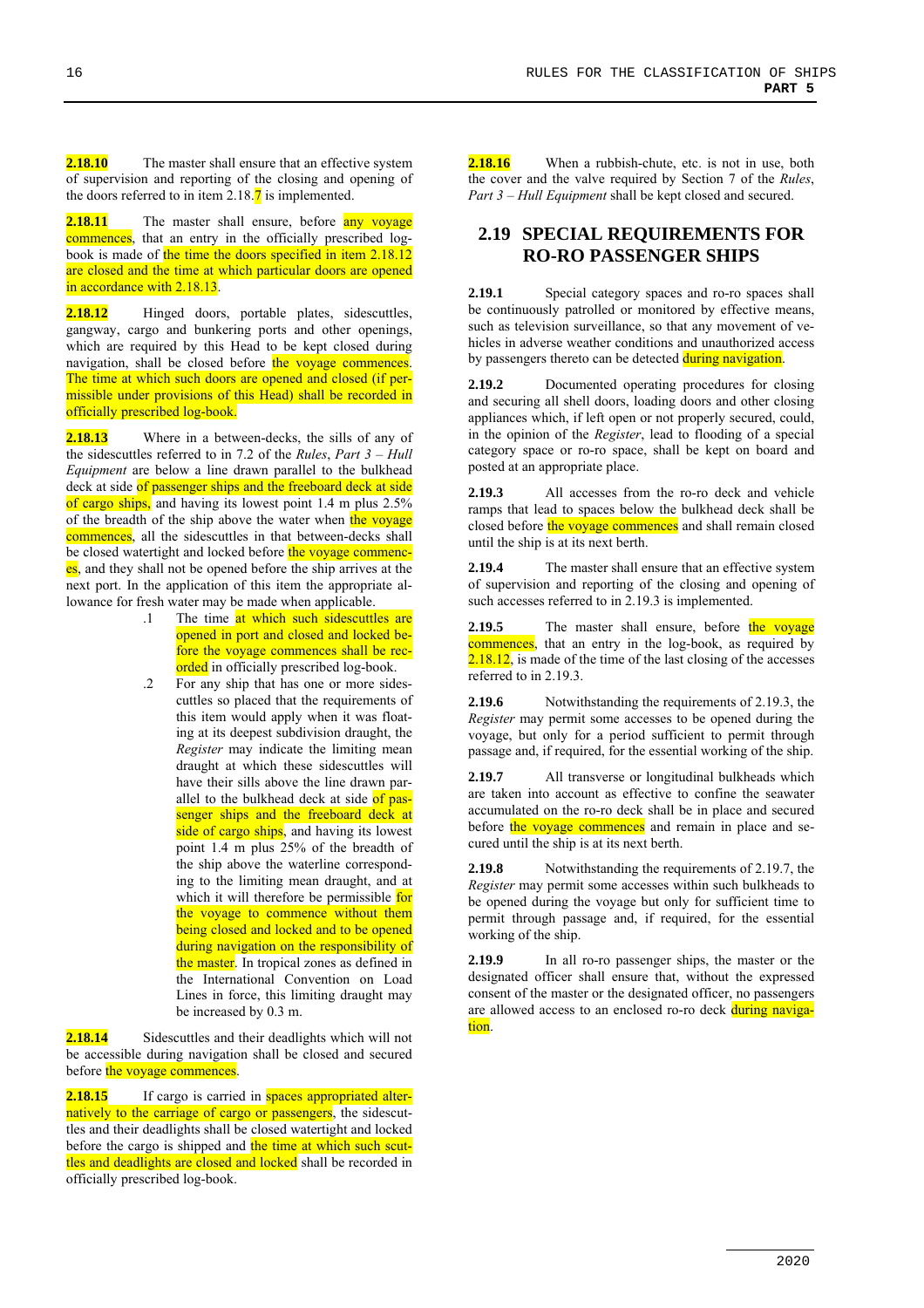## **2.20 ADDITIONAL REQUIREMENTS FOR PREVENTION AND CONTROL OF WATER INGRESS, ETC., IN CARGO SHIPS**

**2.20.1** Openings in the shell plating below the deck limiting the vertical extent of damage shall be kept permanently closed while at sea.

**2.20.2** Notwithstanding the requirements of item 2.20.3, the *Register* may authorize that particular doors may be opened at the discretion of the master, if necessary for the operation of the ship and provided that the safety of the ship is not impaired.

**2.20.3** Watertight doors or ramps fitted to internally subdivide large cargo spaces shall be closed before the voyage commences and shall be kept closed during navigation. The time at which such doors are opened or closed shall be recorded in officially prescripted log-book.

**2.20.4** The use of access doors and hatch covers intended to ensure the watertight integrity of internal openings shall be authorized by the officer of the watch.

## **2.21 TIMBER DECK CARGO IN THE CONTEX OF DAMAGE STABILITY REQUIREMENTS**

2.21.1 For ships carrying timber deck cargoes which have to fulfil the damage stability requirements of this part of the Rules, stability information shall include, among other damage stability related issues, a curve of minimum operating metacentric height (GM) versus draught or maximum allowable vertical centre of gravity (KG) versus draught which covers the requirements in 1.5.1.3.8 of the *Rules*, *Part 4 – Stability*.

**2.21.2** To ensure the buoyancy of timber deck cargo can be justifiably credited in damage stability calculations, the integrity of the lashed timber deck cargo shall comply with the provisions of Chapters 3 and 4 of the CODE OF SAFE PRACTICE FOR SHIPS CARRYING TIMBER DECK CARGOES, 1991 (Resolution A.715(17)).

**2.21.3** The height and extent of the timber deck cargo shall be in accordance with Chapter 3.2 of the CODE OF SAFE PRACTICE FOR SHIPS CARRYING TIMBER DECK CARGOES,1991, and shall be at least stowed to the standard height of one superstructure.

**2.21.4** The permeability of the timber deck cargo is not to be less than 25% of the volume occupied by the cargo up to one standard superstructure.

**2.21.5** Unless instructed otherwise by the *Register*, the stability information for ships with timber deck cargoes shall be supplemented by additional curve(s) of limiting *GM* (or *KG*) covering the timber draught range.

**2.21.6** The above described curve(s) applicable for conditions with timber deck cargo is/are to be developed as described in 1.5.1.6 of the *Rules*, *Part 4 – Stability*, and considering timber deck cargo at the deepest timber subdivision draught and at the partial timber subdivision draught only.

The limiting GM shall be varied linearly between the deepest timber subdivision draught, and between the partial timber subdivision draught and the light service draught respectively. Where timber freeboards are not assigned the deepest and partial draughts shall relate to the summer load line.

**2.21.8** When considering the vertical extent of damage, the upper deck may be regarded as a horizontal subdivision (in accordance with 2.7.7.1 of this part of the Rules). Thus when calculating damage cases are limited vertically to the upper deck with the corresponding v factor, the timber deck cargo may be considered to remain buoyant with an assumed permeability of 0.25 at the deepest and partial draught. For damage extending above the upper deck the timber deck cargo buoyancy in way of the damage zone is to be ignored.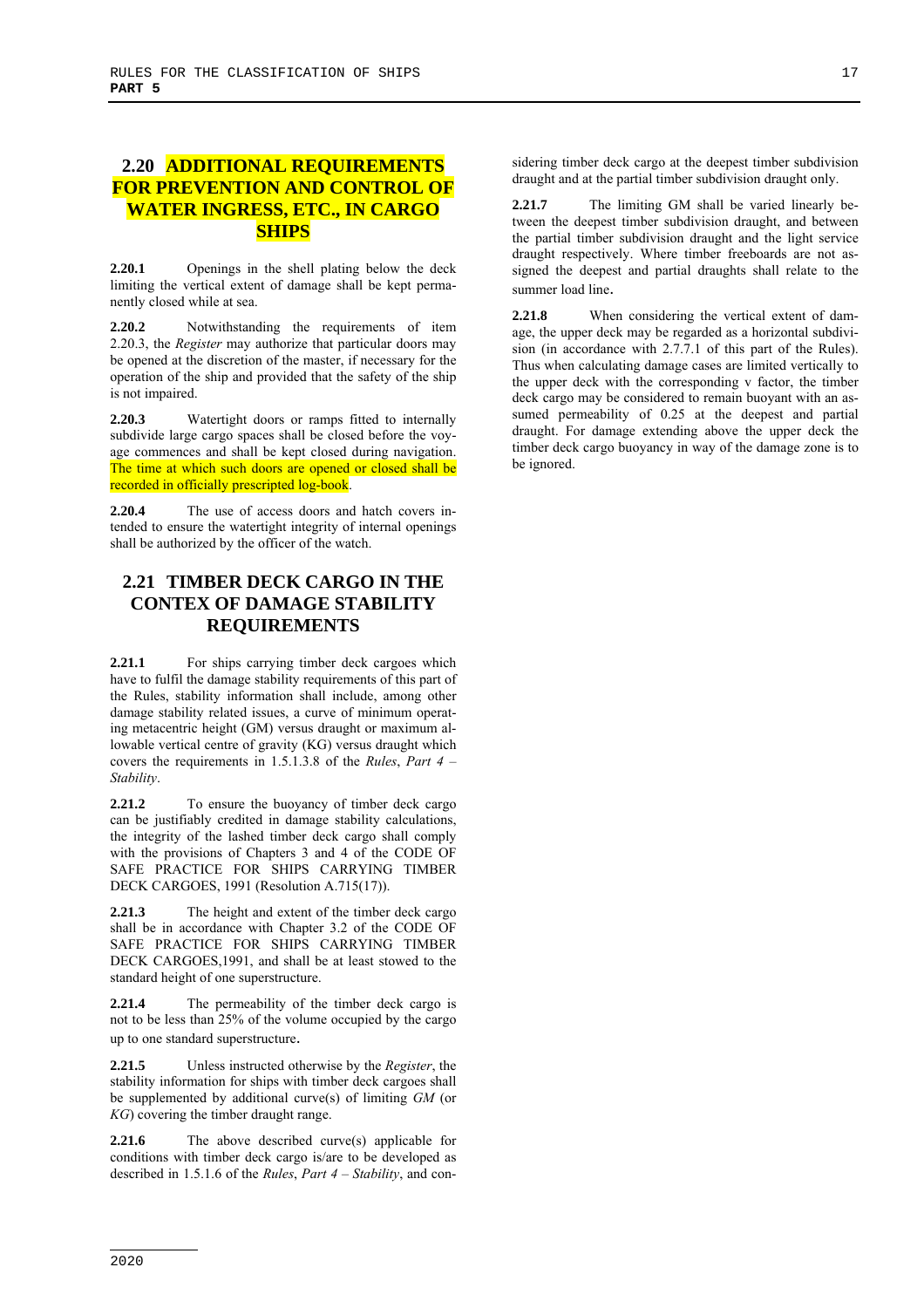## **3 SPECIFIC STABILITY REQUIREMENTS FOR RO-RO PASSENGER SHIPS TO WHICH DIRECTIVE 2009/45/EC APPLIES**

## **3.1 GENERAL**

#### **3.1.1 Purpose**

The purpose of this Section is to lay down a uniform level of specific stability requirements for ro-ro passenger ships, which will improve the survivability of this type of vessel in case of collision damage and provide a high level of safety for the passengers and the crew, according to Directive 2003/25/EC of the European Parliament and of the Council of 14 April 2003 as amended by Commission Directive 2005/12/EC of 18 February 2005.

#### **3.1.2 Definitions**

For the purpose of the present Section the following definitions have been applied:

- .1 **ro-ro passenger ship** means a ship carrying more than 12 passengers, having ro-ro cargo spaces or special category spaces, as defined in Regulation  $II-2/A/2$ , Annex I of Directive 2009/45/EC;
- .2 **a passenger** is every person other than the master and the members of the crew or other persons employed or engaged in any capacity on board a ship on the business of that ship and other than a child under one year of age;
- **international Conventions** means the 1974 International Convention for the Safety of Life at Sea (the SOLAS Convention - SOLAS 90 standard), and the 1966 International Convention on Load Lines, together with Protocols and amendments thereto in force;
- regular service means a series of ro-ro passenger ship crossings serving traffic between the same two or more ports, which is operated either:
	- (i) according to a published timetable; or
	- (ii) with crossings so regular or frequent that they constitute a recognizable systematic series;
- .5 **Stockholm Agreement** means the Agreement concluded at Stockholm on 28 February 1996 in pursuance of SOLAS 95 Conference Resolution 14 'Regional agreements on specific stability requirements for ro-ro passenger ships', adopted on 29 November 1995;
- .6 **Administration of flag State** means the competent authorities of the State whose flag the ro-ro passenger ship is entitled to fly;
- .7 **international voyage** means a sea voyage from a port of a Member State to a port outside that Member State, or vice versa;
- specific stability requirements means the stability requirements set out in Head  $3.2$
- significant wave height  $(h<sub>S</sub>)$  is the average height of the highest third of wave heights observed over a given period;
- **residual freeboard (f<sub>r</sub>)** is the minimum distance between the damaged ro-ro deck and the final waterline at the location of the damage, without taking into account the additional effect of the sea water accumulated on the damaged ro-ro deck;
- .11 **barriers** means the bulkheads not extending in vertical direction to the level of the deck above, thus not preventing progressive flooding to occur through the gap between the deck and the upper end of the bulkhead when the level of accumulated water in damaged compartment reach the height of the bulkhead.

#### **3.1.3 Scope of application**

- .1 The requirements of this Section shall apply to all ro-ro passenger ships operating to or from a port of an EU Member State on a regular service, regardless of their flag, except those referred to in item  $3.1.4$ ;
- .2 Ro-ro passenger ships referred to in 3.1.3.1, operating exclusively in sea areas where the significant wave height is equal to or lower than 1.5 metres are not subjected to compliance with the requirements of this section.

#### **3.1.4 Ro-ro passenger ships to which the provisions of Section 2 apply**

- Ro-ro passenger ships engaged on international voyages, arranged to be built in lieu to date as defined in item 2.1.5 of this Part of the Rules, shall comply with the requirements of Section 2 of this Part of the Rules, instead of the requirements of this Section.
- For the ships referred to in sub-item .1 above, when applying the provisions of item 2.7.3, the values of *TGZmax* and *TRange* for ro-ro passenger ship shall be used when calculating *s<sub>final,i*</sub>.
- .3 Considering the sub-item .1 above, the provisions of Section 2 shall apply also to ro-ro passenger ship of category A, according to Directive 2009/45/EC, if built on or after the date according to 2.1.5.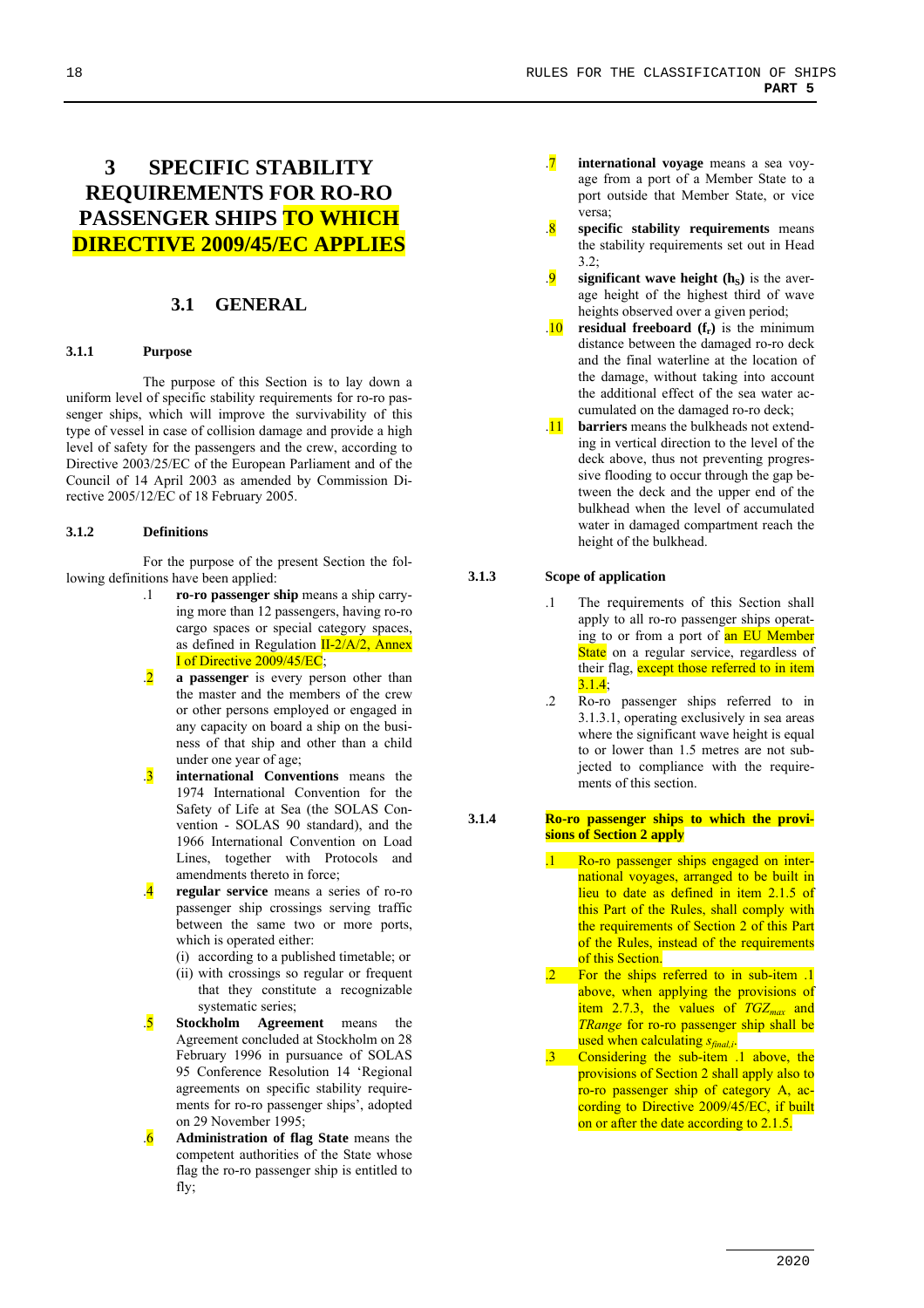#### **3.1.5 Significant wave heights and sea areas**

- .1 The significant wave heights  $(h<sub>s</sub>)$  shall be used for determining the height of water on the car deck when applying the specific stability requirements contained in 3.2. The figures of significant wave heights shall be those which are not exceeded by a probability of more than 10 % on a yearly basis.
- 2 The sea areas are those as defined in Article 4 of Directive 2009/45/EC, as amended.

#### **3.1.6 Specific stability requirements**

- .1 The specific stability requirements for the ships referred to in this Section are set out in Head 3.2.
- .2 In applying the requirements set out in 3.2, the guidelines set out in Appendix 1 shall be used, in so far this is practicable and compatible with the design of the ship in question.

#### **3.1.7 Certificate of compliance**

- .1 All ships complying with the requirements referred to in 3.1.6 will be given a *Certificate of compliance with the specific stability requirements* issued by the *Register*, indicating the significant wave height up to which the ship can satisfy those requirements.
- .2 The certificate shall remain valid as long as the ship operates in an area with the same or a lower value of significant wave height.

## **3.2 SPECIFIC STABILITY REQUIREMENTS**

**3.2.1** In addition to the requirements of Reg. II-1/B/8 of the SOLAS Convention (SOLAS 90 standard) relating to watertight subdivision and stability in damaged condition, all ro-ro passenger ships referred to in 3.1.3 shall comply with the requirements of this Head.

**3.2.1.1** The provisions of SOLAS Reg. II-1/B/8.2.3 shall be complied with when taking into account the effect of a hypothetical amount of sea water which is assumed to have accumulated on the first deck above the design waterline of the ro-ro cargo space or the special cargo space as defined in SOLAS Regulation II-2/3 assumed to be damaged (hereinafter referred to as 'the damaged ro-ro deck'). The other requirements of Regulation II-1/B/8 need not be complied with in the application of the stability standard contained in this Head.

The amount of assumed accumulated sea water shall be calculated on the basis of a water surface having a fixed height above:

- a) the lowest point of the deck edge of the damaged compartment of the ro-ro deck; or
- b) when the deck edge of the damaged compartment is submerged then the calculation is based on a fixed height above the still water surface at all heel and trim angles; as follows:

0.5 m - if the residual freeboard  $f_r$  is 0.3 m or less,

0.0 m - if the residual freeboard  $f_r$  is 2.0 m or more, and

intermediate values to be determined by linear interpolation, if the residual freeboard  $f_r$  is 0.3 m or more but less than 2.0 m,

where the residual freeboard  $f<sub>r</sub>$  is the minimum distance between the damaged ro-ro deck and the final waterline at the location of the damage in the damage case being considered without taking into account the effect of the volume of assumed accumulated water on the damaged ro-ro deck.

**3.2.1.2** When a high-efficiency drainage system is installed, the *Register* may allow a reduction in the height of the water surface.

**3.2.1.3** For ships in geographically defined restricted areas of operation, the *Register* may reduce the height of the water surface prescribed in accordance with point 3.2.1.1 by substituting such height of the water surface by the following:

- $1$  0.0 m if the significant wave height  $h<sub>S</sub>$  defining the area concerned is 1.5 m or less;
- .2 the value determined in accordance with 3.2.1.1 if the significant wave height  $h<sub>S</sub>$ defining the area concerned is 4.0 m or above;
- .3 intermediate values to be determined by linear interpolation if the significant wave height  $h<sub>S</sub>$  defining the area concerned is 1.5 m or more but less than 4.0 m,

provided that the area of operation and, if applicable, the part of the year for which a certain value of the significant wave height  $h<sub>S</sub>$  has been established are entered on the certificates and that the *Register* is satisfied that the defined area is represented by thus stated wave height which is not exceeded with a probability of more than 10 %.

**3.2.1.4** As an alternative to the requirements of 3.2.1.1 or 3.2.1.3, the *Register* may exempt application of the requirements of these sub-items and accept proof, established by model tests carried out for an individual ship in accordance with the model test method, which appears in Head 3.3, justifying that the ship will not capsize with the assumed extent of damage as provided in SOLAS Regulation II-1/B/8.4 in the worst location being considered under 3.2.1.1, in an irregular seaway, and:

.1 reference to acceptance of the results of the model test as an equivalence to compliance with 3.2.1.1 or 3.2.1.3 and the value of the significant wave height  $h<sub>S</sub>$ used in the model tests shall be entered on the ship's certificates;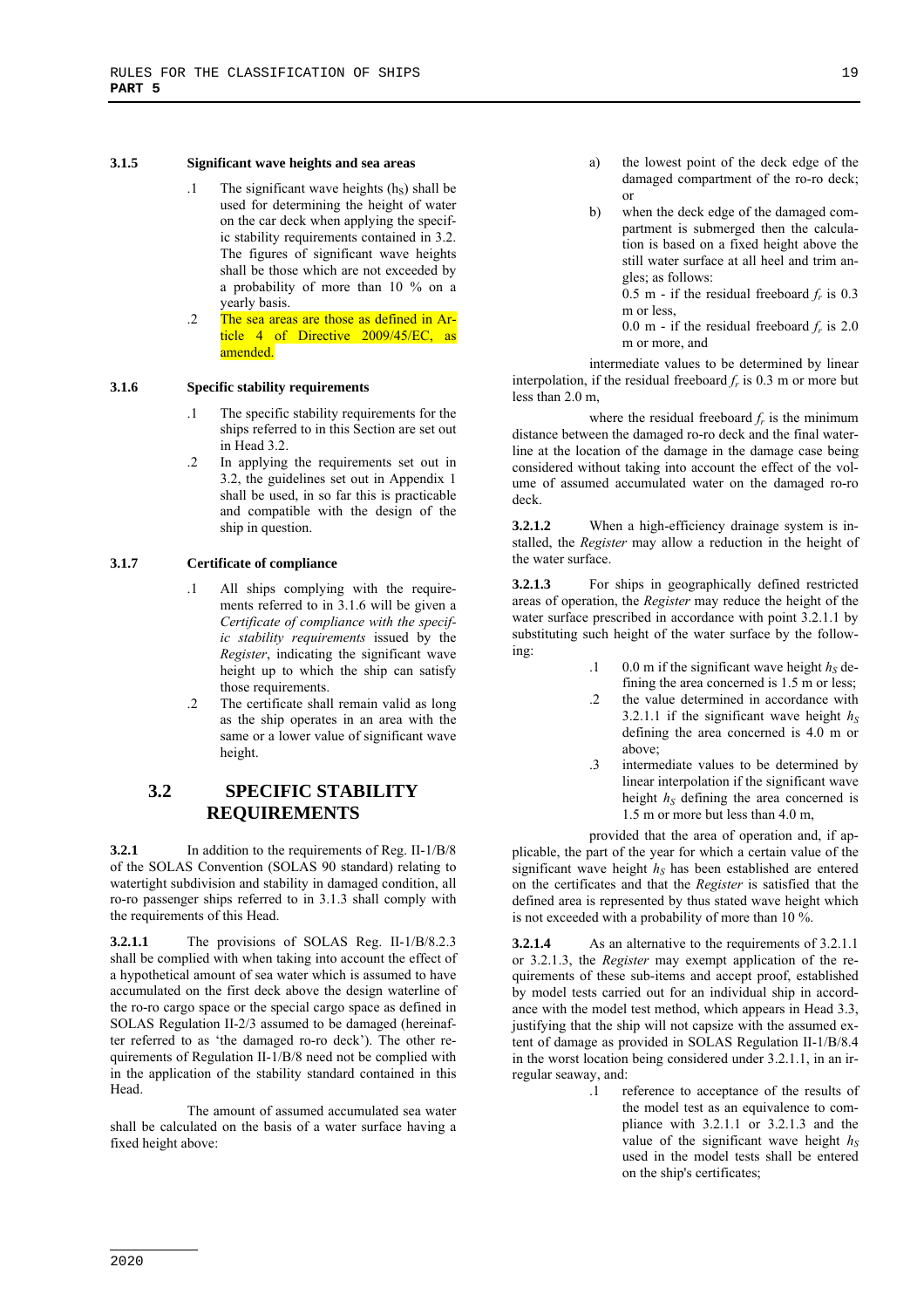.2 the information supplied to the master in accordance with SOLAS regulations II-1/B/8.7.1 and II-1/B/8.7.2, as developed for compliance with SOLAS regulations  $II-1/B/8.2.3$  to  $II-1/B/8.2.3.4$ , shall apply unchanged for ro-ro passenger ships approved according to these requirements.

**3.2.2** For assessing the effect of the volume of the assumed accumulated sea water on the damaged ro-ro deck in 3.2.1, the following provisions shall prevail:

**3.2.2.1** A transverse or longitudinal bulkhead shall be considered intact if all parts of it lie inboard of vertical surfaces on both sides of the ship, which are situated at a distance from the shell plating equal to one-fifth of the breadth of the ship, as defined in SOLAS regulation II-1/2, and measured at right angles to the centreline at the level of the deepest subdivision load line;

**3.2.2.2** In cases where the ship's hull is structurally partly widened for compliance with the provisions of this Head, the resulting increase of the value of one fifth of the breadth of it is to be used throughout, but shall not govern the location of existing bulkhead penetrations, piping systems, etc., which were acceptable prior to the widening;

**3.2.2.3** The tightness of transverse or longitudinal bulkheads which are taken into account as effective to confine the assumed accumulated sea water in the compartment concerned in the damaged ro-ro deck shall be commensurate with the drainage system, and shall withstand hydrostatic pressure in accordance with the results of the damage calculation. Such bulkheads shall be at least 4 m in height unless the height of water is less than 0.5 m. In such cases the height of the bulkhead may be calculated in accordance with the following:

where:

 $B_h = 8 \cdot h_W$ 

*Bh* is the bulkhead height; and

 $h_W$  is the height of water.

In any event, the minimum height of the bulkhead should be not less than 2.2 m. However, in case of a ship with hanging car decks, the minimum height of the bulkhead shall be not less than the height to the underside of the hanging deck when in its lowered position;

**3.2.2.4** For special arrangements such as, e.g., fullwidth hanging decks and wide side casings, other bulkhead heights may be accepted on the basis of detailed model tests;

The effect of the volume of the assumed accumulated sea water need not be taken into account for any compartment of the damaged ro-ro deck, provided that such a compartment has on each side of the deck freeing ports evenly distributed along the sides of the compartment complying with the following:

- $.1 \quad A \geq 0.3 l$ where A is the total area of freeing ports on each side of the deck in  $m^2$ , and *l* is the length of the compartment in m;
- .2 the ship shall maintain a residual freeboard of at least 1.0 m in the worst damage condition without taking into account

the effect of the assumed volume of water on the damaged ro-ro deck;

- .3 such freeing ports shall be located within the height of 0.6 m above the damaged ro-ro deck, and the lower edge of the ports shall be within 2 cm above the damaged ro-ro deck; and
- .4 such freeing ports shall be fitted with closing devices or flaps to prevent water entering the ro-ro deck whilst allowing water which may accumulate on the ro-ro deck to drain.

**3.2.2.6** When a bulkhead above the ro-ro deck is assumed damaged, both compartments bordering the bulkhead shall be assumed flooded to the same height of water surface as calculated in 3.2.1.1, or 3.2.1.3.

**3.2.3** When determining significant wave height, the wave heights referred to in 3.1.5 of this section shall be used.

**3.2.3.1** For ships which are to be operated only for a shorter season, the Administration shall determine in agreement with the other country whose port is included in the ships route, the significant wave height to be used.

**3.2.4** Model tests shall be conducted in accordance with the Head 3.3.

## **3.3 MODEL TEST METHOD**

#### **3.3.1 Objectives**

This revised model test method is a revision of the method contained in the Appendix to the Annex to resolution 14 of the 1995 SOLAS Conference. Since the entry into force of the Stockholm Agreement a number of model tests has been carried out in accordance with the test method previously in force. During these tests a number of refinements in the procedures have been identified. This new model test method aims to include these refinements and, together with the appended Guidance Notes in Appendix 1 of this Part of the Rules, provide a more robust procedure for the assessment of survivability of a damaged ro-ro passenger ship in a seaway. In the tests provided for in 3.2.1.4, of the stability requirements included in 3.2, the ship should be capable of withstanding a seaway as defined in 3.3.4, hereunder in the worst-damage-case scenario.

#### **3.3.2 Definitions**

For the purpose of this Head, the following definitions have been applied:

- a)  $\mathbf{L}_{\text{BP}}$  is the length between perpendiculars
- b) **B** is the moulded breadth of the ship
- c)  $\mathbf{T}_{\mathbf{P}}$  is the peak period, and
- d)  $T_{Z}$  is the zero crossing period.

#### **3.3.3 Ship model**

**3.3.3.1** The model should copy the actual ship for both outer configuration and internal arrangement, in particular all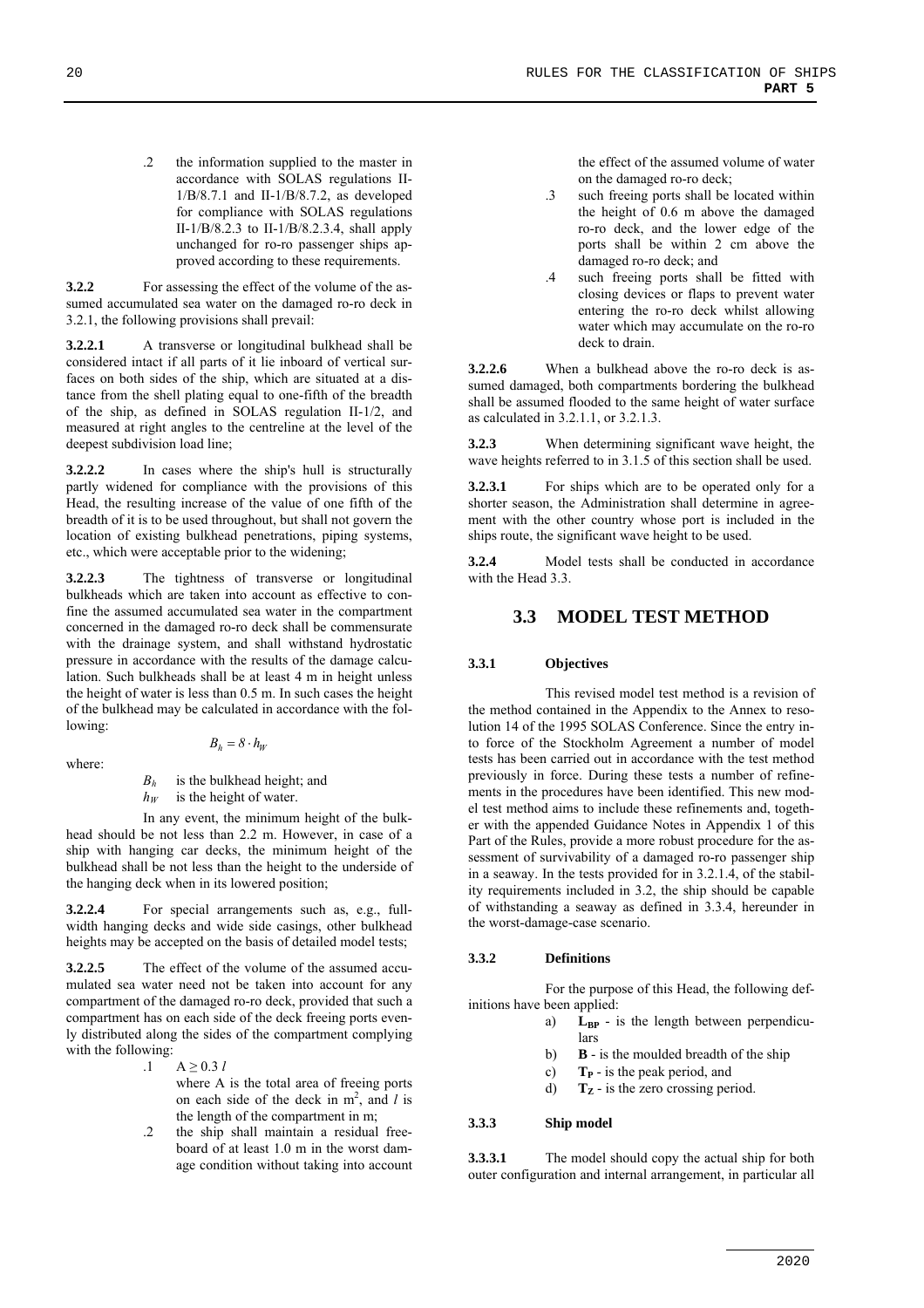damaged spaces having an effect on the process of flooding and shipping of water. Intact draught, trim, heel and limiting operational KG corresponding to the worst damage case should be used. Furthermore, the test case(s) to be considered should represent the worst damage case(s) defined in accordance with SOLAS Regulation II-1/8.2.3.2 (SOLAS 90) with regard to the total area under the positive GZ curve and the centreline of the damage opening should be located within the following range:

- $\pm 35 \% L_{BP}$  from midship;
- .2 an additional test will be required for the worst damage within  $\pm 10 \% L_{BP}$  from midship if the damage case referred to in 3.3.3.1 is outside of  $\pm 10\%$   $L_{BP}$  from midship.
- **3.3.3.2** The model should comply with the following:
	- length between perpendiculars  $L_{BP}$  is to be at least 3 m or a length corresponding to a model scale of 1:40, whichever is greater, and the vertical extent up to at least three superstructure standard heights above the bulkhead (freeboard) deck;
	- .2 hull thickness of flooded spaces should not exceed 4 mm;
	- .3 in both intact and damaged conditions, the model should satisfy the correct displacement and draught marks  $(T_A, T_M,$  $T_F$ , port and starboard) with a maximum tolerance in any one draught mark of  $+2$ mm. Draught marks forward and aft should be located as near FP and AP as practicable;
	- .4 all damaged compartments and ro-ro spaces should be modelled with the correct surface and volume permeabilities (actual values and distributions) ensuring that floodwater mass and mass distribution are correctly represented;
	- .5 the characteristics of motion of the actual ship should be modelled properly, paying particular attention to the intact GM tolerance and radii of gyration in roll and pitch motion. Both radii should be measured in air and be in the range of 0.35*B* to 0.4*B* for roll motion, and  $0.2L<sub>0.4</sub>$  to  $0.25L<sub>OA</sub>$  for pitch motion;
	- .6 main design features such as watertight bulkheads, air escapes, etc., above and below the bulkhead deck that can result in asymmetric flooding should be modelled properly as far as practicable to represent the real situation; Ventilating and cross-flooding arrangements should be constructed to a minimum cross section of 500 mm<sup>2</sup>;
	- .7 the shape of the damage opening should be as follows:
		- a) trapezoidal profile with side at 15° slope to the vertical and the width at the design waterline defined according to SOLAS Regulation II-1/8.4.1;
		- b) isosceles triangular profile in the horizontal plane with the height equal to

B/5 according to SOLAS Regulation II-1/8.4.2. If side casings are fitted within B/5, the damaged length in way of the side casings should not be less than 25 mm;

c) notwithstanding the provisions of a) and b) above, all compartments taken as damaged in calculating the worst damage case(s) referred to in item 3.3.3.1 should be flooded in the model tests.

**3.3.3.3** The model in the flooded equilibrium condition should be heeled by an additional angle corresponding to that induced by the heeling moment  $M_h$ = max ( $M_{pass}$ ;  $M_{launch}$ ) - $M_{wind}$ , but in no case should the final heel be less than  $1^{\circ}$ , towards damage. *Mpass* , *Mlaunch* and *Mwind* are as specified in SOLAS regulation II-1/8.2.3.4.

#### **3.3.4 Procedure for experiments**

**3.3.4.1** The model should be tested in a long-crested irregular seaway defined by the JONSWAP spectrum with significant wave height h<sub>S</sub>, a peak enhancement factor  $\gamma = 3.3$ and a peak period

$$
T_p = 4\sqrt{h_s}
$$
  
\n
$$
T_Z = T_P / 1.285
$$
  
\n
$$
h_s
$$
 is the significance

 $h<sub>S</sub>$  is the significant wave height for the area of operation, which is not exceeded by a probability of more than 10 % on a yearly basis, but limited to a maximum of 4 m.

Furthermore,

- .1 the basin width should be sufficient to avoid contact or other interaction with the sides of the basin and is recommended not to be less than  $L_{BP}$  + 2 m;
- .2 the basin depth should be sufficient for proper wave modelling but should not be less than 1 m;
- .3 for a representative wave realisation to be used, measurements should be performed prior to the test at three different locations within the drift range;
- .4 the wave probe closer to the wave maker should be located at the position where the model is placed when the test starts;
- .5 variation in  $h<sub>S</sub>$  and  $T<sub>p</sub>$  should be within  $\pm$ 5 % for the three locations; and
- .6 during the tests, for approval purposes, a tolerance of  $+ 2.5 \%$  in  $h_S$ ,  $\pm 2.5 \%$  in  $T_p$ , and  $\pm$  5 % in  $T_Z$  should be allowed with reference to the probe closer to the wave maker.

**3.3.4.2** The model should be free to drift and placed in beam seas (90° heading) with the damage hole facing the oncoming waves, with no mooring system permanently attached to the model used. To maintain a beam sea heading of approximately 90° during the model test the following requirements should be satisfied:

> .1 heading control lines, intended for minor adjustment, should be located at the cen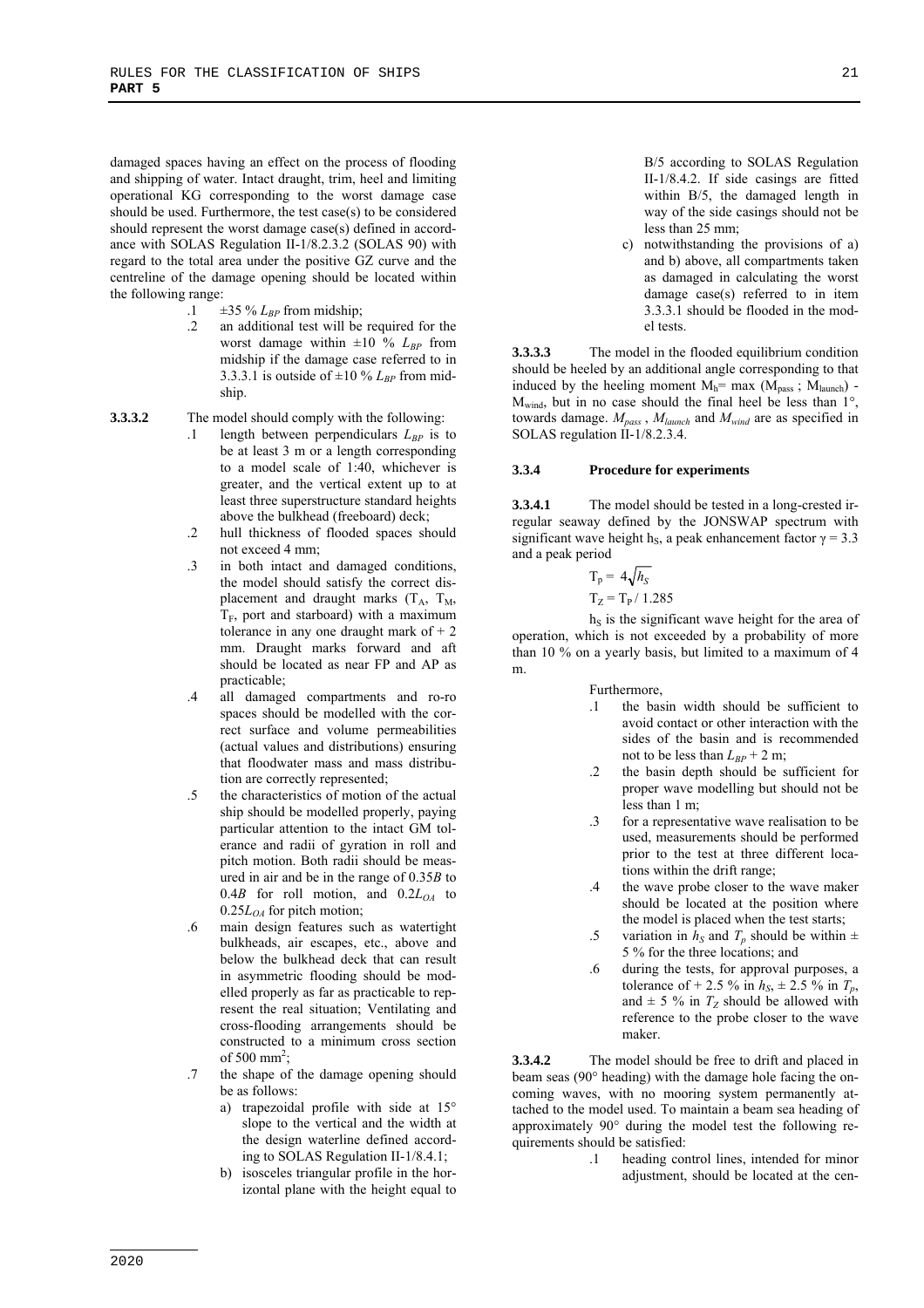tre line of the stem and stern, in a symmetrical fashion and at a level between the position of KG and the damaged waterline; and

.2 the carriage speed should be equal to the actual drift speed of the model with speed adjustment made when necessary.

**3.3.4.3** At least 10 experiments should be carried out. The test period for each experiment should be of a duration such that a stationary state is reached, but not less than 30 min in full-scale. A different wave realisation train should be used for each experiment.

#### **3.3.5 Survival criteria**

The model should be considered as surviving if a stationary state is reached for the successive test runs as required in sub-item 3.3.4.3. The model should be considered as capsized if angles of roll of more than 30° to the vertical axis or steady (average) heel greater than 20° for a period longer than three minutes full-scale occur, even if a stationary state is reached.

#### **3.3.6 Test documentation**

**3.3.6.1** The model test programme should be approved by the *Register* in advance.

**3.3.6.2** Tests should be documented by means of a report and a video or other visual records containing all relevant information on the model and the test results, which are to be approved by the Administration. These should include, as a minimum, the theoretical and measured wave spectra and statistics  $(h_S, T_p, T_Z)$  of the wave elevation at the three different locations in the basin for a representative realisation, and for the tests with the model, the time series of main statistics of the measured wave elevation close to the wave maker and records of model roll, heave and pitch motions, and of the drift speed.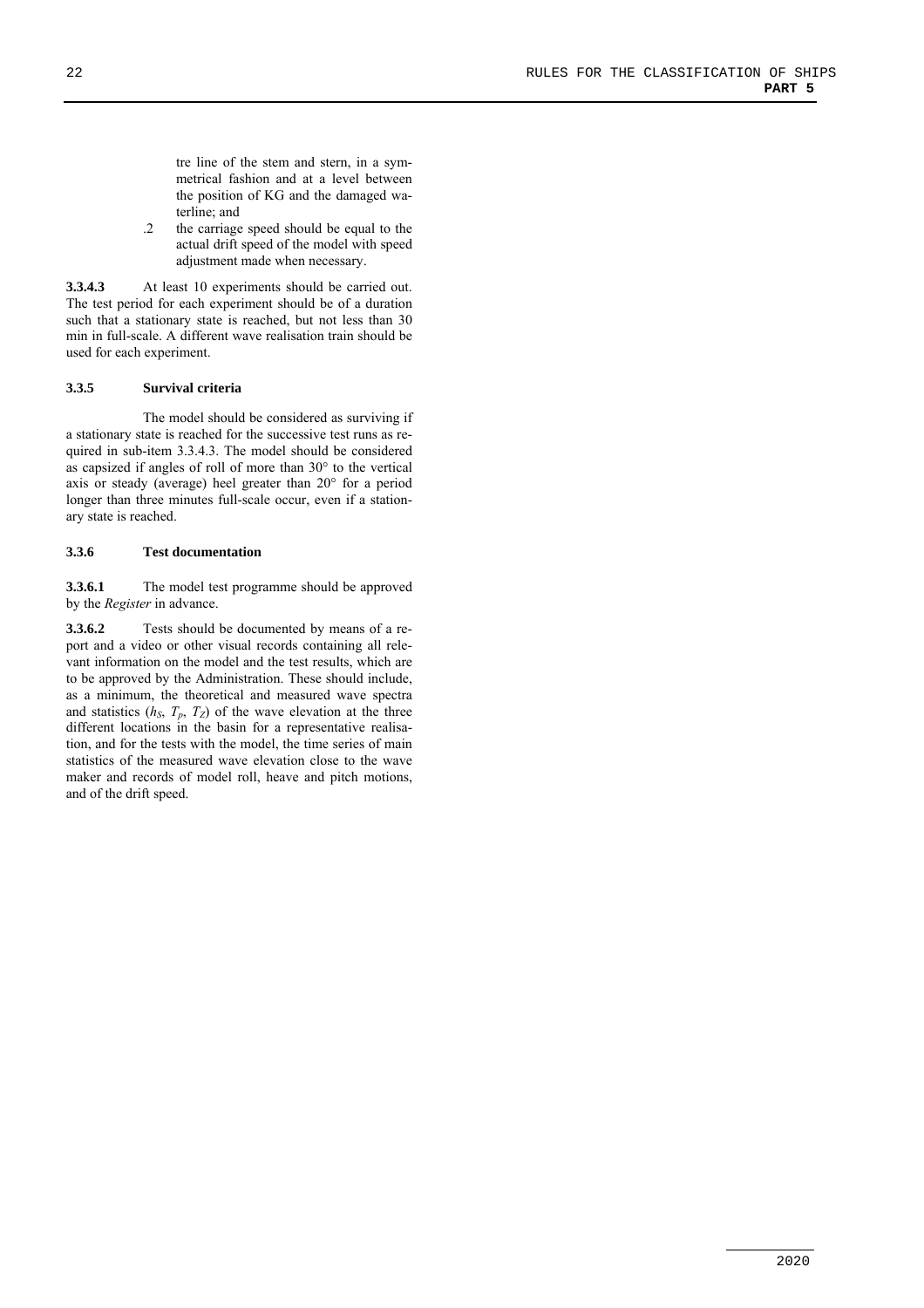## **4 SPECIAL REQUIREMENTS FOR TYPE B SHIPS WITH REDUCED FREEBOARD**

### **4.1 APPLICATION**

**4.1.1** Any type 'B' ship of over 100 metres in length with assigned freeboard less than those required under paragraph (7) of Regulation 27 Convention LL66 when loaded to its summer load water-line, shall be able to withstand the flooding of any compartment or compartments, with an assumed permeability of 0.95, consequent upon the damage assumptions specified under 4.3, and shall remain afloat in a satisfactory condition of equilibrium as specified under 4.4. In such a ship, if over 150 metres in length, the machinery space shall be treated as a floodable compartment, but with a permeability of 0.85.

**4.1.2** For type 'B' ships which comply with the requirements of  $4.1.1$ ,  $4.2$ ,  $4.3$ , and  $4.4$  of this Section, the freeboard values from Table B of Regulation of Convention LL66, shall not be reduced by more than 60 per cent of the difference between the 'B' and 'A' tabular values for the appropriate ship lengths.

**4.1.3** Any type 'B' ship with assigned freeboard less than allowed under item 4.1.2, which may be reduced up to the total difference between the values in table A and those in table B of Regulation 28 Convention LL66, shall comply with following requirements:

- .1 item 4.1.1, 4.2 and 4.4 of this Section; and
- .2 item 4.3 of this Section, provided that throughout the length of the ship any one transverse bulkhead will be assumed to be damaged, such that two adjacent fore and aft compartments shall be flooded simultaneously, except that such damage will not apply to the boundary bulkheads of a machinery space.

**4.1.4** In such a ship, if over 150 metres in length, the machinery space shall be treated as a floodable compartment, but with a permeability of 0.85.

## **4.2 INITIAL CONDITION OF LOADING**

**4.2.1** The initial condition of loading before flooding shall be determined as follows:

- .1 The ship is loaded to its summer load water-line on an imaginary even keel.
- .2 When calculating the vertical centre of gravity, the following principles apply:
	- .1 Homogeneous cargo is carried.
	- .2 All cargo compartments, except those referred to under .2.3 of this sub-item, but including compartments intended to be partially filled, shall be considered fully loaded except that in the

case of fluid cargoes each compartment shall be treated as 98 per cent full.

- .3 If the ship is intended to operate at its summer load water-line with empty compartments, such compartments shall be considered empty provided the height of the centre of gravity so calculated is not less than as calculated under .2.2 of this sub-item.
- .4 Fifty per cent of the ship's total capacity of tanks and spaces fitted to contain each type of consumables and stores is allowed for. It shall be assumed that for each type of liquid, at least one transverse pair or a single centre line tank has maximum free surface, and the tank or combination of tanks to be taken into account shall be those where the effect of free surfaces is the greatest; in each tank the centre of gravity of the contents shall be taken at the centre of volume of the tank. The remaining tanks shall be assumed either completely empty or completely filled, and the distribution of consumable liquids between these tanks shall be effected so as to obtain the greatest possible height above the keel for the centre of gravity.
- .5 Ballast water tanks shall normally be considered to be empty and no free surface correction shall be made for them.
- .6 Alternative treatment for free surface may be considered when developing the final condition for application of damage specified in 4.2.2:
	- (a) Method 1 (appropriate to virtual corrections). The virtual centre of gravity for the initial condition is determined as follows:
		- I. the loading condition shall be developed in accordance with sub-items .1 to .4;
		- II. the correction for the free surfaces is added to the vertical centre of gravity;
		- III. one virtual initial condition with all compartments empty is generated on summer load line draught with level trim, using the vertical centre of gravity from the above loading condition; and
		- IV. the damage cases will be checked for compliance with the damage stability criteria using the above initial condition.
	- (b) Method 2 (appropriate to the use of actual free surface moments

2020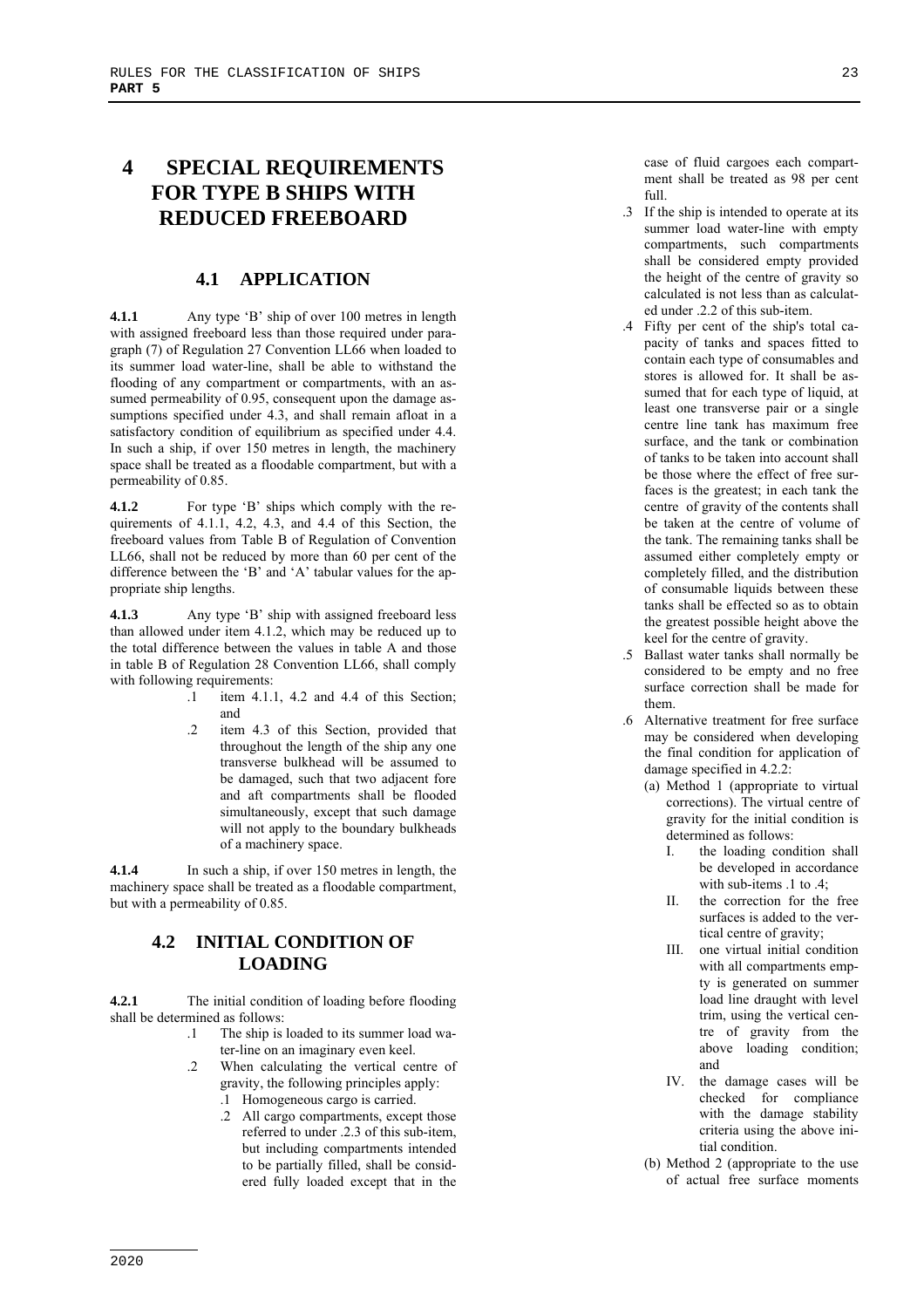according to the assumed tank fillings for damage case). The virtual centre of gravity for the initial condition is determined as follows:

- I. the loading condition shall be developed in accordance with sub-items .1 to .4;
- II. one virtual initial condition for each damage case with liquid-filled compartments may be generated on summer load line draught with level trim, using the initial virtual condition with filled compartments generated on summer load line draught with level trim. Using the vertical centre of gravity and free surface correction from the above loading condition separate calculations for each damage case are performed, only the liquid-filled compartments to be damaged are left empty before damage; and
- III. the damage cases will be checked for compliance with the damage stability criteria using above initial conditions (one initial condition for each damage case).
- .7 Weights shall be calculated on the basis of the following values for specific gravities  $(t/m^3)$ :

| salt water      | 1.025 |
|-----------------|-------|
| fresh water     | 1.000 |
| oil fuel        | 0.950 |
| diesel oil      | 0.900 |
| lubricating oil | 0.900 |

#### **4.3 DAMAGE ASSUMPTIONS**

**4.3.1** The following principles regarding the character of the assumed damage apply:

**4.3.1.1** The vertical extent of damage in all cases is assumed to be from the base line upwards without limit.

**4.3.1.2** The transverse extent of damage is equal to B/5 or 11.5 metres, whichever is the lesser, measured inboard from the side of the ship perpendicularly to the centre line at the level of the summer load water-line.

**4.3.1.3** If damage of a lesser extent than specified in sub-items 4.3.1.1 and 4.3.1.2 results in a more severe condition, such lesser extent shall be assumed.

**4.3.1.4** Except where otherwise required by item 4.1.3 the flooding shall be confined to a single compartment between adjacent transverse bulkheads provided the inner longitudinal boundary of the compartment is not in a position within the transverse extent of assumed damage. Transverse boundary bulkheads of wing tanks, which do not extend over the full breadth of the ship shall be assumed not be damaged, provided they extend beyond the transverse extent of assumed damage prescribed in sub-item 4.3.1.2 of this item.

Where a transverse bulkhead forming the forward or aft limit of a wing tank or double bottom tank is not in line with the main transverse bulkhead of the adjacent in board compartment, it is considered to form a step or recess in the main transverse bulkhead.

Such a step or recess should be assumed not to be damaged provided that, either:

- the longitudinal extent of the step or recess, measured from the plane of the main transverse bulkhead, is not more than 3.0 metres, or
- any longitudinal surface forming the step or recess is located inboard of the assumed damage.

Where, otherwise, the transverse and longitudinal bulkheads bounding a main inboard compartment are entirely in board of the assumed damage position, damage is assumed to occur between the transverse bulkheads of the adjacent wing compartment. Any step or recess in such wing tank shall be treated as indicated above.

The step formed by the after peak bulkhead and the after peak tank top shall not the regarded as a step for the purpose of this Head.

If damaged wing compartments has openings into one or several holds, such as grain feeding holes, such hold or holds shall be considered as flooded simultaneously. Similarly in a ship designated for the carriage of fluid cargoes, if a side tank has openings into adjacent compartments, such adjacent compartments shall be considered as empty and flooded simultaneously. This provision is applicable even where such openings are fitted with closing appliances, except in the case of sluice valves fitted in bulkheads between tanks and where the valves are controlled from the deck. Manhole covers with closely-spaced belts are considered equivalent to the unpierced bulkhead except in the case of openings in topside tanks making the topside tanks common to the holds.

**4.3.1.5** Where the flooding of any two adjacent fore and aft compartments is envisaged main transverse watertight bulkheads shall be spaced at least  $1/3L^{2/3}$  or 14.5 metres whichever is the lesser, in order to be considered effective. Where transverse bulkheads are spaced at a lesser distance, one or more of these bulkheads shall be assumed as nonexistent in order to achieve the minimum spacing between bulkheads.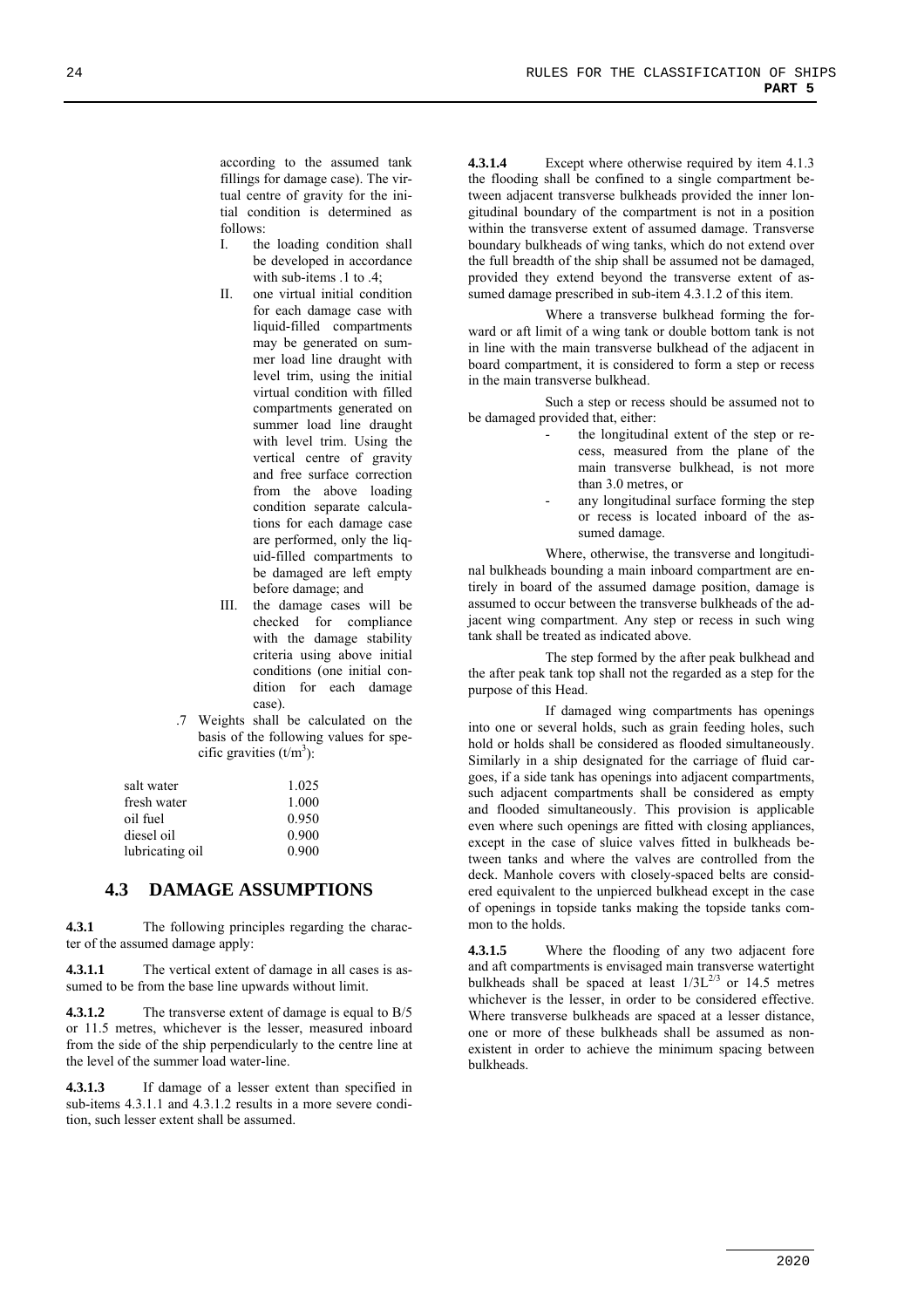

**Fig. 4.3.1.4** 

Representative examples to clarify treatment of steps within the transverse extent of damage

#### **4.4 CONDITION OF EQUILIBRIUM**

**4.4.1** The condition of equilibrium after flooding shall be regarded as satisfactory provided:

**4.4.1.1** The final water-line after flooding, taking into account sinkage, heel, and trim, is below the lower edge of any opening through which progressive flooding may take place. Such openings shall include air pipes, ventilators and openings which are closed by means of weathertight doors (even if they comply with Reg.12 of the *International Convention on Load Lines 1966 and Protocol of 1988*, as amended) or hatch covers (even if they comply with Reg.16 or Reg.19(4) of the *ICLL 1966 and Protocol of 1988*, as amended), and may exclude those openings closed by means of manhole covers and flush scuttles (which comply with Reg.19(4) of the *ICLL 1966 and Protocol of 1988*, as amended), remotely operated sliding watertight doors, and side

scuttles of the non-opening type (which comply with Reg.23 of the *ICLL 1966 and Protocol of 1988*, as amended).

However, in the case of doors separating a main machinery space from a steering gear compartment, watertight doors may be of a hinged, quick acting type kept closed at sea, whilst not in use, provided also that the lower sill of such doors is above the summer load waterline.

**4.4.1.2** If pipes, ducts or tunnels are situated within the assumed extent of damage penetration as defined in 4.3.1.2, arrangements are to be made so that progressive flooding cannot thereby extent to compartments other than those assumed to be floodable in the calculation for each case of damage.

**4.4.1.3** The angle of heel due to unsymmetrical flooding does not exceed 15 degrees. If no part of the deck is immersed, an angle of heel of up to 17 degrees may be accepted.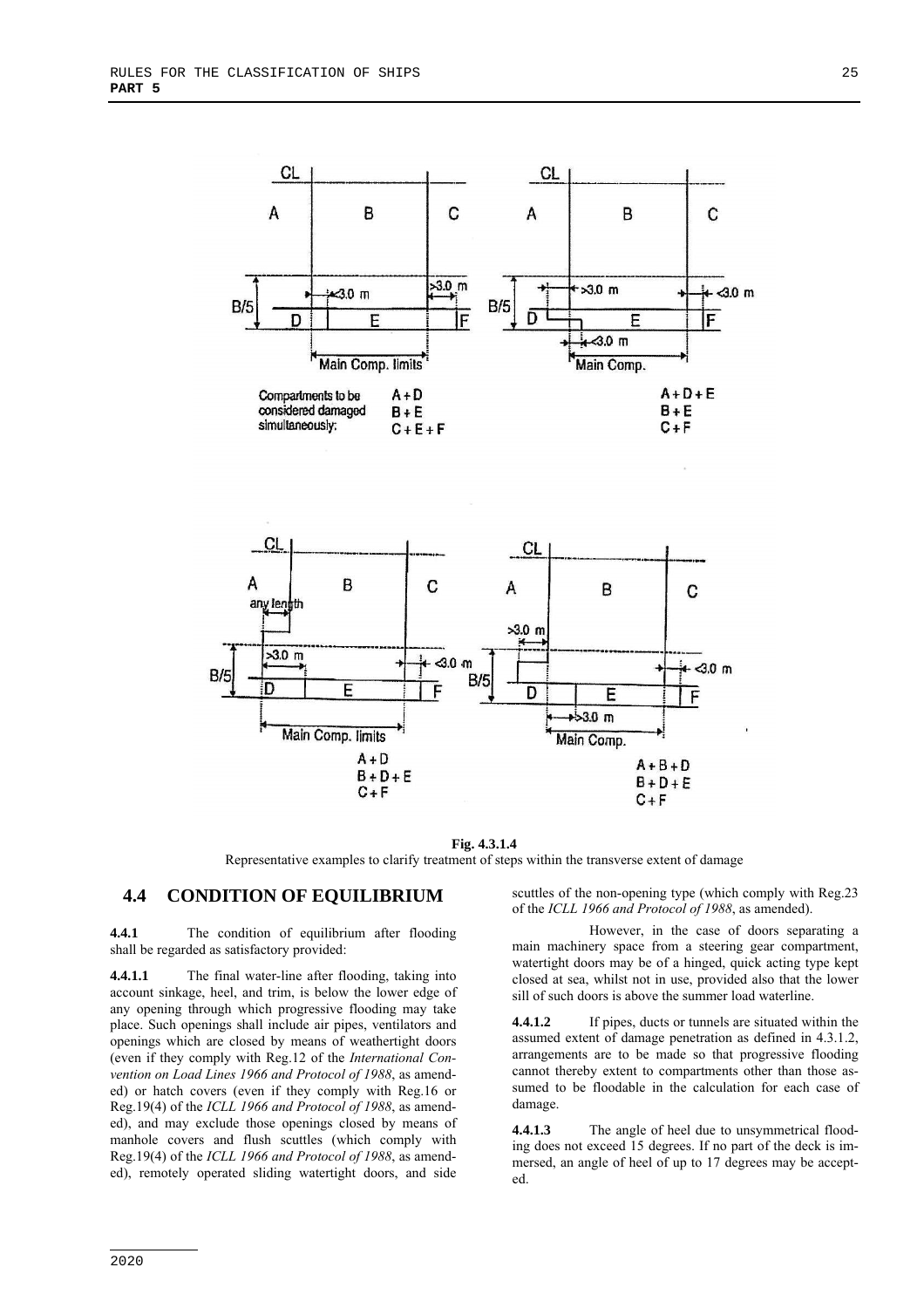**4.4.1.4** The metacentric height in the flooded condition is positive.

**4.4.1.5** When any part of the deck outside the compartment assumed flooded in a particular case of damage is immersed, or in any case where the margin of stability in the flooded condition may be considered doubtful, the residual stability is to be investigated. It may be regarded as sufficient if the righting lever curve has a minimum range of 20 degrees beyond the position of equilibrium with a maximum righting lever of at least 0.1 metre within this range. The area under the righting lever curve within this range shall be not less than 0.0175 metre-radians.

To the satisfaction on *Register* shall be given consideration to the potential hazard presented by protected or unprotected openings which may become temporarily immersed within the range of residual stability.

**4.4.1.6** The *Register* is satisfied that the stability is sufficient during intermediate stages of flooding.

**4.4.1.7** Compliance with the residual stability criteria specified in sub-items .1, .3, .4 and .5 above is not required to be demonstrated in service loading conditions using a stability instrument, stability software or other approved method.

## **4.5 SHIPS WITH ASSIGNED REDUCED FREEBOARD INTENDED TO CARRY DECK CARGO**

**4.5.1** This Head pertains to ships intended to carry deck cargo and assigned or reassigned reduced freeboards in accordance with Regulation 27 of the International Convention on Load Lines, 1966 (ICLL 1966) or the ICLL 1966 as amended by the 1988 Protocol.

**4.5.2** In .6 and .7 of the footnotes to 2.1.1, ships shown to comply with ICLL 1966 Regulation 27 as applied in compliance with IMO Res. A.320 (IX) and A.514 (13), may be excluded from the application of Section 2 requirements, except if they carry deck cargo.

- **4.5.3** Therefore ships identified in 4.5.1 above shall:
	- .1 according to the assigned reduced freeboards, comply with damage stability requirements of Regulation 27 of ICLL 1966 and the 1988 Protocol to the ICLL 1966; and
	- .2 according to the intended deck cargo capacity, be provided with the limiting GM or KG curve required by 1.5.1.6 of the *Rules, Part 4 – Stability*, in compliance with the probabilistic damage stability analysis of Section 2 of this part of the Rules.

**4.5.4** The KG used for demonstrating compliance with the criteria in 4.5.3.1 shall be the same as that used for the criteria in 4.5.3.2 at the deepest subdivision load line.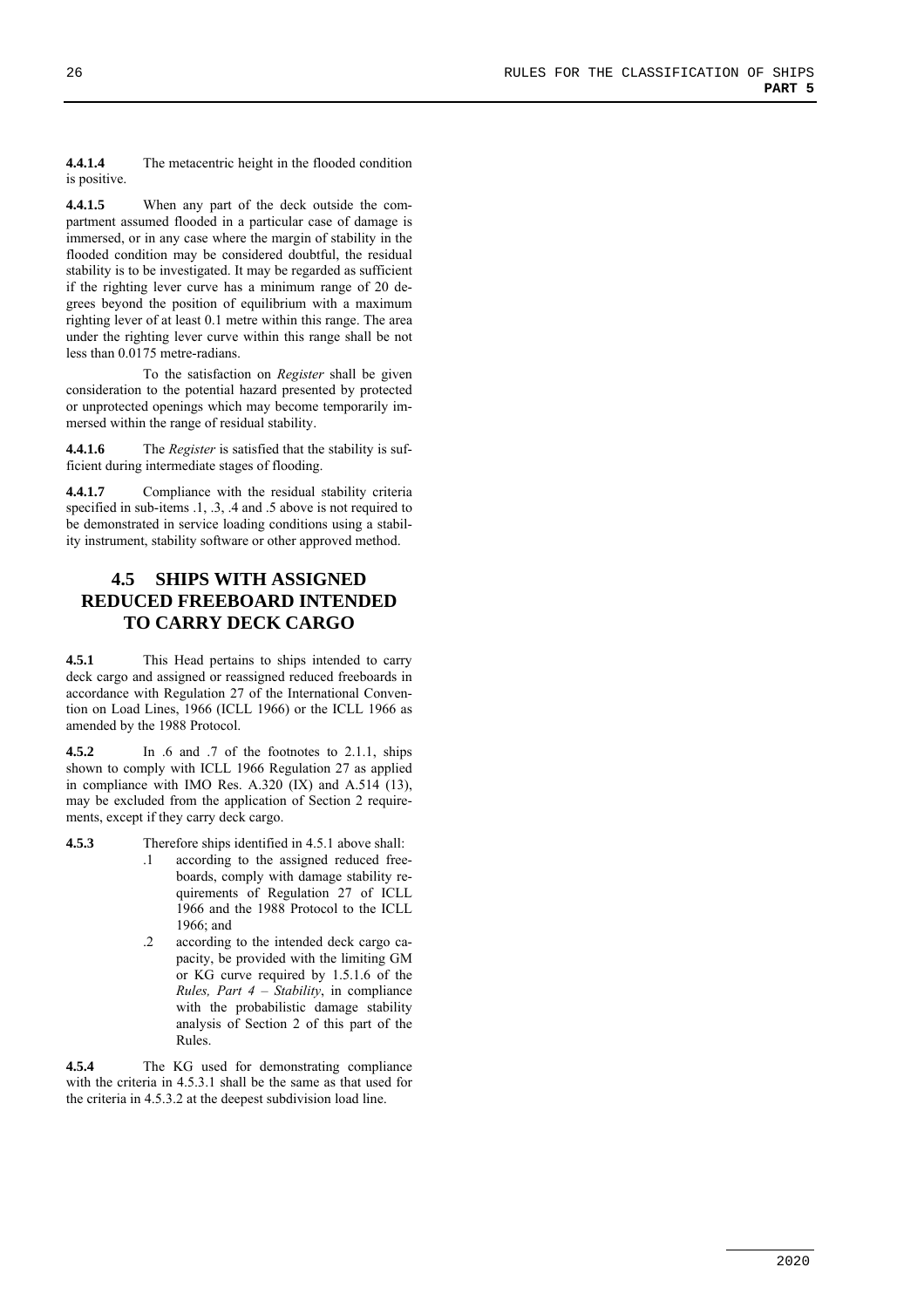## **5 DAMAGE STABILITY REQUIREMENTS APPLICABLE TO BULK CARRIERS**

**5.1** Bulk carriers of 150 m in length and upwards of single-side skin construction, designed to carry solid bulk cargoes having a density of  $1,000 \text{ kg/m}^3$  and above, constructed on or after 1 July 1999 shall, when loaded to the summer load line, be able to withstand flooding of any one cargo hold in all loading conditions and remain afloat in a satisfactory condition of equilibrium, as specified in 5.4.

**5.2** Bulk carriers of 150 m in length and upwards of double-side skin construction in which any part of longitudinal bulkhead is located within B/5 or 11.5 m, whichever is less, inboard from the ship's side at right angle to the centreline at the assigned summer load line, designed to carry solid bulk cargoes having a density of  $1,000 \text{ kg/m}^3$  and above, constructed on or after 1 July 2006 shall, when loaded to the summer load line, be able to withstand flooding of any one cargo hold in all loading conditions and remain afloat in a satisfactory condition of equilibrium, as specified in 5.4.

**5.3** Bulk carriers of 150 m in length and upwards of single-side skin construction, carrying solid bulk cargoes having a density of  $1,780 \text{ kg/m}^3$  and above, constructed before 1 July 1999 shall, when loaded to the summer load line, be able to withstand flooding of the foremost cargo hold in all loading conditions and remain afloat in a satisfactory condition of equilibrium, as specified in 5.4.

**5.4** Subject to the provisions of 5.7, the condition of equilibrium after flooding shall satisfy the condition of equilibrium laid down in the annex to resolution A. 3 20(IX) - Regulation equivalent to regulation 27 of the International Convention on Load Lines, 1966, as amended by resolution A.514(13). The assumed flooding need only take into account flooding of the cargo hold space to the water level outside the ship in that flooded condition. The permeability of a loaded hold shall be assumed as 0.9 and the permeability of an empty hold shall be assumed as 0.95, unless a permeability relevant to a particular cargo is assumed for the volume of a flooded hold occupied by cargo and a permeability of 0.95 is assumed for the remaining empty volume of the hold.

**5.5** Bulk carriers constructed before 1 July 1999, which have been assigned a reduced freeboard in compliance with regulation 27(7) of the International Convention on Load Lines, 1966, as adopted on 5 April 1966, may be considered as complying with 5.3.

**5.6** Bulk carriers which have been assigned a reduced freeboard in compliance with the provisions of paragraph (8) of the regulation equivalent to regulation 27 of the International Convention on Load Lines, 1966, adopted by resolution A.320 $(IX)$ , as amended by resolution A.514 $(13)$ , may be considered as complying with 5.1 or 5.2, as appropriate.

**5.7** On bulk carriers which have been assigned reduced freeboard in compliance with the provisions of regulation 27(8) of Annex B of the Protocol of 1988 relating to the International Convention on Load Lines, 1966, the condition

of equilibrium after flooding shall satisfy the relevant provisions of that Protocol.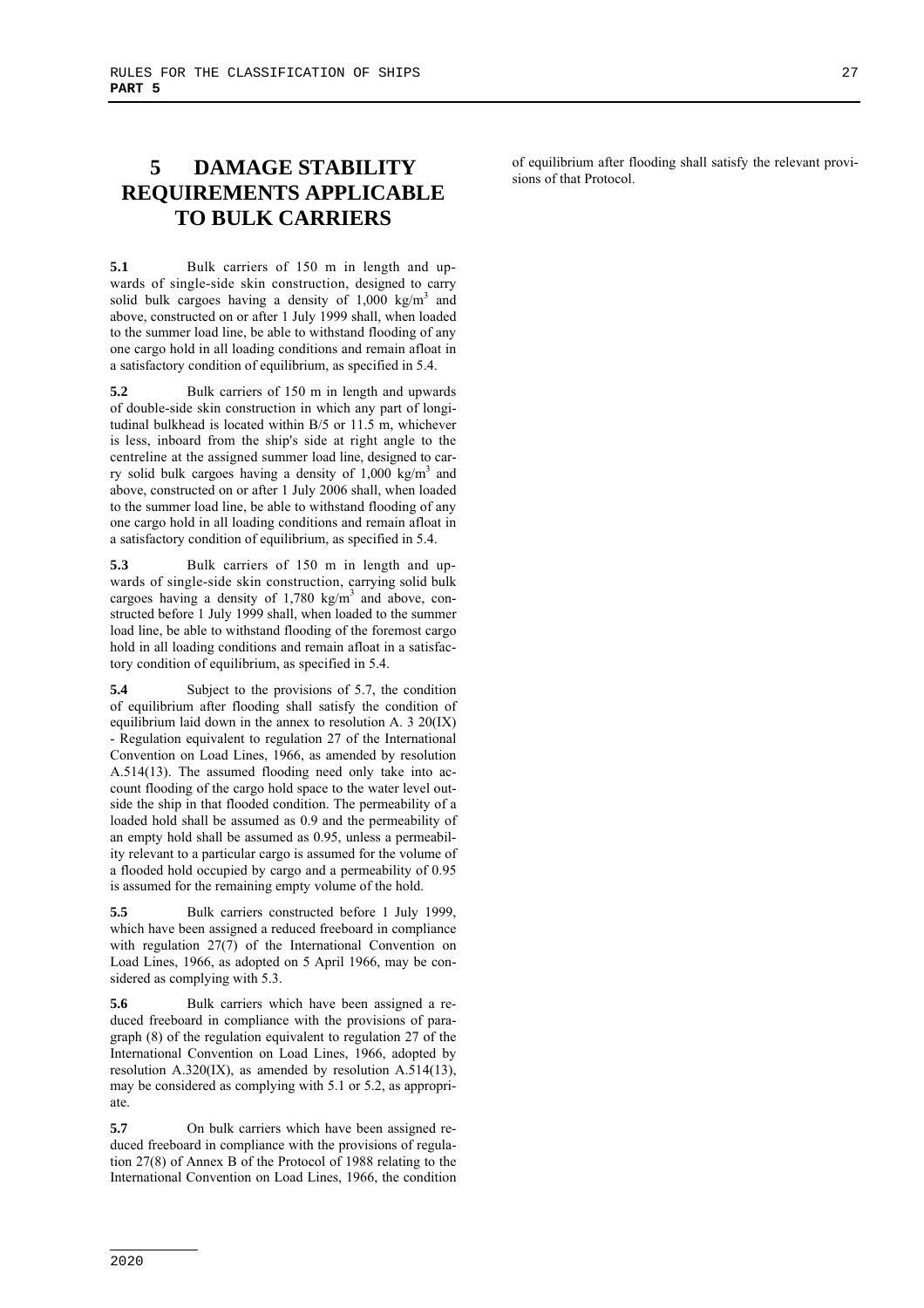## **6 SPECIAL PURPOSE SHIPS**

#### **6.1 APPLICATION**

The Section applies to every new special purpose ship of not less than 500 gross tonnage, constructed on or after 1 July 2010. The *Register* may also apply these provisions as far as reasonable and practicable to special purpose ships of less than 500 gross tonnage. The special purpose ships constructed before 1 July 2010 are to be in compliance with the requirements set up in previous edition of this Part of the Rules.

#### **6.2 DEFINITIONS**

For the purpose of this Section the definitions given hereunder apply:

**6.2.1 Special personnel** - means all persons who are not passengers or members of the crew or children of under one year of age and who are carried on board in connection with the special purpose of that ship or because of special work being carried out aboard that ship. Wherever in this Section the number of special personnel appears as a parameter it should include the number of passengers carried on board which may not exceed 12.

**6.2.2 Passenger** - means every person other than:

- .1 the master and the members of the crew or other persons employed or engaged in any capacity on board a ship on the business of that ship; and
- .2 a children under one year of age.

**6.2.3 Crew** - means all persons carried on board the ship to provide navigation and maintenance of the ship, its machinery, systems and arrangements essential for propulsion and safe navigation or to provide services for other persons on board.

**6.2.4 Special purpose ship** - means a mechanically self-propelled ship which by reason of its function carriers on board more than 12 special personnel including passengers. Where a ship carries more than 12 passengers, as defined in 6.2.2, the ship should not be considered a special purpose ship as it is a passenger ship as defined by SOLAS. Special purpose ships to which this Section applies include the following types:

- .1 ships engaged in research, expeditions and survey;
- .2 ships for training of marine personnel;
- .3 whale and fish factory ships not engaged in catching;
- .4 ships processing other living resources of the sea, not engaged in catching;
- .5 other ships with design features and modes of operation similar to ships referred to in .1 to .4 which in the opinion of the *Register* may be referred to this group.

 $\overline{a}$ 

## **6.3 SUBDIVISION AND DAMAGE STABILITY**

**6.3.1** The subdivision and damage stability of special purpose ships should in general be in accordance with the Section 2 of this Part of the *Rules* where the ship is considered a passenger ship, and special personnel are considered passengers, with an R-value calculated in accordance with sub-item 2.4.2.3 as follows:

- .1 where the ship is certified to carry 240 persons or more, the R-value is assigned as R;
- .2 where the ship is certified to carry not more than 60 persons, the R-value is assigned as  $0.8R$ ; and
- .3 for more than 60 (but not more than 240) persons, the R-value should be determined by linear interpolation between the R-values given in.1 and .2 above.

**6.3.2** For special purpose ships to which 6.3.1.1 applies, the requirements of the Section 2 of this Part of the *Rules* should be applied as though the ship is a passenger ship and the special personnel are passengers. However, the provisions of the Heads 2.12 and 2.15 are not applicable.

**6.3.3** For special purpose ships to which 6.3.1.2 or 6.3.1.3 applies, except as provided in 6.3.4, the provisions of the Section 2 of this Part of the *Rules* should be applied as though the ship is a cargo ship and the special personnel are crew. However, the requirements of the Heads 2.9 and 2.10 need not be applied and the provisions of the Heads 2.12 and 2.15 are not applicable.

**6.3.4** All special purpose ships should comply with the provisions of the Heads 2.11, 2.16, 2.17 and SOLAS regulations II-1/13, II-1/20 and II-1/35-1, as though the ship is a passenger ship.

Refer to Res. MSC.266(84) Code of Safety for Special Purpose Ships, 2008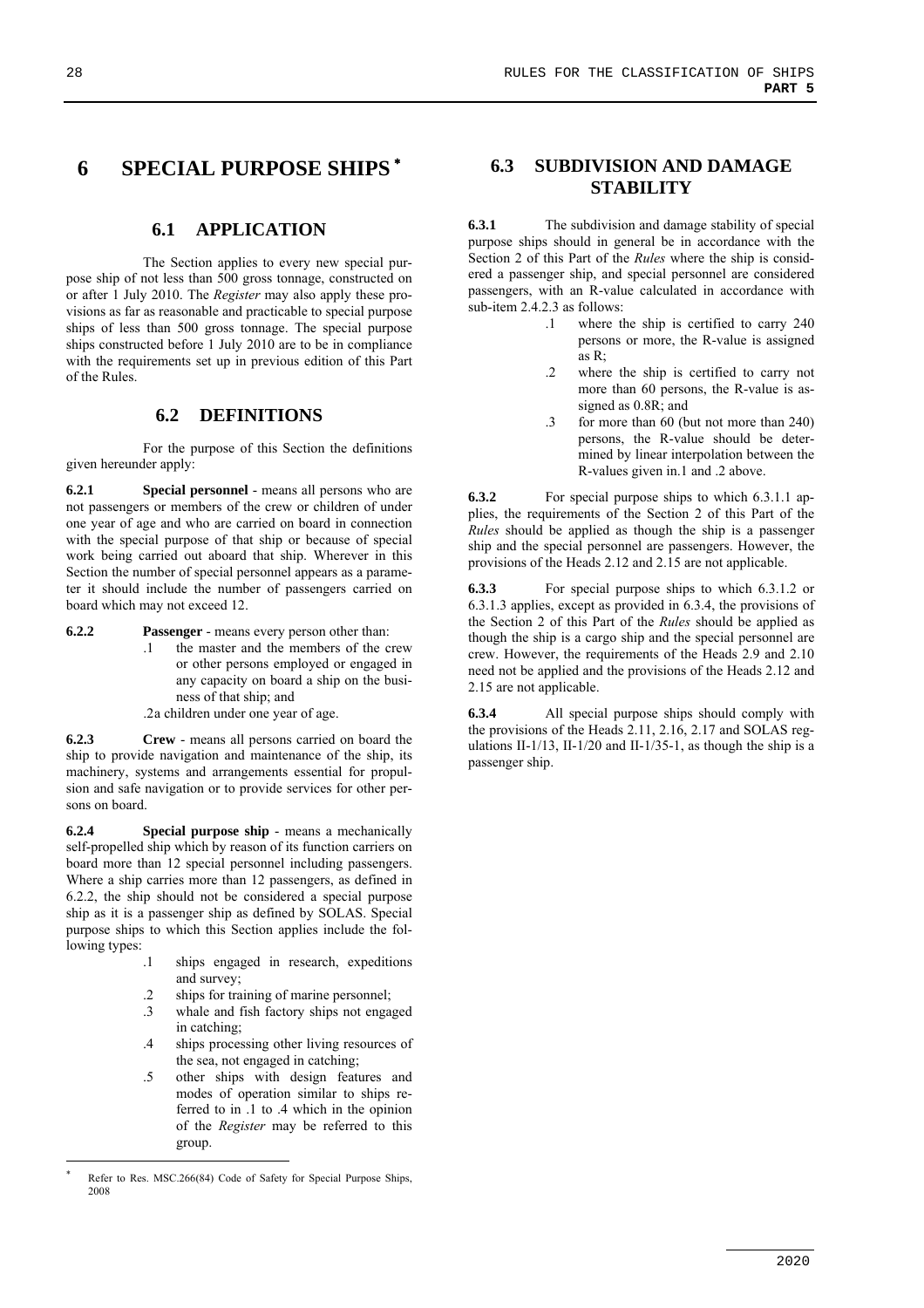## **7 OFFSHORE SUPPLY VESSELS**

### **7.1 APPLICATION**

**7.1.1** Every new decked offshore supply vessel of 24 m and over but not more than 100 m in length should comply with the provisions of this Section. The intact and damage stability of a vessel of more than 100 m in length should be to the satisfaction of the *Register*.

**7.1.2** Provisions for offshore supply vessels carrying more than 12 industrial personnel are not included in this Section.

**7.1.3** When an offshore supply vessel is used for special purposes, such as diving assistance or oceanographic surveys, the persons on board in connection with these special purposes should be treated as special personnel, as is defined in Section 6 of this Part of the Rules.

**7.1.4** Vessels fitted with dynamic positioning equipment should comply with the guidelines developed by the  $IMO<sup>**</sup>$ 

**7.1.5** Relaxations from the requirements of this Section may be permitted by the *Register* for vessels engaged in near-coastal voyages off domestic coasts provided the operating conditions are, in the opinion of the *Register* such as to render compliance with this Section unreasonable or unnecessary.

**7.1.6** Unless expressly provided otherwise, an existing offshore supply vessel should be required to comply with this Section far as is practicable in the opinion of the *Register*.

**7.1.7** Where a vessel other than an offshore supply vessel, as defined in 7.2.1, is employed on a similar service, the *Register* should determine the extent to which compliance with this Section is required.

#### **7.2 DEFINITIONS**

**7.2.1 Offshore supply vessel** means a vessel:

- which is primarily engaged in the transport of stores, materials and equipment to offshore installations; and
- .2 which is designed with accommodation and bridge erections in the forward part of the vessel and an exposed cargo deck in the after part for the handling of cargo at sea.

**7.2.2 New vessel** means a vessel the keel of which is laid or which is at a similar stage of construction on or after 1 June 2007.

**7.2.3 Existing vessel** means a vessel which is not a new vessel.

**7.2.4** The terms 'length (L) of a vessel', 'breadth (B) of a vessel', 'perpendiculars', 'weathertight' and 'summer load line' have the meanings as defined in the Protocol of 1988 relating to the International Convention on Load Lines, 1966, as amended.

**7.2.5 Offshore installation** means a marine structure located at an offshore site.

**7.2.6 Near-coastal** voyage means a voyage in the vicinity of the coast of a State as defined by the Administration of that State.

## **7.3 SUBDIVISION AND DAMAGE STABILITY, GENERAL**

**7.3.1** Taking into account, as initial conditions before flooding, the standard loading conditions required by the relevant provisions 3.12.7 and 3.12.8 in the *Rules*, *Part 4 – Stability* and the damage assumptions in 7.4, the vessel should comply with the damage stability criteria as specified in 7.5.

#### **7.4 DAMAGE ASSUMPTIONS**

**7.4.1** Damage should be assumed to occur anywhere in the vessel's length between transverse watertight bulkheads.

**7.4.2** The assumed extent of damage should be as follows:

- .1 longitudinal extent:
	- .1 for a vessel the keel of which is laid or which is at a similar stage of construction<sup>\*\*\*</sup> before  $22$  November  $2012$ 
		- with length (L) not greater than 43 m: 10% of L; and
		- with length (L) greater than 43 m: 3 m plus 3% of L;
	- .2 for a vessel the keel of which is laid or which is at a similar stage of construction on or after 22 November  $2012$ 
		- with length (L) not greater than 43 m: 10% of L;
		- with length (L) greater than 43 m and less than 80 m: 3 m plus 3% of L; and
		- with length (L) from 80 m to 100 m:  $1/3L^{2/3}$

 $\overline{a}$ 

Refer to Res. MSC.235(82)- Guidelines for the design and Construction of offshore supply vessels, 2006 – Section 3 – Subdivision and damage stability.

Refer to the Guidelines for vessels with dynamic positioning systems (MSC/Circ.645) and Guidelines for dynamic positioning system (DP) operator training (MSC/Circ.738).

<sup>\*\*\*</sup> A similar stage of construction means the stage at which:

<sup>.1</sup> construction identifiable with a specific ship begins; and

<sup>.2</sup> assembly of that ship has commenced comprising at least 50 tonnes or one per cent of the estimated mass of all structural material, whichever is less.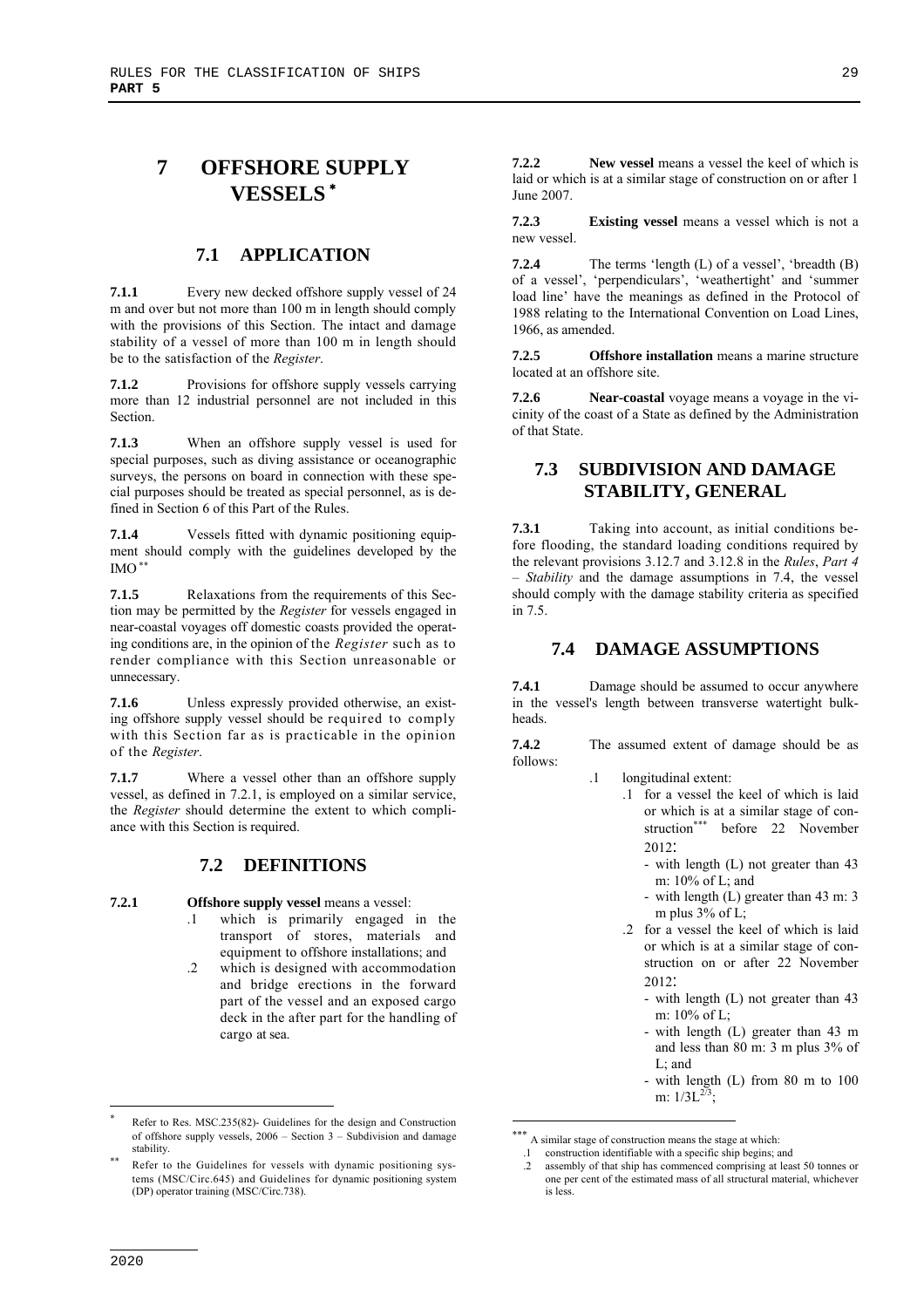- .2 transverse extent:
	- .1 for a vessel the keel of which is laid or which is at a similar stage of construction before 22 November 2012: 760 mm measured inboard from the side of the vessel perpendicularly to the centreline at the level of the summer load waterline;
	- .2 for a vessel the keel of which is laid or which is at a similar stage of construction on or after 22 November 2012:
		- with length (L) less than 80 m: 760 mm; and
		- with length (L) from 80 m to 100 m: B/20, but not less than 760 mm; The transverse extent should be measured inboard from the side of the vessel perpendicularly to the centreline at the level of the summer load waterline; and
- .3 vertical extent: from the underside of the cargo deck, or the continuation thereof, for the full depth of the vessel.

**7.4.3** For a vessel the keel of which is laid or which is at a similar stage of construction:

- .1 before 22 November 2012: A transverse watertight bulkhead extending from the vessel's side to a distance inboard of 760 mm or more at the level of the summer load line joining longitudinal watertight bulkheads may be considered as a transverse watertight bulkhead for
- the purpose of the damage calculations. .2 on or after 22 November 2012:

For a vessel with length (L) less than 80 m, a transverse watertight bulkhead extending from the vessel's side to a distance inboard of 760 mm or more at the level of the summer load line joining longitudinal watertight bulkheads may be considered as a transverse watertight bulkhead for the purpose of the damage calculations. For a vessel with length (L) from 80 m to 100 m, a transverse watertight bulkhead extending from the vessel's side to a distance inboard of B/20 or more (but not less than 760 mm) at the level of the summer load line joining longitudinal watertight bulkheads may be considered as a transverse watertight bulkhead for the purpose of the damage calculations.

**7.4.4** If pipes, ducts or tunnels are situated within the assumed extent of damage, arrangements should be made to ensure that progressive flooding cannot thereby extend to compartments other than those assumed to be floodable for each case of damage.

**7.4.5** If damage of a lesser extent than that specified in 7.4.2 results in a more severe condition, such lesser extent should be assumed.

**7.4.6** Where a transverse watertight bulkhead is located within the transverse extent of assumed damage and is stepped in way of a double bottom or side tank by more than 3.05 m, the double bottom or side tanks adjacent to the stepped portion of the transverse watertight bulkhead should be considered as flooded simultaneously.

**7.4.7** If the distance between adjacent transverse watertight bulkheads or the distance between the transverse planes passing through the nearest stepped portions of the bulkheads is less than the longitudinal extent of damage given in 7.4.2.1, only one of these bulkheads should be regarded as effective for the purpose of 7.4.1.

## **7.5 DAMAGE STABILITY CRITERIA**

**7.5.1** The final waterline, taking into account sinkage, heel and trim, should be below the lower edge of any opening through which progressive flooding may take place. Such openings should include air pipes and those which are capable of being closed by means of weathertight doors or hatch covers and may exclude those openings closed by means of watertight manhole covers and flush scuttles, small watertight cargo tank hatch covers which maintain the high integrity of the deck, remotely operated watertight sliding doors and sidescuttles of the non-opening type.

**7.5.2** In the final stage of flooding, the angle of heel due to unsymmetrical flooding should not exceed 15°. This angle may be increased up to 17° if no deck immersion occurs.

**7.5.3** The stability in the final stage of flooding should be investigated and may be regarded as sufficient if the righting lever curve has, at least, a range of 20° beyond the position of equilibrium in association with a maximum residual righting lever of at least 100 mm within this range. Unprotected openings should not become immersed at an angle of heel within the prescribed minimum range of residual stability unless the space in question has been included as a floodable space in calculations for damage stability. Within this range, immersion of any of the openings referred to in 7.5.1 and any other openings capable of being closed weathertight may be authorized.

**7.5.4** The *Register* should be satisfied that the stability is sufficient during intermediate stages of flooding.

## **7.6 ASSUMPTIONS FOR CALCULATING DAMAGE STABILITY**

**7.6.1** Compliance with 7.5 should be confirmed by calculations which take into consideration the design characteristics of the vessel, the arrangements, configuration and permeability of the damaged compartments and the distribution, specific gravities and the free surface effect of liquids.

**7.6.2** The permeability of compartments assumed to be damaged should be as follows:

| <b>Spaces</b>             | Permeability |
|---------------------------|--------------|
| Appropriated to stores    | 0.60         |
| Occupied by accommodation | 0.95         |
| Occupied by machinery     | 0.85         |
| Void spaces               | 0.95         |
| Intended for dry cargo    | 0.95         |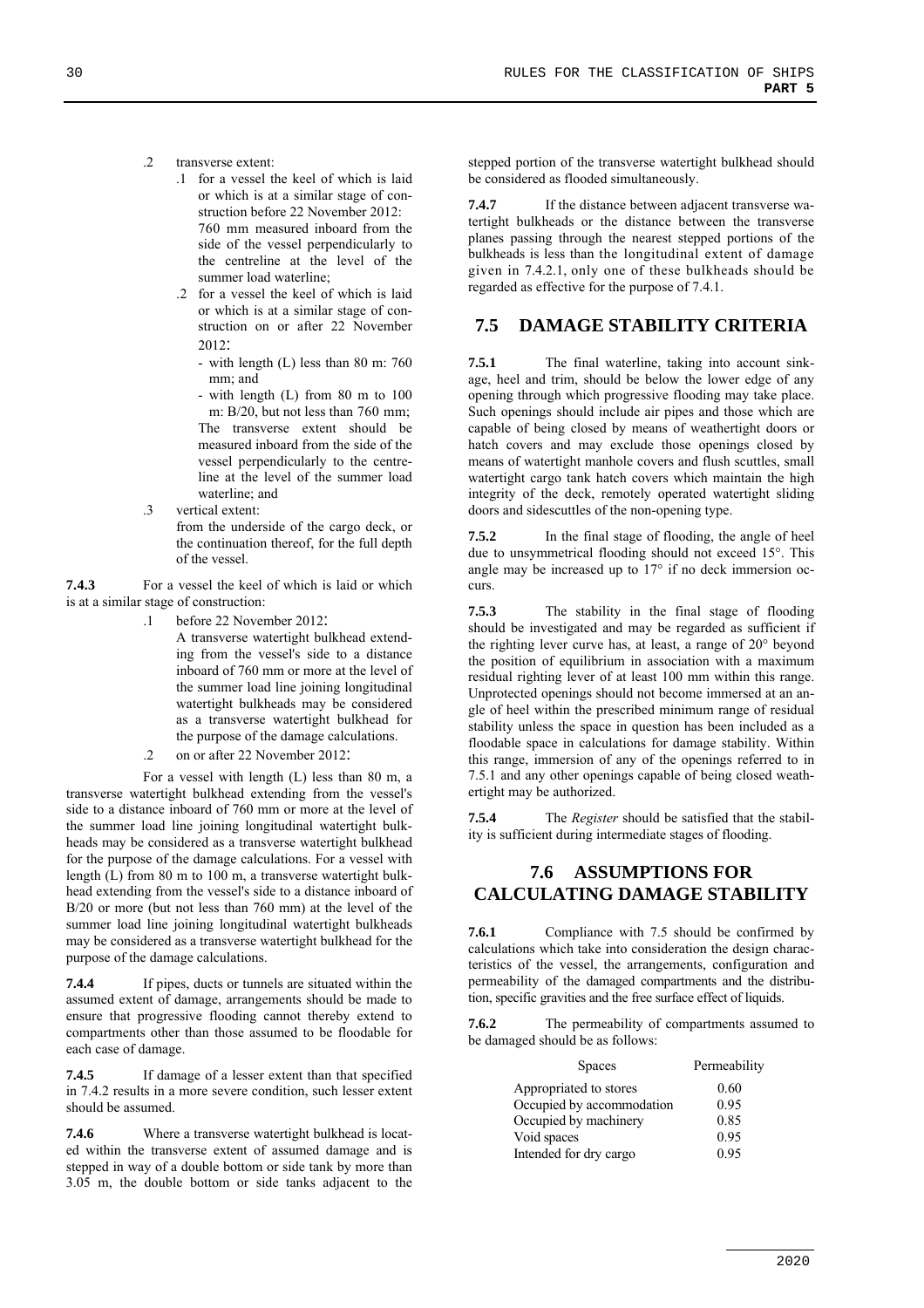The permeability of tanks should be consistent with the amount of liquid carried, as shown in the loading conditions specified in 7.3.1. The permeability of empty tanks should be assumed to be not less than 0.95.

**7.6.3** The free surface effect should be calculated at an angle of heel of 5° for each individual compartment, or the effect of free liquid in a tank should be calculated over the range of positive residual righting arm, by assessing the shift of liquids by moment of transference calculations.

**7.6.4** Free surface for each type of consumable liquid should be assumed for at least one transverse pair of tanks or a single centreline tank. The tank or tanks to be taken into account should be those where the effect of free surface is the greatest.

**7.6.5** Alternatively, the actual free surface effect may be used provided the methods of calculation are acceptable to the *Register*.

## **7.7 SUBDIVISION**

**7.7.1** The machinery spaces and other working and living spaces in the hull should be separated by watertight bulkheads.

**7.7.2** Arrangements made to maintain the watertight integrity of openings in watertight subdivisions should comply with the relevant provisions for cargo ships contained in Head 7.12 of the *Rules*, *Part 3 – Hull Equipment*.

**7.7.3** A collision bulkhead should be fitted that complies with relevant provisions for cargo ships of Head 10.1 of the *Rules*, *Part 2 – Hull*.

**7.7.4** An afterpeak bulkhead should be fitted and made watertight up to the freeboard deck. The afterpeak bulkhead may, however, be stepped below the freeboard deck, provided the degree of safety of the vessel as regards subdivision is not thereby diminished.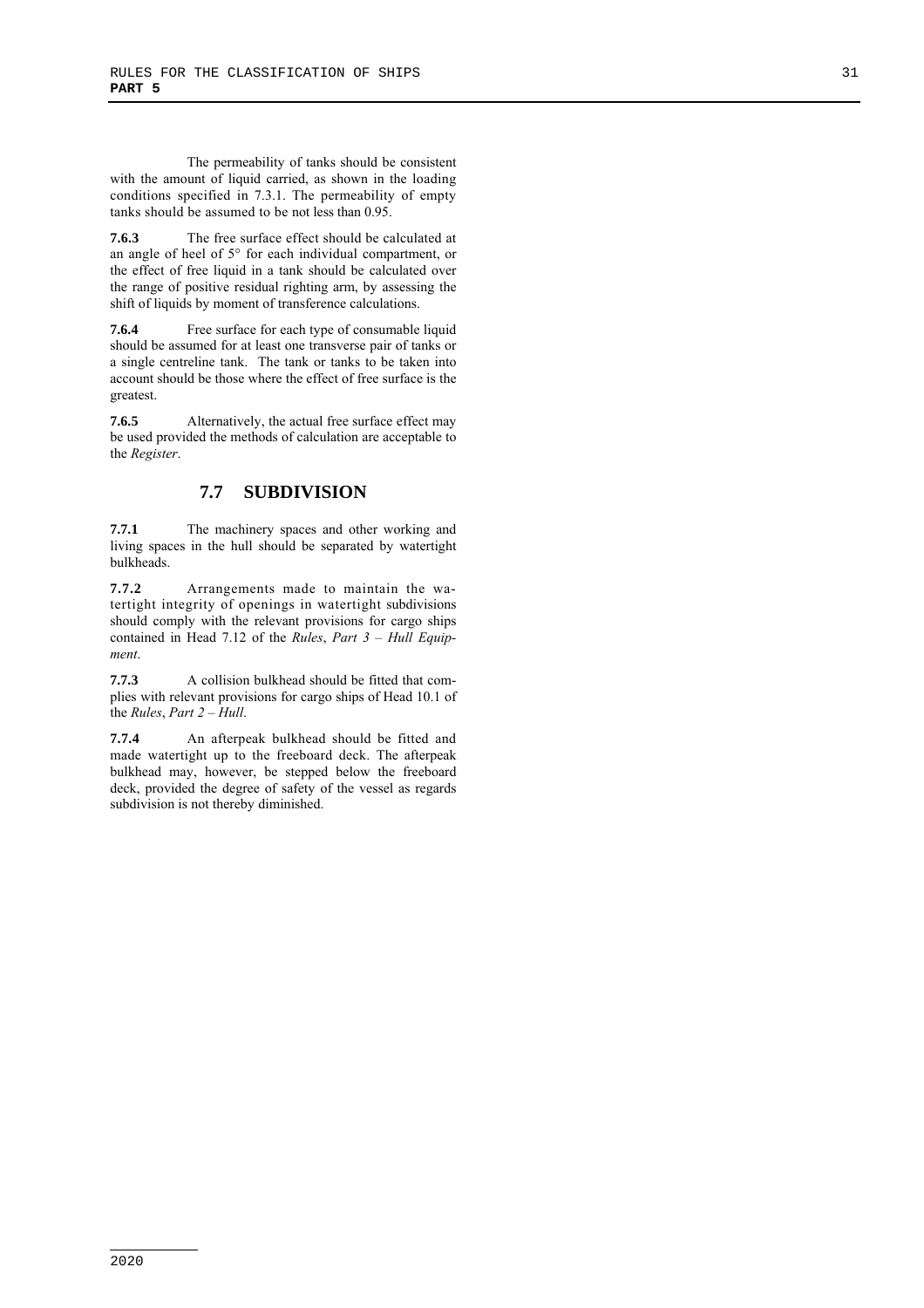## **8 HIGH SPEED CRAFTS**

## **8.1 DYNAMICALLY SUPPORTED CRAFTS (DSC)**

Dynamically supported craft (DSC), as is defined in 2.31.2 of the *Rules, Part 1 – General Requirements, Chapter 1 – General information*, constructed before 1 January 1996 shall be in compliance with requirements of IMO Res. A.373(X) as amended.

## **8.2 HIGH SPEED CRAFTS, ACCORDING TO HSC 1994**

High speed craft, as is defined in 2.31.1 of the *Rules, Part 1 – General Requirements, Chapter 1 – General information*, the keel of which is laid or which is at a similar stage of construction on or after 1 January 1996 but before 1 July 2002 shall be in compliance with requirements of IMO Res. MSC.36(63) as amended.

## **8.3 HIGH SPEED CRAFTS, ACCORDING TO HSC 2000**

High speed craft, as is defined in 2.31.1 of the *Rules, Part 1 – General Requirements, Chapter 1 – General information*, the keel of which is laid or which is at a similar stage of construction on or after 1 July 2002 shall be in compliance with requirements of the *Rules, Part 28 – High speed craft*.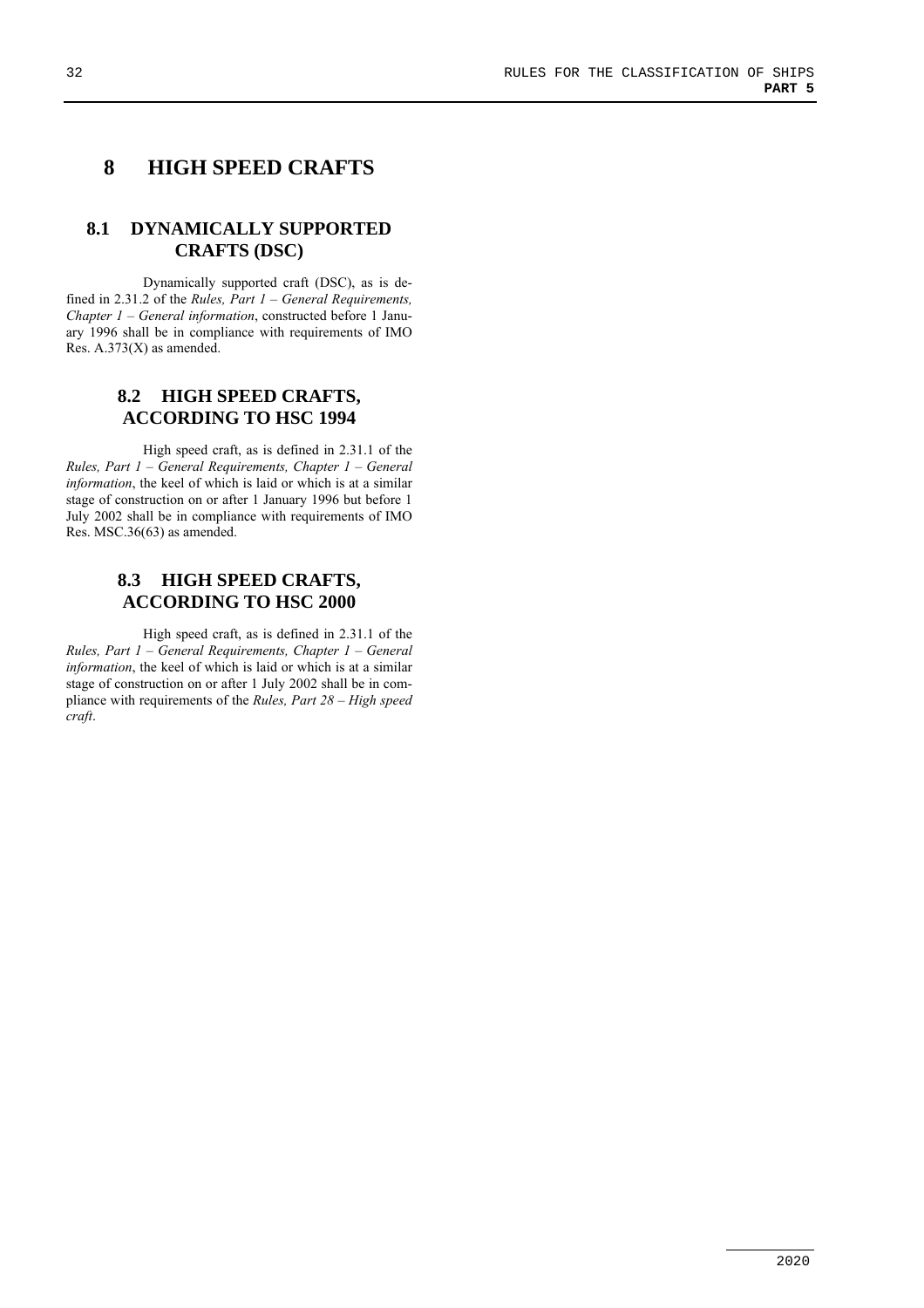## **9 TANKERS**

#### **9.1 SUBDIVISION AND STABILITY\***

**9.1.1** Every new oil tanker shall comply with the subdivision and damage stability criteria as specified in 9.3 of this Section, after the assumed side or bottom damage as specified in 9.2 of this Section, for any operating draught reflecting actual partial or full load conditions consistent with trim and strength of the ship as well as specific gravities of the cargo. Such damage shall be applied to all conceivable locations along the length of the ship as follows:

- .1 in tankers of more than 225 m in length, anywhere in the ship's length;
- .2 in tankers of more than 150 m, but not exceeding 225 m in length, anywhere in the ship's length except involving either after or forward bulkhead bounding the machinery space located aft. The machinery space shall be treated as a single floodable compartment; and
- .3 in tankers not exceeding 150 m in length, anywhere in the ship's length between adjacent transverse bulkheads with the exception of the machinery space. For tankers of 100 m or less in length where all requirements of 9.3 of this Section cannot be fulfilled without materially impairing the operational qualities of the ship, *Register* may allow relaxations from these requirements.

Ballast conditions where the tanker is not carrying oil in cargo tanks, excluding any oil residues, shall not be considered.

### **9.2 DAMAGE ASSUMPTIONS**

**9.2.1** The following provisions regarding the extent and the character of the assumed damage shall apply:

**Table 1** 

| -1   | <b>SIDE DAMAGE</b>                                                                                                                   |                                                                                                   |  |
|------|--------------------------------------------------------------------------------------------------------------------------------------|---------------------------------------------------------------------------------------------------|--|
| .1.1 | Longitudinal extent:                                                                                                                 | $L^{\overline{3}}$ or 14.5 metres,<br>whichever is less                                           |  |
| .1.2 | Transverse extent<br>(inboard from the ship's<br>side at right angles to the<br>centreline at the level of<br>the summer load line): | $\frac{B}{5}$ or 11.5 metres, which-<br>ever is less                                              |  |
| .1.3 | Vertical extent:                                                                                                                     | From the moulded line of<br>the bottom shell plating at<br>centreline, upwards with-<br>out limit |  |
|      |                                                                                                                                      |                                                                                                   |  |

Additionally to requirements of this Section, every tanker with  $L>150$  m shall fulfil Damage stability requirements of regulation 27 of the 1988 Load Lines Protocol, as a type "A" ship.

|      |                         | dicular of the ship                                                                                                               | uie silip         |
|------|-------------------------|-----------------------------------------------------------------------------------------------------------------------------------|-------------------|
| .2.1 | Longitudinal<br>extent: | $\frac{1}{3}$ $\overline{L^3}$ or 14.5 $\frac{1}{3}$ $\overline{L^3}$ or 5 me-<br>metres, whichever tres, whichever is<br>is less | less              |
| .2.2 | Transverse<br>extent:   | $\frac{B}{6}$ or 10 metres, $\frac{B}{6}$ or 5 metres,<br>whichever is less                                                       | whichever is less |

.2

|      |          | $\frac{B}{15}$ or 6 metres,        | $\frac{2}{\pi}$ or 6 metres,           |
|------|----------|------------------------------------|----------------------------------------|
|      | Vertical | whichever is less<br>measured from | whichever is less<br>measured from the |
| .2.3 | extent:  | the moulded line                   | moulded line of                        |
|      |          | of the bottom                      | the bottom shell                       |
|      |          | shell plating at                   | plating at centre-                     |
|      |          | centreline                         | line                                   |
|      |          |                                    |                                        |

**Table 2** 

BOTTOM DAMAGE For 0.3 L from the forward perpen-

**9.2.2** Ships between 20,000 to 75,000 tons deadweight are to survive bottom-raking damage extending 0.4L measured from forward perpendicular.

Ships of 75,000 tons deadweight and above are to survive bottom-raking damage extending 0.6L measured from forward perpendicular.

- For both of the above cases:
- Transverse extent: B/3 anywhere in the bottom.
- Vertical extent: Breach of the outer hull.

**9.2.3** If any damage of a lesser extent than the maximum extent of damage specified in 9.2.1 and 9.2.2 would result in a more severe condition, such damage shall be considered.

**9.2.4** Where the damage involving transverse bulkheads is envisaged as specified in 9.2.1 and 9.2.2, transverse watertight bulkheads shall be spaced at least at a distance equal to the longitudinal extent of assumed damage specified in 9.2.1 in order to be considered effective. Where transverse bulkheads are spaced at a lesser distance, one or more of these bulkheads within such extent of damage shall be assumed as non-existent for the purpose of determining flooded compartments.

**9.2.5** Where the damage between adjacent transverse watertight bulkheads is envisaged as specified in 9.2.3, no main transverse bulkhead or a transverse bulkhead bounding side tanks or double bottom tanks shall be assumed damaged, unless:

- .1 the spacing of the adjacent bulkheads is less than the longitudinal extent of assumed damage specified in 9.2.1 ; or
- .2 there is a step or recess in a transverse bulkhead of more than 3.05 m in length, located within the extent of penetration of assumed damage. The step formed by the

Any other part of

the ship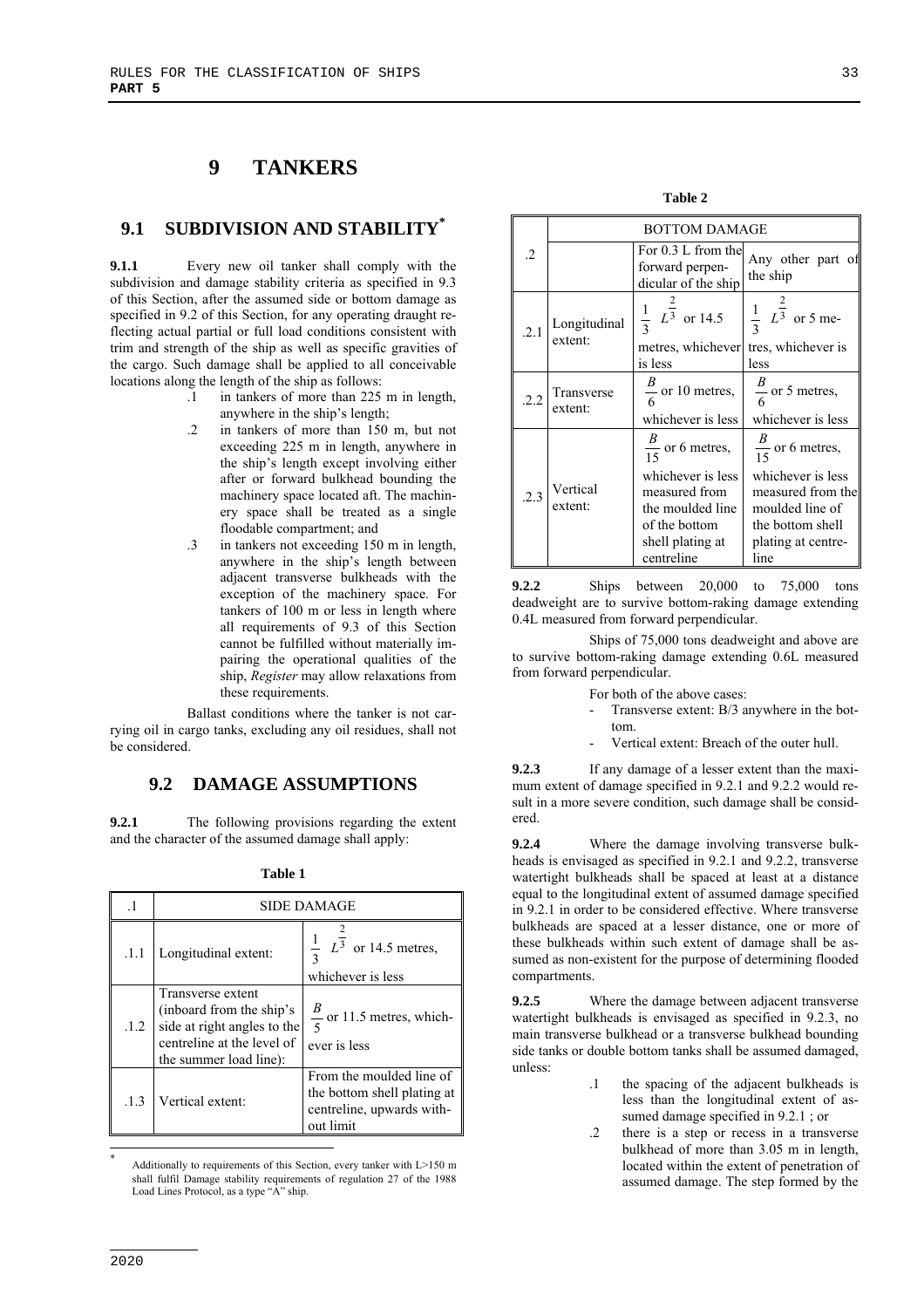after peak bulkhead and after peak tank top shall not be regarded as a step for the purpose of this regulation.

**9.2.6** If pipes, ducts or tunnels are situated within the assumed extent of damage, arrangements shall be made so that progressive flooding cannot thereby extend to compartments other than those assumed to be floodable for each case of damage.

**9.2.7** For the purpose of determined the extent of assumed damage in 9.2.1, suction wells may be neglected, provided such wells are not excessive in area and extend below the tank for a minimum distance and in no case more than half the height of the double bottom.

## **9.3 DAMAGE STABILITY CRITERIA**

**9.3.1** Oil tankers shall be regarded as complying with the damage stability criteria if the following requirements are met:

**9.3.2** The final waterline, taking into account sinkage, heel and trim, shall be below the lower edge of any opening through which progressive flooding may take place. Such openings shall include air-pipes and those which are closed by means of weathertight doors or hatch covers and may exclude those openings closed by means of watertight manhole covers and flush scuttles, small watertight cargo tank hatch covers which maintain the high integrity of the deck, remotely operated watertight sliding doors, and sidescuttles of the non-opening type.

**9.3.3** In the final stage of flooding, the angle of heel due to unsymmetrical flooding shall not exceed  $25^{\circ}$ , provided that this angle may be increased up to  $30^\circ$  if no deck edge immersion occurs.

**9.3.4** The stability in the final stage of flooding shall be investigated and may be regarded as a sufficient if the righting lever curve has at least a range of  $20^{\circ}$  beyond the position of equilibrium in association with a maximum residual righting lever of at least  $0.1$  m within the  $20^{\circ}$  range; the area under the curve within this range shall not be less than 0.0175 metre radians. Unprotected openings shall not be immersed within this range unless the space concerned is assumed to be flooded. Within this range, the immersion of any of the openings listed in 9.3.2 and other openings capable of being closed weathertight may be permitted.\*

**9.3.5** The *Register* shall be satisfied that the stability is sufficient during intermediate stages of flooding.

**9.3.6** Equalization arrangements requiring mechanical aids such as valves or cross-leveling pipes, if fitted, shall not be considered for the purpose of reducing an angle of heel or attaining the minimum range of residual stability to meet the requirements of 9.3.2, 9.3.3 and 9.3.4 and sufficient residual stability shall be maintained during all stages where

l

equalization is used. Space which are linked by ducts of a large cross-sectional area may be considered to be common.

## **9.4 ASSUMPTION FOR CALCULATING DAMAGE STABILITY**

**9.4.1** The requirements of 9.1 shall be confirmed by calculations which take into consideration the design characteristics of the ship, the arrangements, configuration and contents of the damaged compartments; and the distribution, specific gravities and the free surface effect of liquids. The calculations shall be based on the following:

- .1 Account shall be taken of any empty or partially filled tank, the specific gravity of cargoes carried, as well as any outflow of liquids from damaged compartments.
- .2 The pemeabilities assumed for space flooded as a result of damage shall be as follows:

| <b>Space</b>                    | <b>Permeabilities</b> |
|---------------------------------|-----------------------|
| Appropriated to stores          | 0.60                  |
| Occupied by accommodation       | 0.95                  |
| Occupied by machinery           | 0.85                  |
| Voids                           | 0.95                  |
| Intended for consumable liquids | 0 to $0.95***$        |
| Intended for other liquids      | 0 to $0.90**$         |

**9.4.2** The buoyancy of any superstructure directly above the side damage shall be disregarded. The unflooded parts of superstructures beyond the extent of damage, however, may be taken into consideration provided that they are separated from the damaged space by watertight bulkheads and the requirements of 9.3 in respect of these intact space are complied with. Hinged watertight doors may be acceptable in watertight bulkheads in the superstructure.

**9.4.3** The free surface effect shall be calculated at an angle of heel of  $5^\circ$  for each individual compartment. The *Register* may require or allow the free surface corrections to be calculated at an angle of heel greater than  $5^\circ$  for partially filled tanks.

**9.4.4** In calculating the effect of free surfaces of consumable liquids it shall be assumed that, for each type of liquid at least one transverse pair or a single centreline tank has a free surface and the tank or combination of tanks to be taken into account shall be those where the effect of free surfaces is the greatest.

#### **9.5 STABILITY INFORMATION**

**9.5.1** The master of every new oil tankers and the person in charge of a new non-self-propelled oil tanker to

Other openings capable of being closed weathertight do not include ventilators (complying with ILLC 19(4)) that for operational reasons have to remain open to supply air to the engine room or emergency generator room (if the same is considered buoyant in the stability calculation or protecting openings leading below) for the effective operation of the ship.

 $***$ The permeability of partially filled compartments shall be consistent with the amount of liquid carried in the compartment. Whenever damage penetrates a tank containing liquids, it shall be assumed that the contents are completely lost from that compartment and replaced by salt water up to the level of the final plane of equilibrium.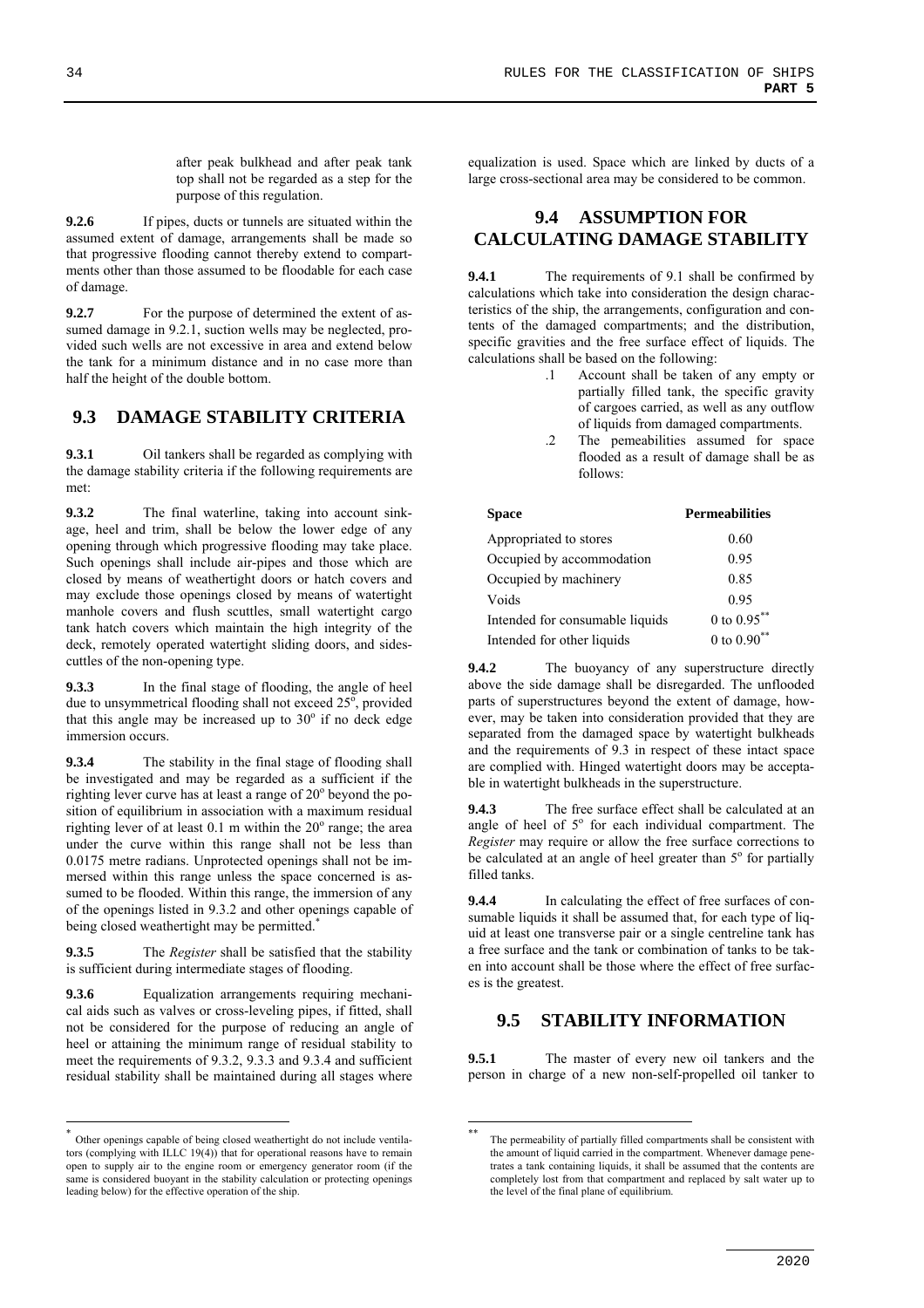which this Section of the Rules applies shall be supplied in an approved form with:

- .1 information relative to loading and distribution of cargo necessary to ensure compliance with the provisions of this regulation; and
- .2 data on the ability of the ship to comply with damage stability criteria as determined by this regulation, including the effect of relaxation that may have been allowed under 9.1.1.1.

**9.5.2** Maximum allowable VCG curve(s), for the purpose of checking damage stability compliance, are to be included in the stability manual, unless the Loading Manual includes, in approved form, all of the conditions intended to be used.

## **9.6 ACCIDENTAL OIL OUTFLOW PERFORMANCE**

**9.6.1** This Head shall apply to oil tankers delivered on or after 1 January 2010, as defined in 9.6.2.

**9.6.2** *Oil tanker delivered on or after* 1 January 2010 means an oil tanker:

- .1 for which the building contract is placed on or after 1 January 2007; or
- .2 in the absence of a building contract, the keel of which is laid or which is at a similar stage of construction on or after 1 July 2007; or
- .3 the delivery of which is on or after 1 January 2010; or
- .4 which has undergone a major conversion:
	- .1 for which the contract is placed on or after 1 January 2007; or
	- .2 in the absence of a contract, the construction work of which is begun on or after 1 July 2007; or
	- .3 which is completed on or after 1 January 2010.

**9.6.3** For the purpose of this Head, the additional definitions shall apply, as follows:

- .1 "Load line draught  $(d<sub>S</sub>)$ " is the vertical distance, in metres, from the moulded baseline at mid-length to the waterline corresponding to the summer freeboard to be assigned to the ship. Calculations pertaining to this Head should be based on draught  $d<sub>S</sub>$ , notwithstanding assigned draughts that may exceed  $d<sub>S</sub>$ , such as the tropical loadline.
- .2 "Waterline  $(d_B)$ " is the vertical distance, in metres, from the moulded baseline at mid-length to the waterline corresponding to 30% of the depth  $D_s$ .
- .3 "Breadth  $(B<sub>S</sub>)$ " is the greatest moulded breadth of the ship, in metres, at or below the deepest load line  $d_S$ .
- .4 "Breadth  $(B_B)$ " is the greatest moulded breadth of the ship, in metres, at or below the waterline d<sub>B</sub>.
- .5 "Depth  $(D<sub>S</sub>)$ " is the moulded depth, in metres, measured at mid-length to the upper deck at side.
- .6 "Length (L)", "mid-length", and "deadweight (DW)" are as defined in items 1.2.1, 2.2.2 and 1.2.15, respectively.
- .7 "h" is the minimum distance between the bottom of the cargo tanks and the moulded line of the bottom shell plating measured at right angles to the bottom shell plating; it is not to be less then  $h = B/15$  (m) or
	- $h = 2.0$  m, whichever is the lesser, with minimum value of  $h = 1.0$  m.

**9.6.4** To provide adequate protection against oil pollution in the event of collision or stranding the following shall be complied with:

> .1 for oil tankers of 5,000 tonnes deadweight (DWT) and above, the mean oil outflow parameter shall be as follows:  $O_M \leq 0.015$  for  $C \leq 200,000$  m<sup>3</sup>

 $O_M < 0.012 + (0.003/200,000)$  (400,000-C) for 200,000 m<sup>3</sup>  $\leq$  C  $\leq$  400,000 m<sup>3</sup>

 $O_M \leq 0.012$  for  $C > 400,000$  m<sup>3</sup>

for combination carriers between 5,000 tonnes deadweight (DWT) and  $200,000$  m<sup>3</sup> capacity, the mean oil outflow parameter may be applied, provided calculations are submitted to the satisfaction of the R.O., demonstrating that after accounting for its increased structural strength, the combination carrier has at least equivalent oil out flow performance to a standard double hull tanker of the same size having a  $O_M \leq 0.015$ .

$$
O_{M} \le 0.021
$$
 for C< 100,000 m<sup>3</sup>  
\n
$$
O_{M} \le 0.015 + (0.006/100,000) (200,000-C)
$$
  
\nfor 100,000 m<sup>3</sup> < C < 200,000 m<sup>3</sup>

where:

- $O_M$  = mean oil outflow parameter.
	- $C =$  total volume of cargo oil, in m<sup>3</sup>, at 98% tank filling
	- .2 for oil tankers of less than 5,000 tonnes deadweight (DWT):

The length of each cargo tank shall not exceed 10 m or one of the following values, whichever is the greater:

.1 where no longitudinal bulkhead is provided inside the cargo tanks:

$$
\left(0.5\frac{b_i}{B} + 0.1\right)L
$$
 but not to exceed 0.2L

.2 where a centreline longitudinal bulkhead is provided inside the cargo tanks:

 $\frac{b_i}{B}$  + 0.15  $\left(L\right)$ J  $\left(0.25 \frac{b_i}{R} + 0.15\right)$ l  $\left(0.25 \frac{b_i}{2} + 0.15\right)$  L but not to exceed 0.2L

- .3 where two or more longitudinal bulkheads are provided inside the cargo tanks:
	- .1 for wing cargo tanks: 0.2L
	- .2 for centre cargo tanks: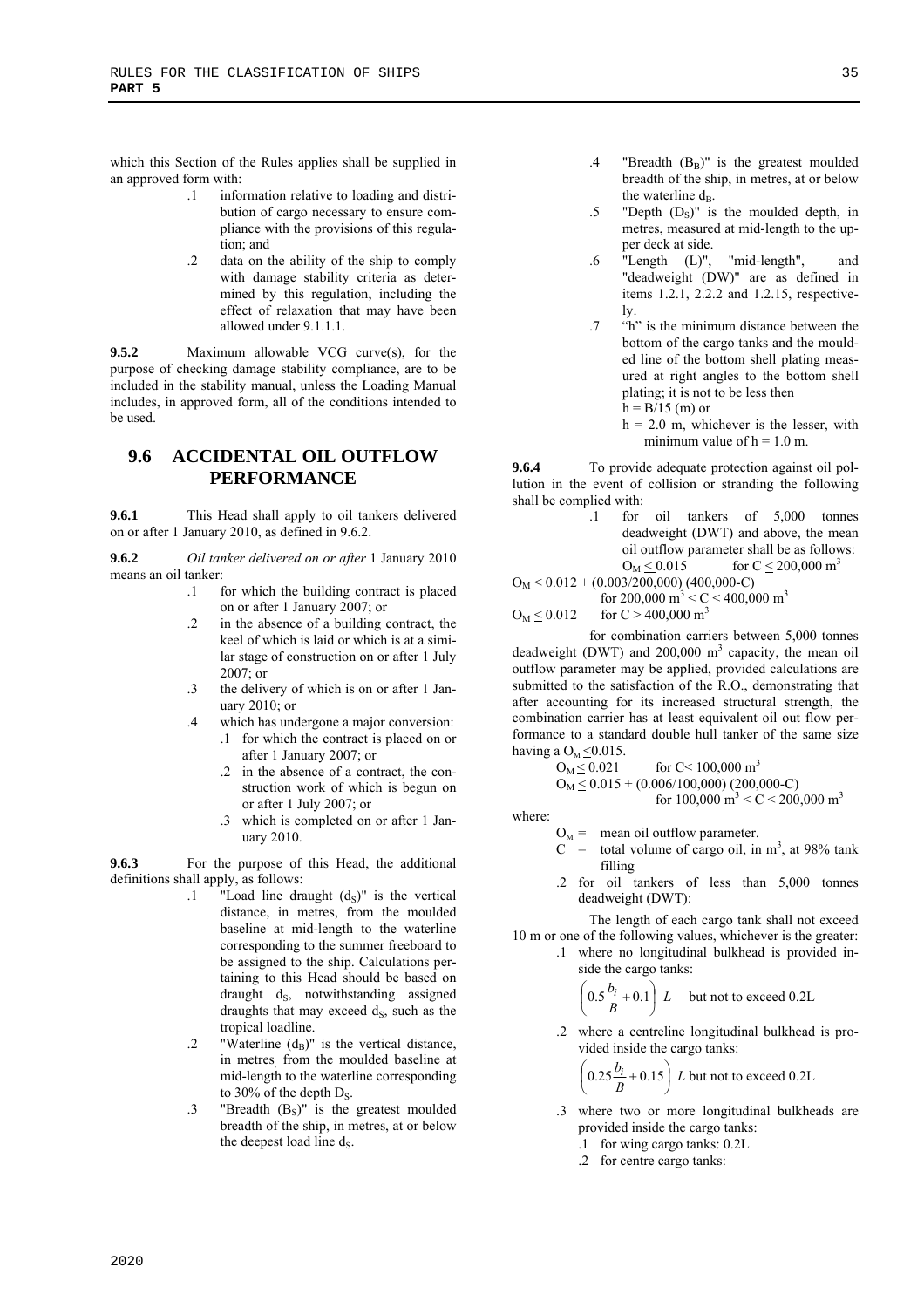a) if 
$$
\frac{b_i}{B} \ge 0.2
$$
 L : 0.2L  
b) if  $\frac{b_i}{B}$  is < 0.2 :

- where no centreline longitudinal bulkhead is provided:

$$
\left(0.5\frac{b_i}{B} + 0.1\right) L
$$

- where a centreline longitudinal bulkhead is provided:

$$
\left(0.25\frac{b_i}{B} + 0.15\right)L
$$

.4 *bi* is the minimum distance from the ship's side to the outer longitudinal bulkhead of the tank in question measured inboard at right angles to the centreline at the level corresponding to the assigned summer freeboard.

**9.6.5** The following general assumptions shall apply when calculating the mean oil outflow parameter:

- .1 The cargo block length extends between the forward and aft extremities of all tanks arranged for the carriage of cargo oil, including slop tanks.
- .2 Where this Head refers to cargo tanks, it shall be understood to include all cargo tanks, slop tanks and fuel tanks located within the cargo block length.
- .3 The ship shall be assumed loaded to the load line draught  $d<sub>s</sub>$  without trim or heel.
- .4 All cargo oil tanks shall be assumed loaded to 98% of their volumetric capacity. The nominal density of the cargo oil  $(p_n)$  shall be calculated as follows:  $\rho_n = 1000 \text{ (DWT)/C (kg/m}^3)$
- .5 For the purposes of these outflow calculations, the permeability of each space within the cargo block, including cargo tanks, ballast tanks and other non-oil spaces shall be taken as 0.99, unless proven otherwise.
- .6 Suction wells may be neglected in the determination of tank location provided that such wells are as small as practicable and the distance between the well bottom and bottom shell plating is not less than 0.5 h, where h is the height as defined in subitem 9.6.3.7.

**9.6.6** The following assumptions shall be used when combining the oil outflow parameters:

> .1 The mean oil outflow shall be calculated independently for side damage and for bottom damage and then combined into the non-dimensional oil outflow parameter  $O_M$ , as follows:

where:

$$
O_M = (0.4 \, O_{MS} + 0.6 \, O_{MB}) / C
$$

 $O_{MS}$  = mean outflow for side damage in  $m^3$ ; and

 $O_{MB}$  = mean outflow for bottom damage, in  $m^3$ .

.2 For bottom damage, independent calculations for mean outflow shall be done for 0 m and minus 2.5 m tide conditions, and then combined as follows:

 $O_{MB} = 0.7 O_{MB(0)} + 0.3 O_{MB(2.5)}$ 

where:

- $O<sub>MB(0)</sub>$  = mean outflow for 0 m tide condition; and
- $O<sub>MB(2.5)</sub>$  = mean outflow for minus 2.5 m tide condition, in  $m<sup>3</sup>$ .

**9.6.7** The mean outflow for side damage  $O_{MS}$  shall be calculated as follows:

$$
O_{MS} = C_3 \sum_{i}^{n} P_{s(i)} O_{s(i)} \ (m^3)
$$

where:

- $i$  = represents each cargo tank under consideration;
- n = total number of cargo tanks;
- $P_{S(i)}$  = the probability of penetrating cargo tank i from side damage, calculated in accordance with item 9.6.9;
- $O_{S(i)}$  = the outflow, in m<sup>3</sup>, from side damage to cargo tank i, which is assumed equal to the total volume in cargo tank i at 98% filling, unless it is proven through the application of the Guidelines developed by the IMO that any significant cargo volume will be retained; and
- $C_3$  = 0.77 for ships having two longitudinal bulkheads inside the cargo tanks, provided these bulkheads are continuous over the cargo block and  $P<sub>S(i)</sub>$  is developed in accordance with this Head.  $C_3$  equals 1.0 for all other ships or when  $P<sub>S(i)</sub>$  is developed in accordance with item 9.6.11.

**9.6.8** The mean outflow for bottom damage shall be calculated for each tidal condition as follows:

$$
.1 \tO_{MB(0)} = \sum_{i}^{n} P_{B(i)} O_{B(i)} C_{DB(i)} \t(m^3)
$$

where:

l

 $i$  = represents each cargo tank under consideration;

 $n =$  the total number of cargo tanks;

- $P_{B(i)}$  = the probability of penetrating cargo tank i from bottom damage, calculated in accordance with paragraph 9.6.10 of this regulation;
- $O_{B(i)}$  = the outflow from cargo tank i, in m<sup>3</sup>, calculated in accordance with subitem 9.6.8.3; and

Refer to the Revised Interim Guidelines for the approval of alternative methods of design and construction of oil tankers adopted by the Marine Environment Protection Committee of the IMO by resolution MEPC.110(49).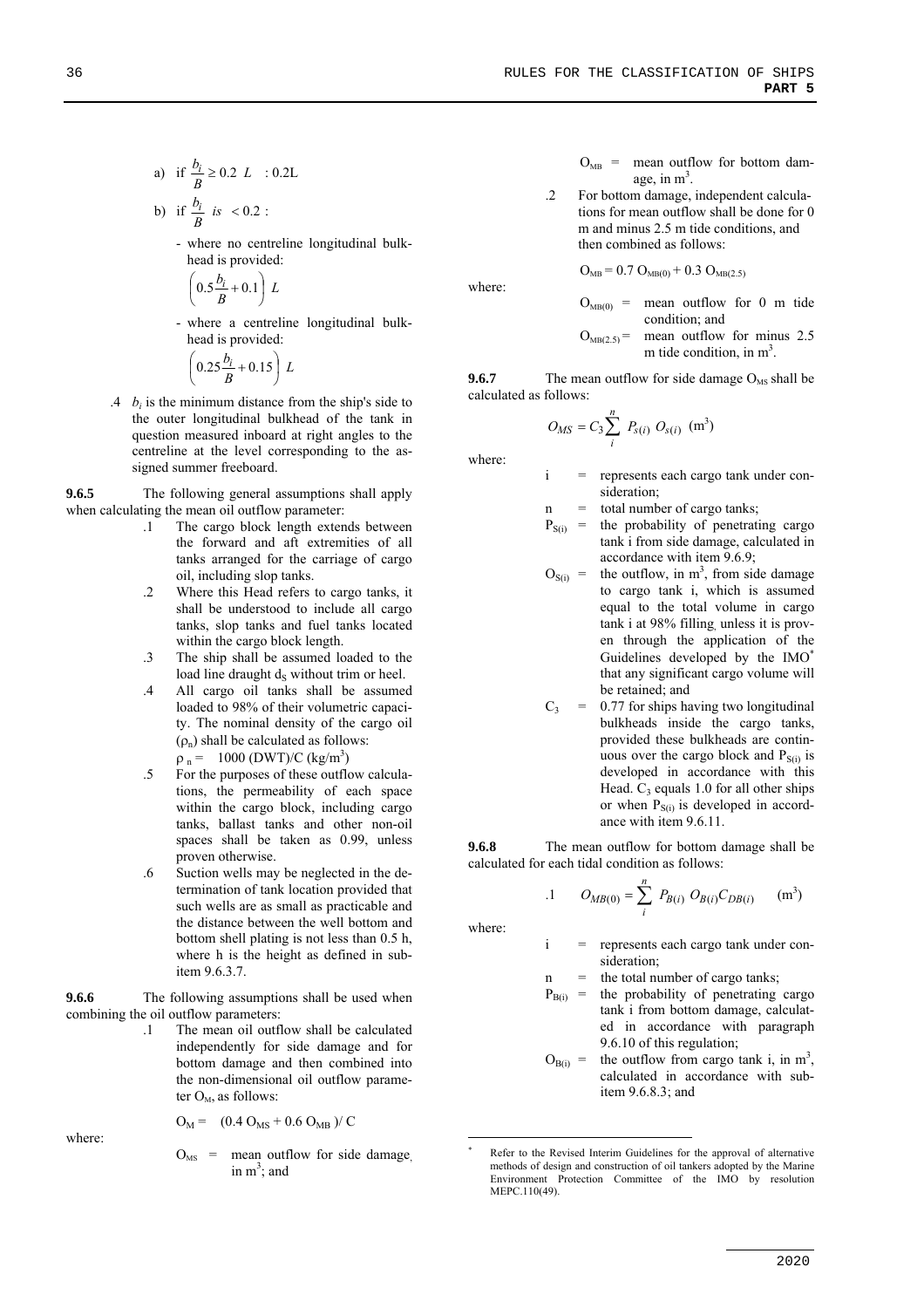$$
.2 \qquad O_{MB(2.5)} = \sum_{i=1}^{n} P_{B(i)} O_{B(i)} C_{DB(i)} \quad (m^3)
$$

*i*

where:

- i, n,  $P_{B(i)}$  and  $C_{DB(i)}$  = as defined in sub-item 9.6.8.1 above;  $O_{B(i)}$  = the outflow from cargo tank i, in m<sup>3</sup>, after tidal change
	- .3 The oil outflow  $O<sub>B(i)</sub>$  for each cargo oil tank shall be calculated based on pressure balance principles, in accordance with the following assumptions:
		- .1 The ship shall be assumed stranded with zero trim and heel, with the stranded draught prior to tidal change equal to the load line draught  $d<sub>S</sub>$ .
		- The cargo level after damage shall be calculated as follows:
		- $h_c = \{(d_S + t_c Z_1)(\rho_S) (1000p)/g\}/\rho_n$

where:

- $h_c$  = the height of the cargo oil above  $Z_1$ , in metres;
- $t_c$  = the tidal change, in m. Reductions in tide shall be expressed as negative values;
- $Z_1$  = the height of the lowest point in the cargo tank above baseline, in m;
- $p_s$  = density of seawater, to be taken as  $1,025$  kg/m<sup>3</sup>;
- $=$  if an inert gas system is fitted, the normal overpressure, in kPa, to be taken as not less than 5 kPa\* ; if an inert gas system is not fitted, the overpressure may be taken as 0;
- $g =$  the acceleration of gravity, to be taken as  $9.81 \text{ m/s}^2$ ; and
- $\rho_n$  = nominal density of cargo oil, calculated in accordance with sub-item 9.6.5.4.
	- .3 For cargo tanks bounded by the bottom shell, unless proven otherwise, oil outflow  $O_{B(i)}$  shall be taken not less than 1% of the total volume of cargo oil loaded in cargo tank i, to account for initial exchange losses and dynamic effects due to current and waves.
	- .4 In the case of bottom damage, a portion from the outflow from a cargo tank may be captured by non-oil compartments. This effect is approximated by application of the factor  $C_{DB(i)}$  for each tank, which shall be taken as follows:
- $C_{DB(i)}$  = 0.6 for cargo tanks bounded from below by non-oil compartments;

 $C_{DB(i)}$  = 1.0 for cargo tanks bounded by the bottom shell.

**9.6.9** The probability  $P_s$  of breaching a compartment from side damage shall be calculated as follows:

.1  $P_S = P_{SL} P_{SV} P_{ST}$ where:

- $P_{\text{SI}} = 1 P_{\text{Sf}} P_{\text{Sa}}$  = probability the damage will extend into the longitudinal zone bounded by  $X_a$  and  $X_f$ ;
- $P_{SV} = 1 P_{Su} P_{S1}$  = probability the damage will extend into the vertical zone bounded by  $Z_1$ and  $Z_{\rm ni}$ ; and
- $P_{ST} = 1 P_{SV}$  = probability the damage will extend transversely beyond the boundary defined by y.
	- .2  $P_{Sa}$ ,  $P_{Sf}$ ,  $P_{S1}$ ,  $P_{Su}$  and  $P_{Sy}$  shall be determined by linear interpolation from the table of probabilities for side damage provided in sub-item 9.6.9.3, where:
	- $P_{S_3}$  = the probability the damage will lie entirely aft of location  $X_a/L$ ;
	- $P_{\text{Sf}}$  = the probability the damage will lie entirely forward of location  $X_f/L$ ;
	- $P_{S1}$  = the probability the damage will lie entirely below the tank;
	- $P_{Su}$  = the probability the damage will lie entirely above the tank; and
	- $P_{Sv}$  = the probability the damage will lie entirely outboard of the tank.

Compartment boundaries  $X_a$ ,  $X_f$ ,  $Z_1$ ,  $Z_u$  and y shall be developed as follows:

- $X_a$  = the longitudinal distance from the aft terminal of L to the aftmost point on the compartment being considered, in metres;
- $X_f$  = the longitudinal distance from the aft terminal of L to the foremost point on the compartment being considered, in metres;
- $Z_1$  = the vertical distance from the moulded baseline to the lowest point on the compartment being considered, in metres;
- $Z_{\text{u}}$  = the vertical distance from the moulded baseline to the highest point on the compartment being considered, in metres.  $Z<sub>u</sub>$  is not to be taken greater than  $D_s$ ; and
- $Y =$  the minimum horizontal distance measured at right angles to the centreline between the compartment under consideration and the side shell in metres;\*\*

 $\overline{a}$ 

l

According to IACS UI MPC93 (Rev.1, 2016), if an inert gas system is fitted on tankers which are contracted for construction on or after 1 April 2009, the normal overpressure, in KPa, is to be taken as 5 KPa.The "contracted for construction" date means the date on which the contract to build the vessel is signed between the prospective owner and the shipbuilder.

For symmetrical tank arrangements, damages are considered for one side of the ship only, in which case all "y" dimensions are to be measured from that same side. For asymetrical arrangements refer to the Explanatory Notes on matters related to the accidental oil outflow performance, adopted by the IMO by resolution MEPC.122(52).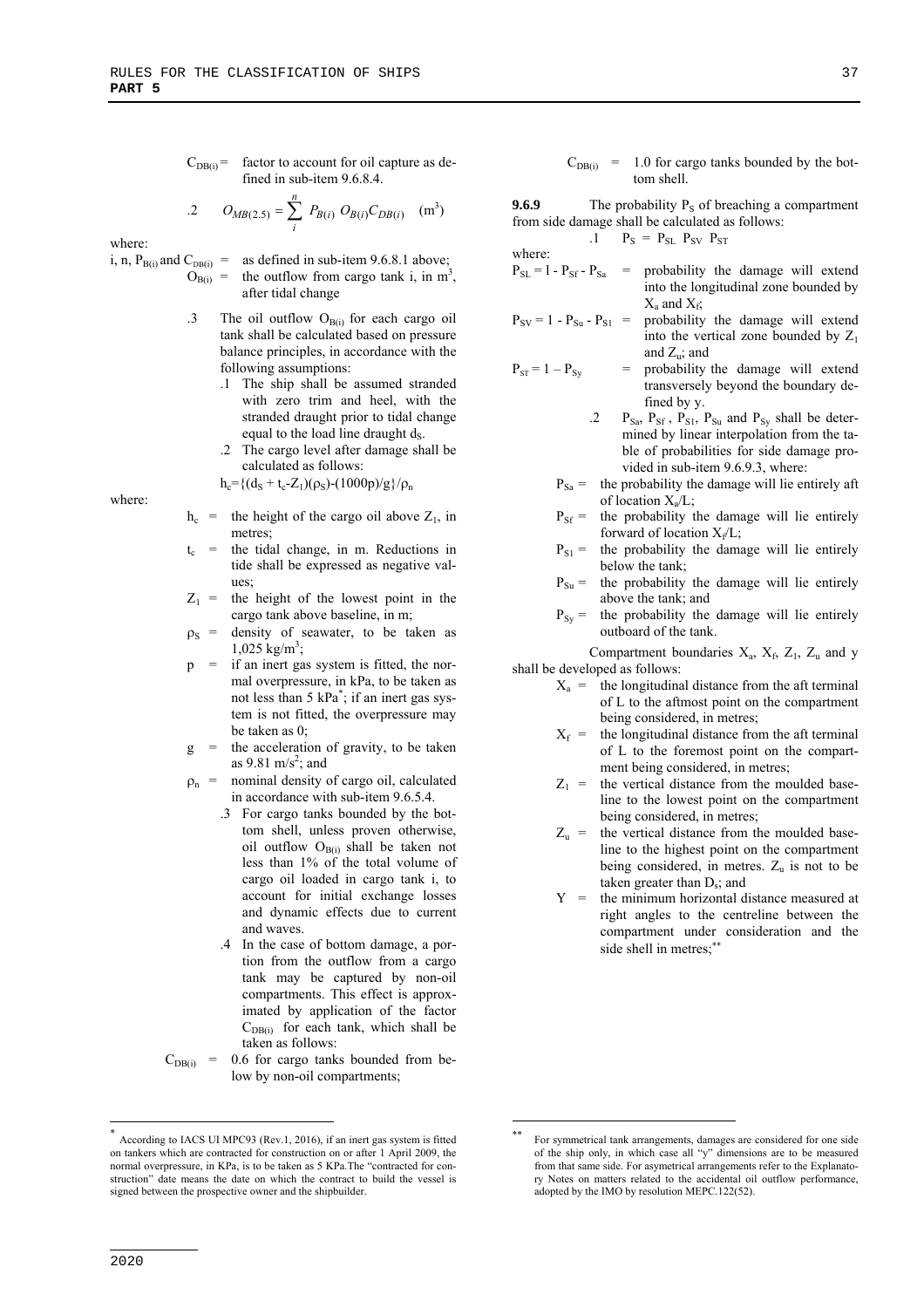| $X_a/L$ | $P_{Sa}$ | $X_f/L$ | $P_{\rm sf}$ | $Z_1/D_S$ | $P_{S1}$ | $Z_{\rm u}$ /D <sub>S</sub> | $P_{Su}$ |
|---------|----------|---------|--------------|-----------|----------|-----------------------------|----------|
| 0.00    | 0.000    | 0.00    | 0.967        | 0.00      | 0.000    | 0.00                        | 0.968    |
| 0.05    | 0.023    | 0.05    | 0.917        | 0.05      | 0.000    | 0.05                        | 0.952    |
| 0.10    | 0.068    | 0.10    | 0.867        | 0.10      | 0.001    | 0.10                        | 0.931    |
| 0.15    | 0.117    | 0.15    | 0.817        | 0.15      | 0.003    | 0.15                        | 0.905    |
| 0.20    | 0.167    | 0.20    | 0.767        | 0.20      | 0.007    | 0.20                        | 0.873    |
| 0.25    | 0.217    | 0.25    | 0.717        | 0.25      | 0.013    | 0.25                        | 0.836    |
| 0.30    | 0.267    | 0.30    | 0.667        | 0.30      | 0.021    | 0.30                        | 0.789    |
| 0.35    | 0.317    | 0.35    | 0.617        | 0.35      | 0.034    | 0.35                        | 0.733    |
| 0.40    | 0.367    | 0.40    | 0.567        | 0.40      | 0.055    | 0.40                        | 0.670    |
| 0.45    | 0.417    | 0.45    | 0.517        | 0.45      | 0.085    | 0.45                        | 0.599    |
| 0.50    | 0.467    | 0.50    | 0.467        | 0.50      | 0.123    | 0.50                        | 0.525    |
| 0.55    | 0.517    | 0.55    | 0.417        | 0.55      | 0.172    | 0.55                        | 0.452    |
| 0.60    | 0.567    | 0.60    | 0.367        | 0.60      | 0.226    | 0.60                        | 0.383    |
| 0.65    | 0.617    | 0.65    | 0.317        | 0.65      | 0.285    | 0.65                        | 0.317    |
| 0.70    | 0.667    | 0.70    | 0.267        | 0.70      | 0.347    | 0.70                        | 0.255    |
| 0.75    | 0.717    | 0.75    | 0.217        | 0.75      | 0.413    | 0.75                        | 0.197    |
| 0.80    | 0.767    | 0.80    | 0.167        | 0.80      | 0.482    | 0.80                        | 0.143    |
| 0.85    | 0.817    | 0.85    | 0.117        | 0.85      | 0.553    | 0.85                        | 0.092    |
| 0.90    | 0.867    | 0.90    | 0.068        | 0.90      | 0.626    | 0.90                        | 0.046    |
| 0.95    | 0.917    | 0.95    | 0.023        | 0.95      | 0.700    | 0.95                        | 0.013    |
|         |          |         |              |           |          |                             |          |

#### **.3 Table of probabilities for side damage**

|  | $Z_1/D_S$ | P                |
|--|-----------|------------------|
|  | 0.00      | 0.0              |
|  | 0.05      | 0.0              |
|  | 0.10      | 0.0              |
|  | 0.15      | 0.0              |
|  | 0.20      | 0.0              |
|  | 0.25      | 0.0              |
|  | 0.30      | 0.0              |
|  | 0.35      | 0.0              |
|  | 0.40      | 0.0              |
|  | 0.45      | 0.0              |
|  | 0.50      | 0.1              |
|  | 0.55      | 0.1              |
|  | 0.60      | 0.2              |
|  | 0.65      | 0.2              |
|  | 0.70      | $\overline{0.3}$ |
|  | 0.75      | 0.4              |
|  | 0.80      | 0.4              |
|  | 0.85      | 0.5              |
|  | 0.90      | 0.6              |

| $X_a/L$ | $\rm P_{Sa}$ | $X_f/L$ | $P_{\rm{sf}}$ | $Z_1/D_S$ | $P_{S1}$ | $Z_{\rm u}$ /D <sub>S</sub> | $P_{Su}$ |
|---------|--------------|---------|---------------|-----------|----------|-----------------------------|----------|
| 0.00    | 0.000        | 0.00    | 0.967         | 0.00      | 0.000    | 0.00                        | 0.968    |
| 0.05    | 0.023        | 0.05    | 0.917         | 0.05      | 0.000    | 0.05                        | 0.952    |
| 0.10    | 0.068        | 0.10    | 0.867         | 0.10      | 0.001    | 0.10                        | 0.931    |
| 0.15    | 0.117        | 0.15    | 0.817         | 0.15      | 0.003    | 0.15                        | 0.905    |
| 0.20    | 0.167        | 0.20    | 0.767         | 0.20      | 0.007    | 0.20                        | 0.873    |
| 0.25    | 0.217        | 0.25    | 0.717         | 0.25      | 0.013    | 0.25                        | 0.836    |
| 0.30    | 0.267        | 0.30    | 0.667         | 0.30      | 0.021    | 0.30                        | 0.789    |
| 0.35    | 0.317        | 0.35    | 0.617         | 0.35      | 0.034    | 0.35                        | 0.733    |
| 0.40    | 0.367        | 0.40    | 0.567         | 0.40      | 0.055    | 0.40                        | 0.670    |
| 0.45    | 0.417        | 0.45    | 0.517         | 0.45      | 0.085    | 0.45                        | 0.599    |
| 0.50    | 0.467        | 0.50    | 0.467         | 0.50      | 0.123    | 0.50                        | 0.525    |
| 0.55    | 0.517        | 0.55    | 0.417         | 0.55      | 0.172    | 0.55                        | 0.452    |
| 0.60    | 0.567        | 0.60    | 0.367         | 0.60      | 0.226    | 0.60                        | 0.383    |
| 0.65    | 0.617        | 0.65    | 0.317         | 0.65      | 0.285    | 0.65                        | 0.317    |
| 0.70    | 0.667        | 0.70    | 0.267         | 0.70      | 0.347    | 0.70                        | 0.255    |
| 0.75    | 0.717        | 0.75    | 0.217         | 0.75      | 0.413    | 0.75                        | 0.197    |
| 0.80    | 0.767        | 0.80    | 0.167         | 0.80      | 0.482    | 0.80                        | 0.143    |
| 0.85    | 0.817        | 0.85    | 0.117         | 0.85      | 0.553    | 0.85                        | 0.092    |
| 0.90    | 0.867        | 0.90    | 0.068         | 0.90      | 0.626    | 0.90                        | 0.046    |
| 0.95    | 0.917        | 0.95    | 0.023         | 0.95      | 0.700    | 0.95                        | 0.013    |
| 1.00    | 0.967        | 1.00    | 0.000         | 1.00      | 0.775    | 1.00                        | 0.000    |

P<sub>Sy</sub> shall be calculated as follows:

| $P_{Sy}$ | = | $(24.96 - 199.6 \text{ y}/B_S) \text{ (y}/B_S)$ | for y/B <sub>S</sub> ≤ 0.05 |
|----------|---|-------------------------------------------------|-----------------------------|
| $P_{Sy}$ | = | $0.749 + \{5 - 44.4 \text{ (y}/B_S - 0.05)\}$   | $(y/B_S - 0.05)$            |
| $P_{Sy}$ | = | $0.888 + 0.56 \text{ (y}/B_S - 0.1)$            | for y/B <sub>S</sub> ≥ 0.1  |

 $P_{Sy}$  shall not be taken greater than 1.

**9.6.10** The probability  $P_B$  of breaching a compartment from bottom damage shall be calculated as follows: .1  $P_b = P_{BL} P_{BT} P_{BV}$ 

where:

- $P_{BL} = 1 P_{Bf} P_{Ba}$  = probability the damage will extend into the longitudinal zone bounded by  $X_3$  and  $X_f$ ;
- $P_{BT} = 1 P_{BP} P_{BS}$  = probability the damage will extend into the transverse zone bounded by  $Y_p$  and  $Y_s$ ; and

 $P_{\text{BV}} = 1 - P_{\text{BZ}}$  = probability the damage will extend vertically above the boundary defined by z.

- .2  $P_{Ba}$ ,  $P_{Bf}$ ,  $P_{Bp}$ ,  $P_{BS}$ , and  $P_{BZ}$  shall be determined by linear interpolation from the table of probabilities for bottom damage provided in sub-item 9.6.10.3, where:
- $P_{Ba}$  = the probability the damage will lie entirely aft of location  $X_a/L$ ;
- $P_{\text{Bf}}$  = the probability the damage will lie entirely forward of location  $X_f/L$ ;
- $P_{BP}$  = the probability the damage will lie entirely to port of the tank;
- $P_{BS}$  = the probability the damage will lie entirely to starboard of the tank; and
- $P_{BZ}$  = the probability the damage will lie entirely below the tank.

Compartment boundaries  $X_a$ ,  $X_f$ ,  $Y_p$ ,  $Y_s$ , and z shall be developed as follows:

 $X_a$  and  $X_f$  are as defined in sub-item 9.6.9.2;

- $Y_p$  = the transverse distance from the port-most point on the compartment located at or below the waterline  $d_B$ to a vertical plane located  $B_B/2$  to starboard of the ship's centreline, in metres;
- $Y_s$  = the transverse distance from the starboard-most point on the compartment located at or below the waterline  $d_B$ , to a vertical plane located  $B_B/2$  to starboard of the ship's centreline, in metres; and
- $z =$  the minimum value of z over the length of the compartment, where, at any given longitudinal location, z is the vertical distance from the lower point of the bottom shell at that longitudinal location to the lower point of the compartment at that longitudinal location, in metres.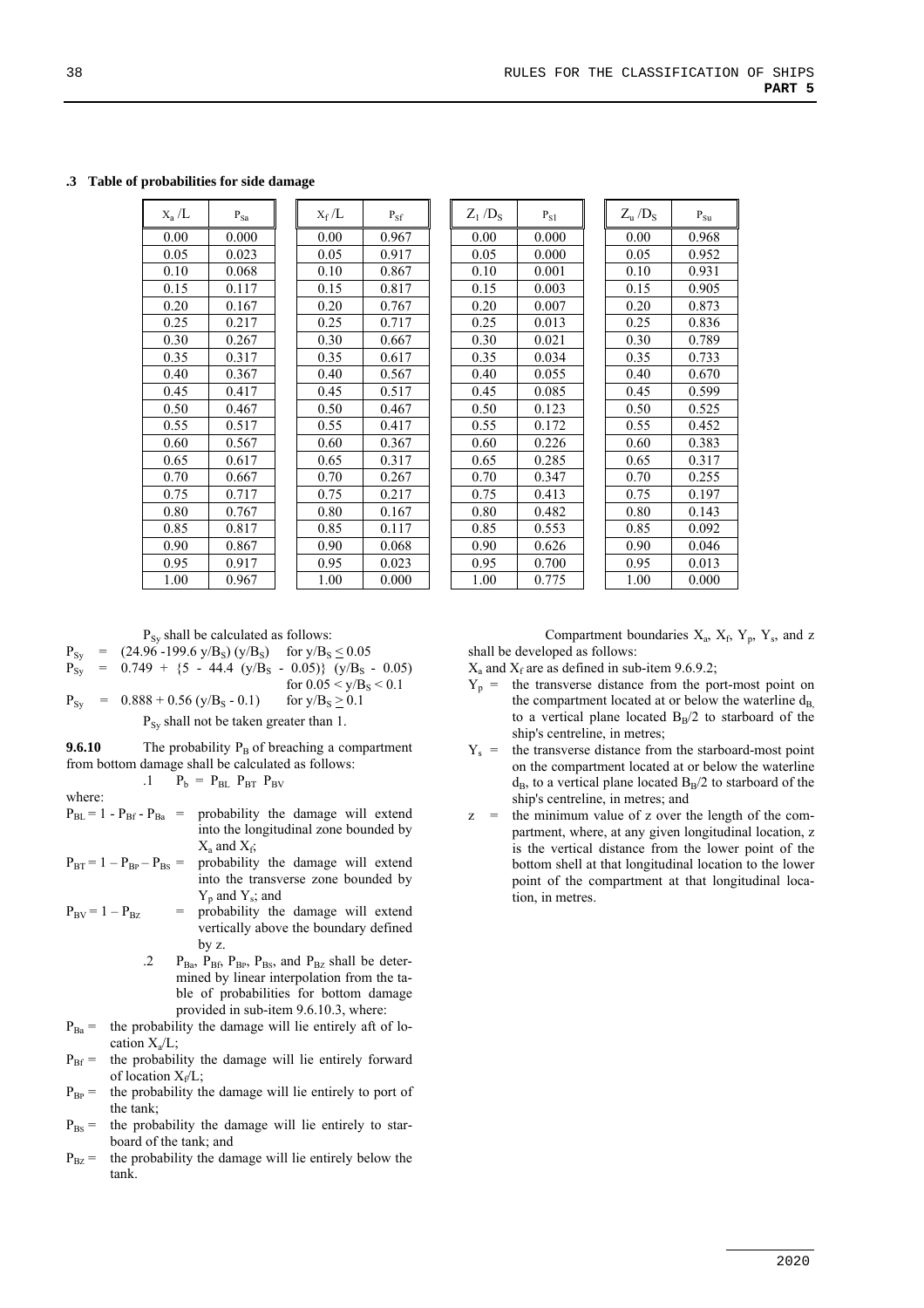| $X_a/L$ | $P_{Ba}$ | $X_f/L$ | $P_{\rm Bf}$ | $Y_p/B_B$ | $P_{BP}$ | $Y_s/B_B$ | $P_{\text{Bs}}$ |
|---------|----------|---------|--------------|-----------|----------|-----------|-----------------|
| 0.00    | 0.000    | 0.00    | 0.969        | 0.00      | 0.844    | 0.00      | 0.000           |
| 0.05    | 0.002    | 0.05    | 0.953        | 0.05      | 0.794    | 0.05      | 0.009           |
| 0.10    | 0.008    | 0.10    | 0.936        | 0.10      | 0.744    | 0.10      | 0.032           |
| 0.15    | 0.017    | 0.15    | 0.916        | 0.15      | 0.694    | 0.15      | 0.063           |
| 0.20    | 0.029    | 0.20    | 0.894        | 0.20      | 0.644    | 0.20      | 0.097           |
| 0.25    | 0.042    | 0.25    | 0.870        | 0.25      | 0.594    | 0.25      | 0.133           |
| 0.30    | 0.058    | 0.30    | 0.842        | 0.30      | 0.544    | 0.30      | 0.171           |
| 0.35    | 0.076    | 0.35    | 0.810        | 0.35      | 0.494    | 0.35      | 0.211           |
| 0.40    | 0.096    | 0.40    | 0.775        | 0.40      | 0.444    | 0.40      | 0.253           |
| 0.45    | 0.119    | 0.45    | 0.734        | 0.45      | 0.394    | 0.45      | 0.297           |
| 0.50    | 0.143    | 0.50    | 0.687        | 0.50      | 0.344    | 0.50      | 0.344           |
| 0.55    | 0.171    | 0.55    | 0.630        | 0.55      | 0.297    | 0.55      | 0.394           |
| 0.60    | 0.203    | 0.60    | 0.563        | 0.60      | 0.253    | 0.60      | 0.444           |
| 0.65    | 0.242    | 0.65    | 0.489        | 0.65      | 0.211    | 0.65      | 0.494           |
| 0.70    | 0.289    | 0.70    | 0.413        | 0.70      | 0.171    | 0.70      | 0.544           |
| 0.75    | 0.344    | 0.75    | 0.333        | 0.75      | 0.133    | 0.75      | 0.594           |

**.3 Table of probabilities for bottom damage** 

0.80 0.409 0.80 0.252 0.80 0.097 0.80 0.644 0.85 0.482 0.85 0.170 0.85 0.063 0.85 0.694 0.90 0.565 0.90 0.089 0.90 0.032 0.90 0.744 0.95 0.658 0.95 0.026 0.95 0.009 0.95 0.794  $1.00 \t 0.761 \t 1.00 \t 0.000 \t 1.00 \t 0.000 \t 1.00 \t 0.844$ 

|              | $P_{Bz}$ shall be calculated as follows: |                       |
|--------------|------------------------------------------|-----------------------|
| $P_{Bz}$     | $= (14.5 - 67 \text{ z/Ds}) (z/Ds)$      | for $z/D_s \le 0.1$ , |
| $\rm P_{Bz}$ | $=$ 0.78 + 1.1 (z/D <sub>s</sub> - 0.1)  | for $z/D_s > 0.1$ .   |
|              |                                          |                       |

 $P_{BZ}$  shall not be taken greater than 1.

**9.6.11** The calculation procedure in this Head uses a simplified probabilistic approach where a summation is carried out over the contributions to the mean outflow from each cargo tank. For certain designs such as those characterized by the occurrence of steps/recesses in bulkheads/decks and for sloping bulkheads and/or a pronounced hull curvature, more rigorous calculations may be appropriate. In such cases one of the following calculation procedures may be applied:

- The probabilities referred to in 9.6.9 and 9.6.10 above may be calculated with more precision through application of hypothetical sub-compartments.<sup>\*</sup>
- 2 The probabilities referred to in 9.6.9 and 9.6.10 above may be calculated through direct application of the probability density functions contained in the Guidelines referred to in 9.6.7.
- .3 The oil outflow performance may be evaluated in accordance with the method described in the Guidelines referred to in 9.6.7.

**9.6.12** Oil tanker delivered before 1 January 2010 shall be in compliance with the requirements set in regs.25

|  |  |  | and 26 of Ch.4, Part A, of revised Annex 1 of MARPOL          |  |  |  |
|--|--|--|---------------------------------------------------------------|--|--|--|
|  |  |  | 73/78, as applicable regarding its size and date of delivery. |  |  |  |

## **9.7 DAMAGE STABILITY VERIFICATION OF PARTICULAR LOADING CASE ON NEW TANKERS**

#### **9.7.1 Application**

l

This Head applies for new oil tankers and chemical carriers contracted for construction<sup>\*\*</sup> on or after 1st January 2010 subject to review of impact on ships undergoing approval and delivering after said date. The instructions presented in IACS Rec.No.110 "Guideline for Scope of *Damage Stability Verification on new oil tankers, chemical tankers and gas carriers"* shall be followed.

#### **9.7.2 Scope of stability verification**

The scope of damage stability verification is determined by the required damage stability standards (applicable damage stability criteria) and aims at providing the ship's master with a sufficient number of approved loading conditions to be used for the loading of the ship. In general, for non-approved loading conditions by the *Register*, approved KG/GM limit curve(s) or approved loading instrument software satisfying the stability requirements (intact

Refer to the Explanatory Notes on matters related to the accidental oil outflow performance, adopted by the IMO by resolution MEPC.122(52).

The 'contracted for construction' date means the date on which the contract to build the vessel is signed between the prospective owner and the shipbuilder.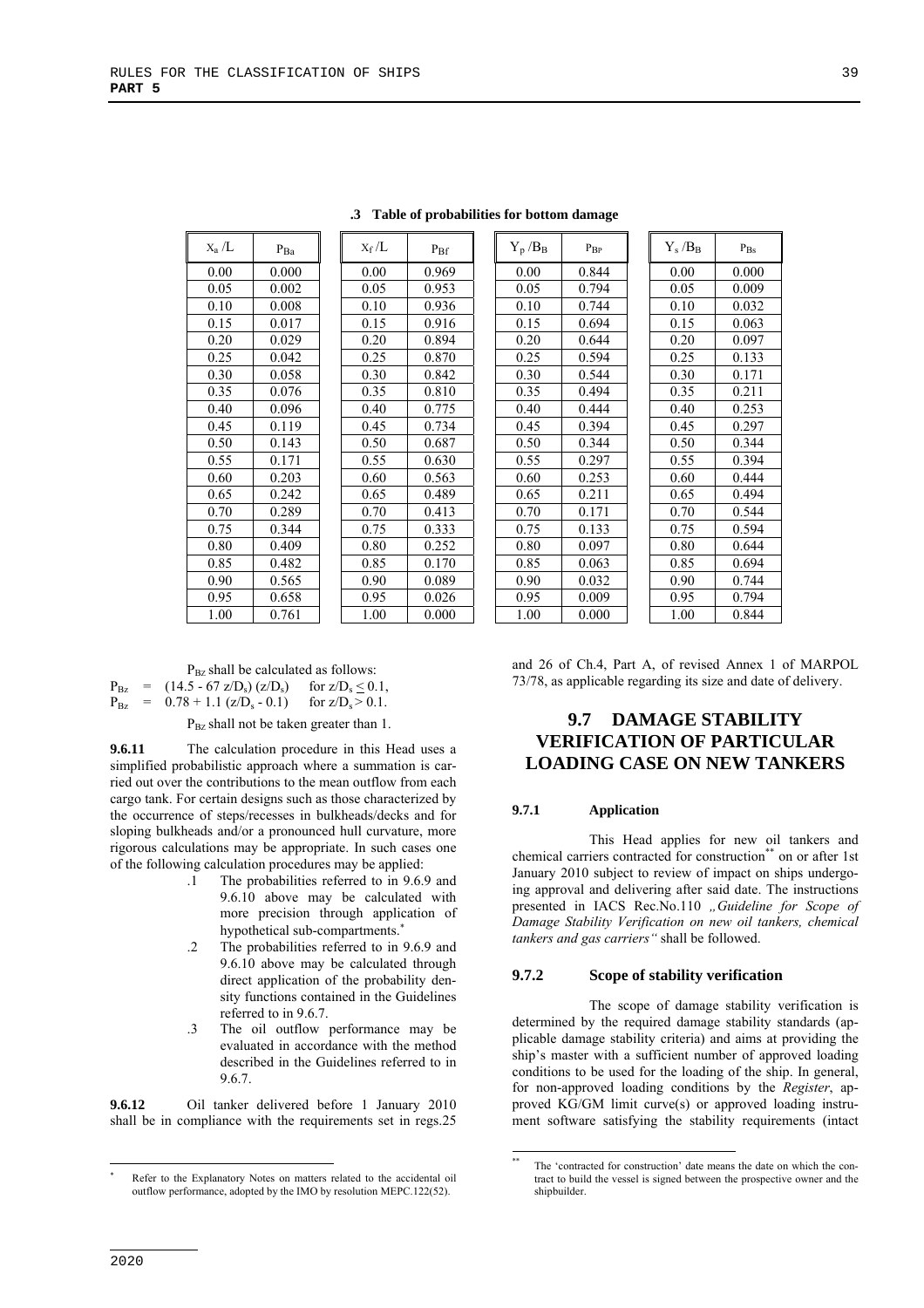and damage) for the draught range to be covered shall be used to verify compliance on board. Within the scope of the verification determined as per the above, all potential or necessary damage scenarios shall be determined and assessed taking into account the damage stability criteria. Damage stability verification and approval requires a review of submitted calculations and supporting documentation with independent check calculations to confirm damage stability calculation results comply with relevant stability criteria. Examination and approval of the loading instrument software installed on board (and to be used for assessing intact and damage stability) shall also be carried out. A loading instrument comprises hardware and software. The accuracy of the computation results and actual ship data used by the software is to be verified.

#### **9.7.3 Operating Limits – Descriptions / Assumptions**

In considering the scope of the verification to be conducted, consideration of the operating limits is needed. The following loading options should be permitted:

- .1 Service loading conditions identical to the approved loading conditions of the stability booklet (see 9.7.4); or
- .2 Service loading conditions complying with the approved intact and damage stability limiting curves (where provided) (see 9.7.5); or
- .3 Service loading conditions which have been checked with an approved onboard stability software with the capability to perform damage stability calculations (Type 2 or 3 of Appendix 5 to the *Rules, Part 4 - Stability*) either based on KG/GM limit curve(s) or based on direct damage stability assessment (see 9.7.7).

If above mentioned proof of compliance is not possible, then the intended loading conditions shall be either prohibited or be submitted for specific approval to the *Register*. Suitable instructions to this effect shall be included in the stability booklet/loading manual. An approved loading condition is one which has been specifically examined and endorsed by *Register*.

#### **9.7.4 Matrix of permissible loading conditions**

In the absence of stability software and KG/GM limit curve(s), in lieu of approved specific loading conditions, a matrix clearly listing the allowable range of loading parameters (draft, trim, KG, cargo loading pattern and SG) that the vessel is allowed to load in order to be in compliance with the applicable intact and damage stability criteria can be developed for the stability booklet when a greater degree of flexibility than that afforded by approved specific loading conditions is needed.

#### **9.7.5 KG/GM Limit Curve(s) \***

The preparation of KG/GM limit curves for tank vessels, especially for chemical tank vessels, shall include a comprehensive calculation as described in MSC/Circ.406/Rev.1, paragraph 2.1:

"A systematic investigation of damage survival characteristics should be undertaken by making calculations to obtain the minimum required GM or Maximum allowable KG at a sufficient number of draughts within the operating range to permit the construction of a series of curves of "required GM" or "allowable KG" in relation to draught and cargo tank content in way of the damage. The curves must be sufficiently comprehensive to cover operational trim requirements."

The verification of KG/GM limit curves shall be conducted without any free surface correction. The actual loading condition uses the free surface correction (see paragraph 6.5 of IACS Rec.No.110) when comparing actual and allowable KG values.

It is to be noted that any change of filling level, draught, trim, cargo density might have a major influence to the results of a damage case; therefore the following items shall be considered carefully for the calculation of the KG/GM limit curves:

- a) Intact and damage stability criteria applicable to the vessel;
- b) The maximum required damage extent and lesser extents of damage which provide the most severe damage cases;
- c) Draught range of the vessel (up to tropical freeboard if required);
- d) Trim range of the vessel (see paragraph 6.6 of IACS Rec.No.110);
- e) Full and empty cargo tanks;
- f) Partially filled cargo tanks (consideration of increments as necessary);
- g) Minimum tank fillings in tonnes if required;
- h) Maximum/minimum densities of cargoes; and
- i) Ballast tank filling levels as necessary to achieve compliance.

Damage stability calculations, on which the KG/GM limit curve(s) is(are) based, shall be performed at the design stage. The KG/GM limit curve(s) drawn out taking stability criteria (intact and damage) into account shall be inserted in the stability booklet.

#### **9.7.6 Initial heel**

l

The stability booklet shall contain a note for the master to avoid initial heel greater than 1 degree. A steady heeling angle may have major influence to the stability of the vessel, especially in case of damage.

To avoid difficulties associated with developing suitable KG/GM limit curves and their restriction on operational capacity it is recommended that an approved Type 3 stability software is fitted on board.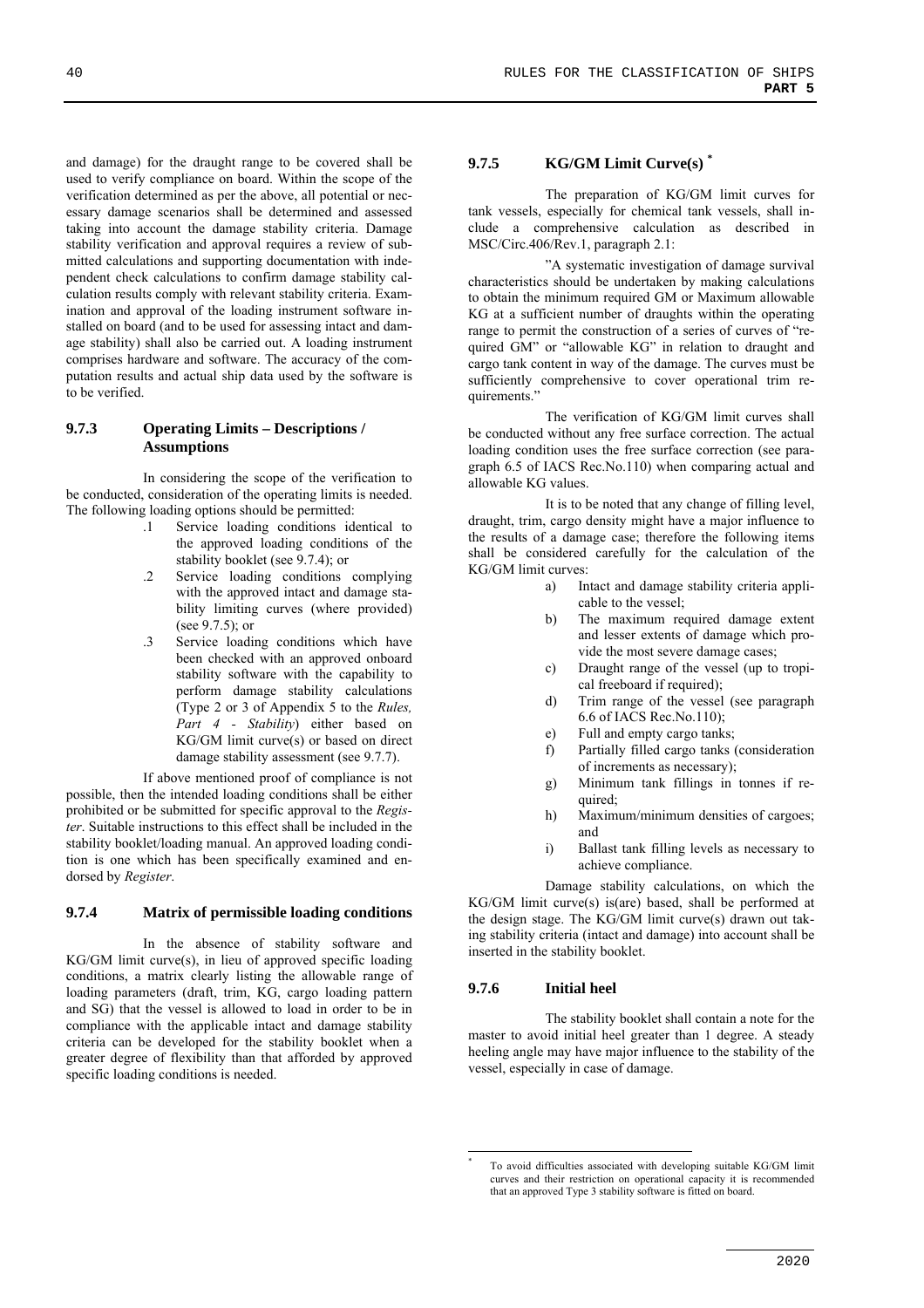#### **9.7.7 Direct calculation onboard (Stability software)**

The use of stability software for stability calculations is not a class requirement. However, stability software installed onboard should cover all stability requirements (intact and damage) applicable to the ship. The following types of stability software, if approved by a classification society (according to Appendix 5 to the *Rules, Part 4 - Stability* or IACS UR L5, Rev.2, Corr.1 Nov 2006), are applicable for calculation of service loading conditions for tank vessels:

- .1 Type 2: Checking intact and damage stability on basis of a KG/GM limit curve(s) or previously approved loading conditions; and
- .2 Type 3: Checking intact and damage stability by direct application of preprogrammed damage cases for each loading condition, including capability for calculation of intermediate damage stages.

The software shall be approved by the classification society. The software is not a substitute for the approved stability documentation, but used as a supplement to facilitate stability calculations. Sufficient damages, taking into account lesser damages, and variation of draft, cargo density, tank loading patterns and extents of tank filling shall be performed to ensure that for any possible loading condition the most onerous damages have been examined according to relevant stability criteria.

The methodologies for determining compliance with relevant stability criteria shall be as set out in above mentioned guidelines.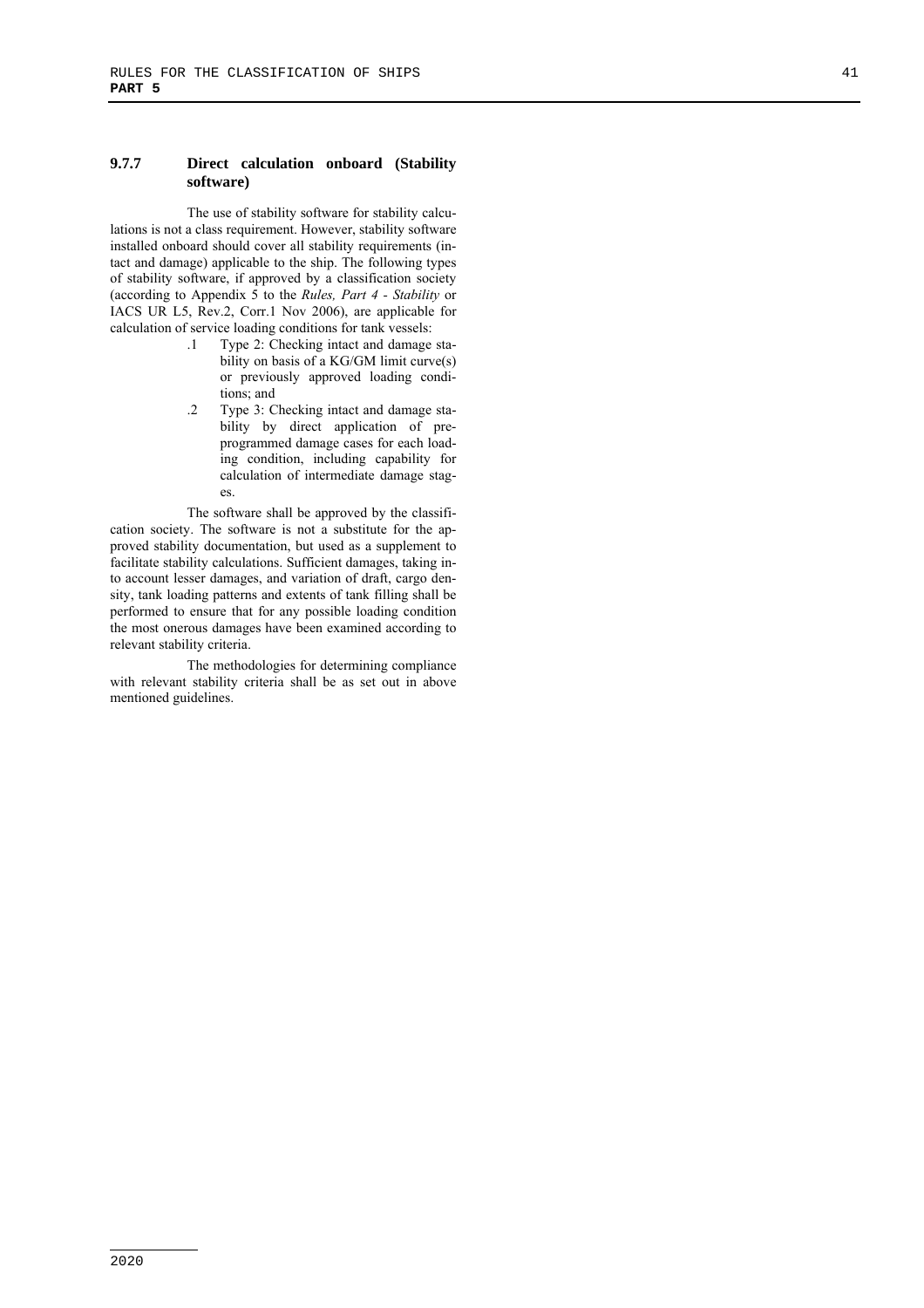## **10 COMMERCIAL YACHTS**

## **10.1 APPLICATION**

**10.1.1** The provisions given hereunder apply to commercial yachts of 24 m to 80 m in length L, and which are not certified to carry more than 12 passengers, where:

> $L$ - is length as defined in item 1.2.1 of this Part of the Rules; and

**Commercial yacht** means a yacht which is not a pleasure vacht.

**10.1.2** Stability requirements on commercial yachts of more than 80 m in length L and navigating in unrestricted area of operations will be in each case considered separately by the *Register*, but in general should meet the damage stability requirements of the SOLAS 90 for one compartment (Chapter II-1, Part B, Reg.8 [2.3] to [6]) according to the deterministic method.

**10.1.3** Yachts referred to in 10.1.1 and restricted to operate in areas within 60 NM from a safe haven may be exempted of the requirements of Head 10.3 of this Section.

For those yachts, the following note shall be added to the approved stability booklet: "This vessel has not been assessed for damage stability, and therefore might not remain afloat in the event of damage or flooding."

## **10.2 SUBDIVISION**

**10.2.1** All Yachts shall have at least the following complete transverse watertight bulkheads fitted in the hull:

One collision bulkhead;

One after peak bulkhead; Two bulkheads forming the boundaries of the machinery space; for yachts with machinery space fitted astern, aft bulkhead of that space may be treated as after peak bulkhead, if it is proved by calculation that the flooding of part of the hull aft oft that bulkhead will result in floating condition which satisfy the requirement of

Special subdivision arrangements generated by specific functional requirements may be considered by the *Register* on case by case basis.

item 10.3.1.

**10.2.2** Additional bulkheads may be required for yachts having to comply with damage stability criteria, according to requirements of Head 10.3 of this Section.

**10.2.3** The transverse watertight bulkheads requested in the items 10.2.1 and 10.2.2 of this Section shall, generally, be fitted up to the bulkhead deck, as it is defined in item 1.2.6 of this Part of the Rules. Structural drawings of those bulkheads shall be to be submitted to the *Register* for approval. In general, the provisions for construction and initial tests of watertight bulkheads set in the *Rules, Part 2 – Hull* shall be followed*.*

**10.2.4 Doors in watertight bulkheads are to be water**tight doors of the approved type. The strength of the doors shall be equivalent to the surrounding bulkheads. The hand opening and hand closing devices of the door are to be operable from both sides of the door.

For yachts under 500 GT, the *Register* may accept approved hinged doors provided that for such doors indicators are fitted on the bridge showing whether the doors are open or closed. The doors are to be kept closed at sea and marked accordingly.

For yachts equal to or greater than 500 GT, approved hinged doors, with provisions stated above, may be accepted for infrequently used openings in watertight compartments where a crew member will be in immediate attendance when the door is open at sea.

If fitted, sliding watertight doors shall comply to the requirements for such doors in the *Rules, Part 3 – Hull equipment.*

**10.2.5** The number of openings in watertight subdivisions is to be limited to a minimum compatible with the proper working of the yacht. Pipes and electrical cable may be carried through watertight subdivisions provided that both the watertightness and structural integrity of the bulkhead are ensured by devices suitable in the opinion of the *Register*. Details relevant to these devices and their installation on board are to be submitted to the *Register* for approval.

Lead or other heat sensitive materials may not be used in systems which penetrate watertight subdivision bulkheads and decks, where deterioration of such systems in the event of fire would impair the watertight integrity.

**10.2.6** A forepeak or collision bulkhead shall be fitted and made watertight up to the bulkhead deck. This bulkhead shall be located at a distance from the forward perpendicular of not less than 5 % of the length L and not more than 3 metres plus 5 % of the length L.

- $\frac{1}{1}$  Where any part of the hull below the waterline extends forward of the forward perpendicular, e. g. a bulbous bow, the distances stipulated above shall be measured from a point either:
	- at the mid-length of such extension; or
		- at a distance  $1.5 \%$  of the length L forward of the forward perpendicular; or
	- at a distance 3 metres forward of the forward perpendicular,

whichever gives the smallest measurement.

- Where a long forward superstructure is fitted, the forepeak or collision bulkhead shall be extended weathertight to the next full deck above the bulkhead deck.
- .3 The extension required in sub-item .3 above need not be fitted directly above the bulkhead below provided all parts of the extension are not located forward of the forward limit specified in sub-item .1 or in sub-item .2 above.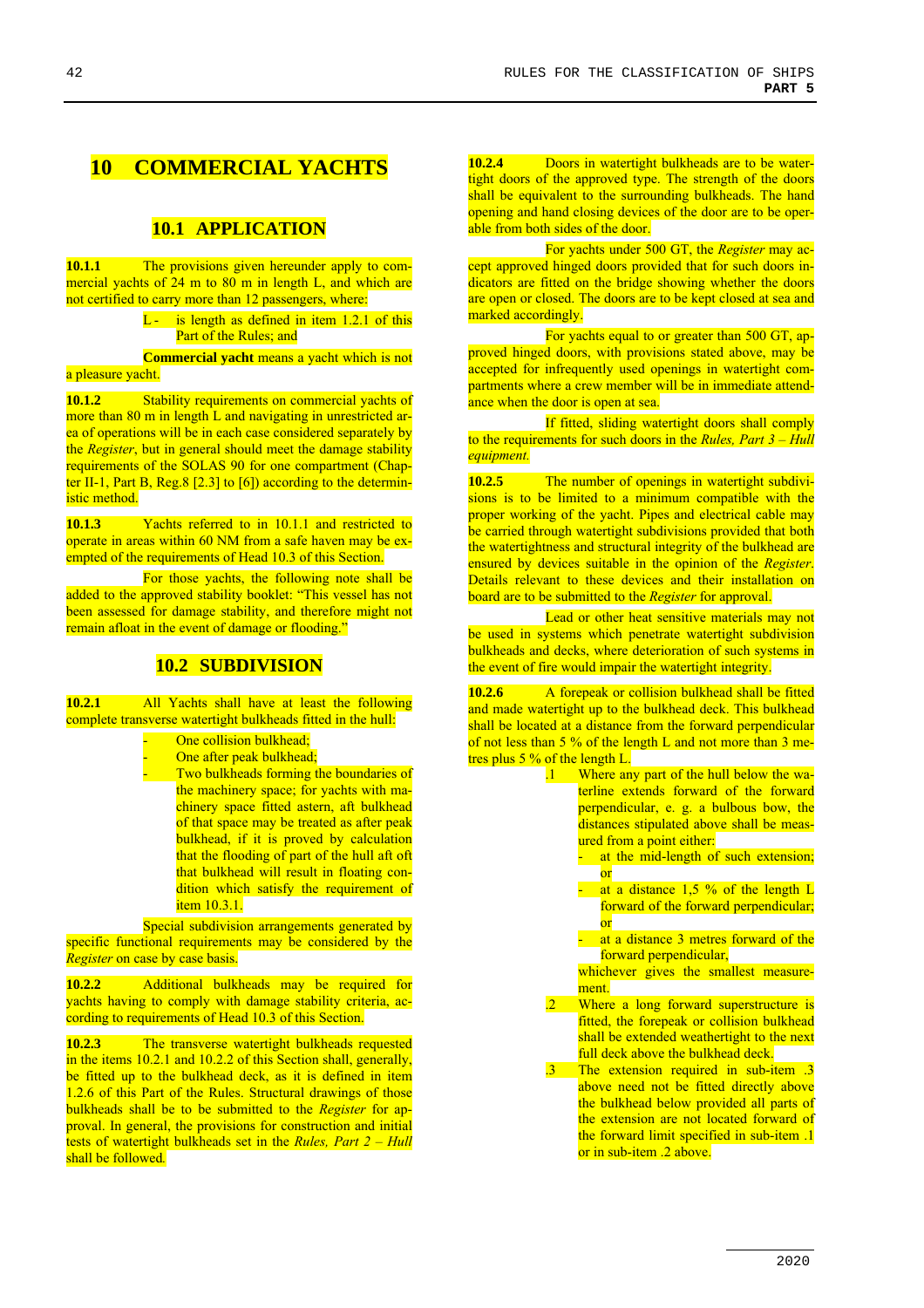After further analysis, different arrangements than stated above may be accepted by the *Register*, on a case by case basis.

**10.2.7** As far as the collision bulkhead is concerned, in general a maximum of two pipes may pass through the collision bulkhead below the bulkhead deck. Such pipes are to be fitted with suitable valves operable from above the bulkhead deck and the valve chest is to be secured at the bulkhead inside the fore peak. Such valves may be fitted on the after side of the collision bulkhead provided that they are readily accessible under all service conditions. All valves are to be of steel, bronze or other approved ductile material. As a general rule, no access is to be fitted in the collision bulkhead. Special consideration will be given in the case of yachts of particular design, for the manhole with close spaced bolts positioned as far above the maximum load waterline (summer load line).

**10.2.8 An afterpeak bulkhead, and bulkheads dividing** the machinery space from the accommodation spaces forward and aft, shall also be fitted and made watertight up to the bulkhead deck. The afterpeak bulkhead may, however, be stepped below the bulkhead deck, provided the same level of watertightness is kept for all parts of such bulkhead, and that the longitudinal extent of the step or recess, measured from the plane of the main transverse bulkhead, is not more than 8  $\%$  of L.

**10.2.9** In all cases where they protrude fore of the after peak bulkhead, stern tubes shall be enclosed in separated watertight spaces. The stern gland shall be situated in a watertight shaft tunnel or other watertight space of moderate volume, separate from the compartment in which the stern tube is situated. For yachts under 500 GT to which 10.1.3 applies, other measures to minimise the danger of water penetrating into the yacht in case of damage to sterntube arrangements may be taken at the discretion of the *Register*.

**10.2.10** The number of openings in the shell plating shall be reduced to the minimum compatible with the design and proper working of the yacht. The arrangement and efficiency of the means for closing any opening in the shell plating shall be consistent with its intended purpose and the position in which it is fitted.

The number of scuppers, sanitary discharges and other similar openings in the shell plating shall be reduced to the minimum either by making each discharge serve for as many as possible of the sanitary and other pipes, or in any other satisfactory manner. All inlets and discharges in the shell plating shall be fitted with efficient and accessible arrangements for preventing the accidental admission of water into the yacht.

In general, the requirements for shell openings set in Reg.15 [8] to [11], Ch.II-1 of the SOLAS Convention, as amended, shall be complied with.

**10.2.11** Engine exhaust outlets which penetrate the hull below the freeboard deck are to be provided with means to prevent back flooding into the hull through a damaged exhaust system. For vachts operating on unrestricted service a positive means of closure is to be provided. The system is to be of equivalent construction to the hull on the outboard side to the closure.

For yachts referred to in 10.1.3 of this Section, it may be accepted that exhaust piping of equivalent construction to the hull is looped up above the waterline on the outboard side of the system to a height as close as possible to the bulkhead deck. In general, the minimum height of that loop above the maximum load waterline (summer load line) should not be less than 70 % of the corresponding freeboard. The transverse position of the inboard side of the loop should be also as close to the centerline as possible.

In any case, the material used for exhaust piping is to be suitable to withstand the temperatures reached by the exhaust.

10.2.12 • A compartment located below the bulkhead deck, as it is defined in item 1.2.6 of this Part of the Rules, and having a direct access opening on the hull is to be equipped with a watertight hull door and bounded by watertight bulkheads to separate it from the other adjacent compartments located below the bulkhead deck.

Indicators shall be fitted on the bridge showing whether the doors are open or closed. The doors are to be kept closed at sea and marked accordingly. The lower part of door opening shall be above the maximum load waterline (summer load line). Doors should be of outwards opening type.

No essential equipment is to be installed in such compartment. Access opening to other internal compartments may be permitted exclusively if sliding door of approved type is fitted for closing of such opening.

#### **10.3 DAMAGE STABILITY**

**10.3.1** The watertight bulkheads of the yacht to which the requirements of this Head apply shall be so arranged that minor hull damage that results in the free flooding of any one compartment, will cause the yacht to float at a waterline which, at any point, is not less than 75 mm below the weather deck, freeboard deck, or bulkhead deck if not concurrent.

**10.3.2** The minor damage shall be considered to occur anywhere along the yacht's waterline length (from the baseline up to the level of the waterline), except in way of a watertight bulkhead. Only one compartment or one tank is considered as damaged at one time.

However, if a down-flooding or progressive flooding may occur through pipework, ventilation ducts, doors, hatches or any other non-watertight openings, the flooding of the concerned compartments shall be considered.

**10.3.3** The damage stability calculations are to be performed using the lost buoyancy method (constant displacement).

**10.3.4** The damage stability criteria for one compartment damage set in the SOLAS 90 (Chapter II-1, Part B, Reg.8 [2.3] to [6]) shall be complied with, but disregarding extent of damage assumed in paragraph [4] of that regulation, and using assumptions stated in previous items of this Head.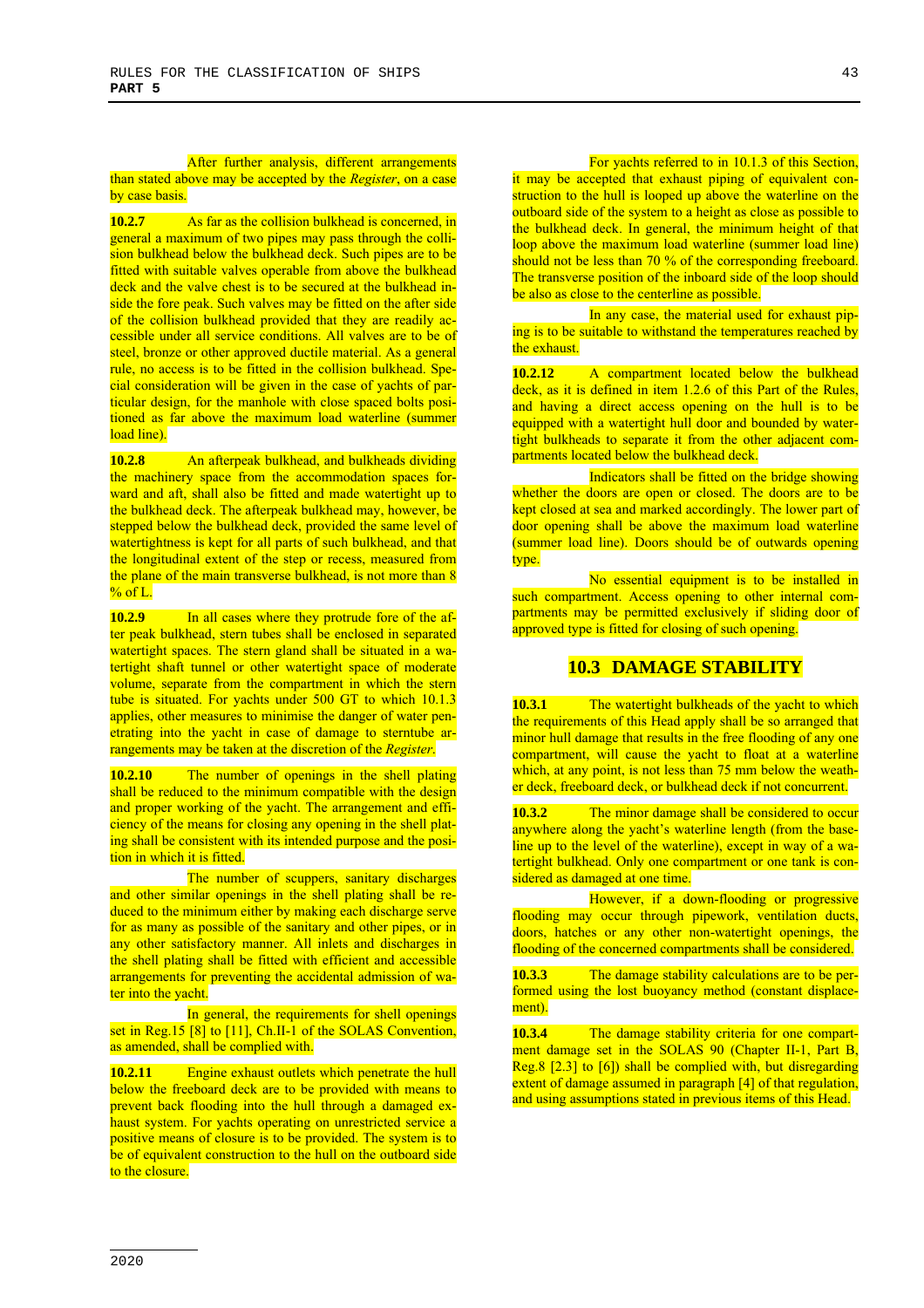## **APPENDIX 1 INDICATIVE GUIDELINES FOR APPLICATION OFTHE REQUIREMENTS SET OUT IN SECTION 3**

## **1 APPLICATION**

In line with the provisions of item 3.1.6 of Section 3 of this Part of the Rules, these guidelines shall be used in the application of the specific stability requirements set out in Head 3.2, in so far as this is practicable and compatible with the design of the ship in question. The item numbers appearing below correspond to those in Head 3.2.

#### **3.2.1**

As a first step all ro-ro passenger ships referred to in 3.1.3 of Section 3 must comply with the SOLAS 90 standard of residual stability as it applies to all passenger ships constructed on or after 29 April 1990. It is the application of this requirement that defines the residual freeboard *fr*, necessary for the calculations required in 3.2.1.1.

#### **3.2.1.1**

.1 This sub-item addresses the application of a hypothetical amount of water accumulated on the bulkhead (ro-ro) deck. The water is assumed to have entered the deck via a damage opening. This sub-item requires that the ship in addition to complying with the full requirements of the SO-LAS 90 standard further complies with that part of the SOLAS 90 criteria contained in points 2.3 to 2.3.4 of Regulation II-1/B/8 with the defined amount of water on deck. For this calculation no other requirements of Regulation II-1/B/8 need be taken into account. For example the ship does not, for this calculation, need to comply with the requirements for the angles of equilibrium or nonsubmergence of the margin line.

- 2 The accumulated water is added as a liquid load with one common surface inside all compartments which are assumed flooded on the car deck. The height  $h_w$  of water on deck is dependent on the residual freeboard *fr* after damage, and is measured in way of the damage (see figure 1). The residual freeboard, is the minimum distance between the damaged ro-ro deck and the final waterline (after equalization measures if any have been taken) in way of the assumed damage after examining all possible damage scenarios in determining the compliance with the SOLAS 90 standard as required in 3.2.1. No account should be taken of the effect of the hypothetical volume of water assumed to have accumulated on the damaged ro-ro deck when calculating *fr* .
- $\overline{3}$  If  $f_r$  is 2.0 m or more, no water is assumed to accumulate on the ro-ro deck. If  $f_r$  is 0.3 m or less, then height  $h_w$  is assumed to be 0.5 m. Intermediate heights of water are obtained by linear interpolation (see figure 2).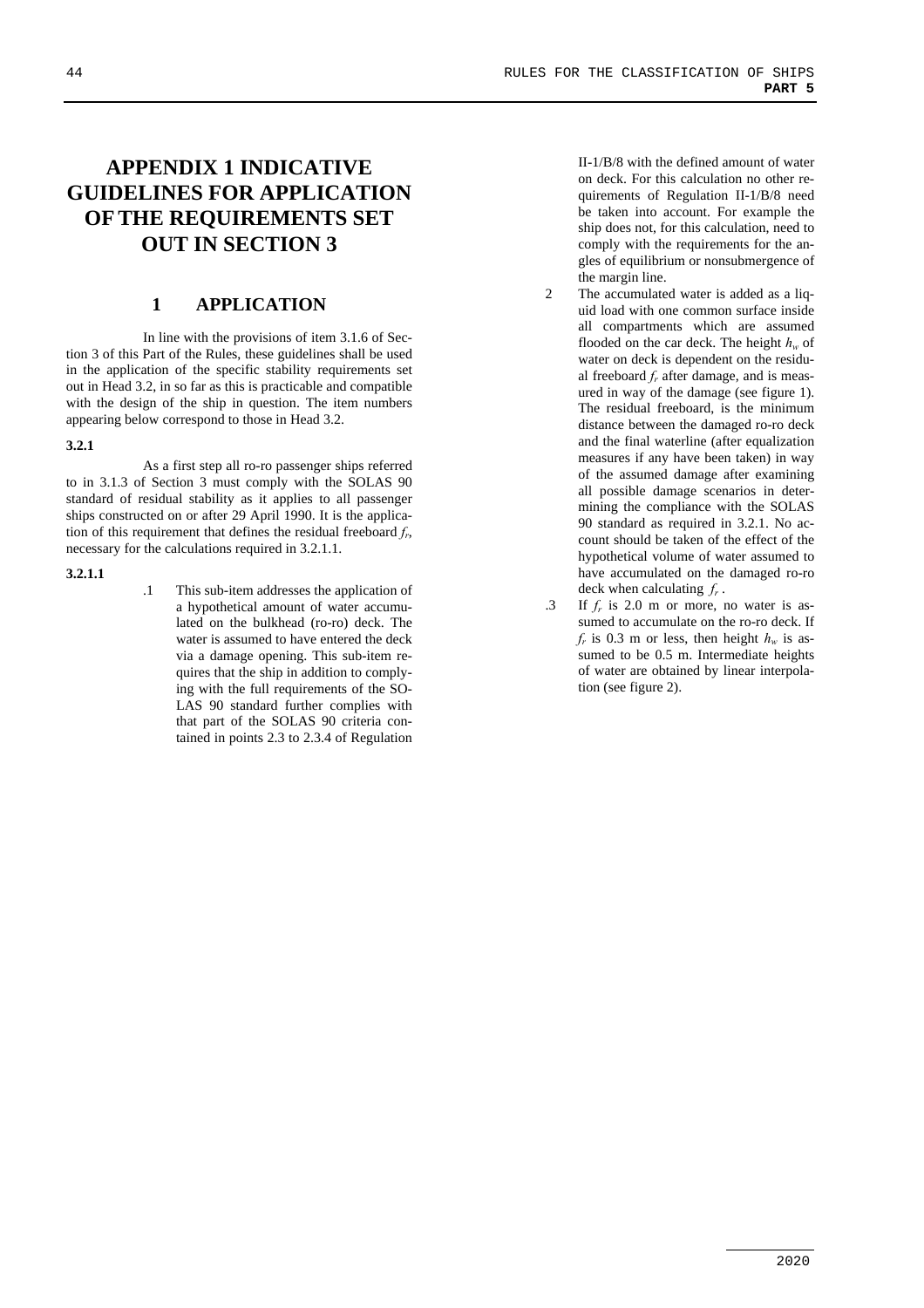





**Figure 1** 



*1. If*  $f_r \geq 2.0$  *m, height of water on deck*  $h_w = 0.0$  *m* 2. If  $f_r < 0.3$  m, height of water on deck  $h_w = 0.5$  m

**Figure 2**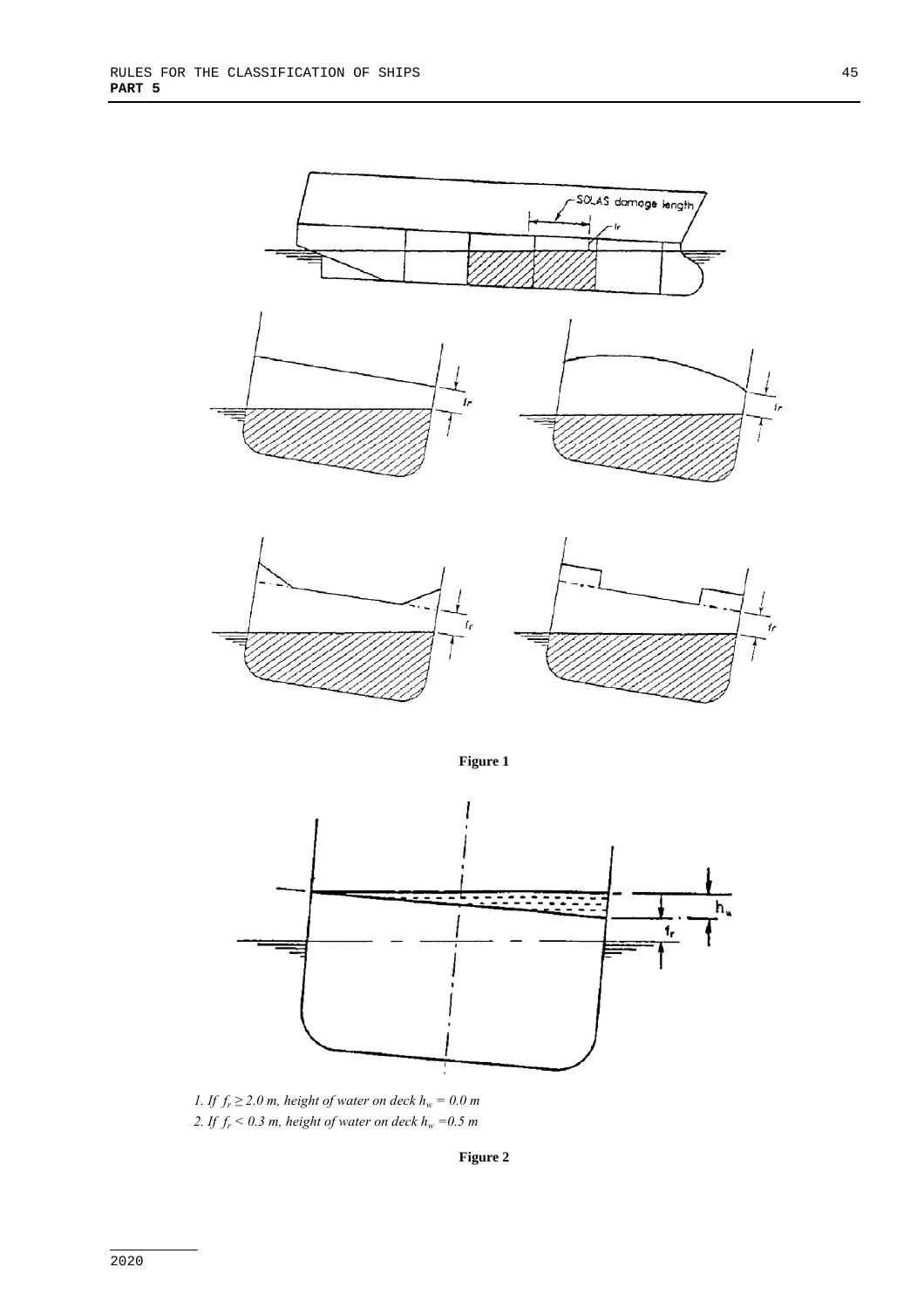#### **3.2.1.2**

Means for drainage of water can only be considered as effective if these means are of a capacity to prevent large amounts of water from accumulating on the deck i.e. many thousands of tonnes per hour which is far beyond the capacities fitted at the time of the adoption of these regulations. Such high efficiency drainage systems may be developed and approved in the future (based on guidelines to be developed by the International Maritime Organization).

#### **3.2.1.3**

1. The amount of assumed accumulated water on deck may, in addition to any reduction in accordance with 3.2.1.1 be reduced for operations in geographically defined restricted areas. These areas are designated in accordance with the significant wave height  $h_{S_s}$ , defining the area in line with the provisions of 3.1.5 of the referred Section.

2. If the significant wave height  $h<sub>S</sub>$ , in the area concerned, is 1.5 m or less then no additional water is assumed to accumulate on the damaged ro-ro deck. If the significant wave height in the area concerned is 4.0 m or more then the height of the assumed accumulated water shall be the value calculated in accordance with 3.2.1.1. Intermediate values to be determined by linear interpolation (see figure 3).



*1. If*  $h_s \geq 4.0$  *m, height of water on deck shall be calculated as per Figure 2* 2. If  $h_s < 1.5$  m, height of water on deck  $h_w = 0.0$  m

#### *For example:*

*If*  $f_r = 1.15$  *m and*  $h_s = 2.75$  *m, height of water on deck*  $h_w = 0.125$  *m* 

#### **Figure 3**

3. The height  $h_w$  is kept constant, therefore the amount of added water is variable as it is dependent upon the heeling angle and whether at any particular heeling angle the deck edge is immersed or not (see figure 4). It should be noted that the assumed permeability of the car deck spaces is to be taken as 90% (MSC/Circ.649 refers), whereas other assumed flooded

spaces permeabilities are to be those prescribed in the SOLAS Convention.

4. If the calculations to demonstrate compliance with Section 3 of this Part of the Rules, relate to a significant wave height less than 4.0 m that restricting significant wave height must be recorded on the vessel's passenger ship safety certificate.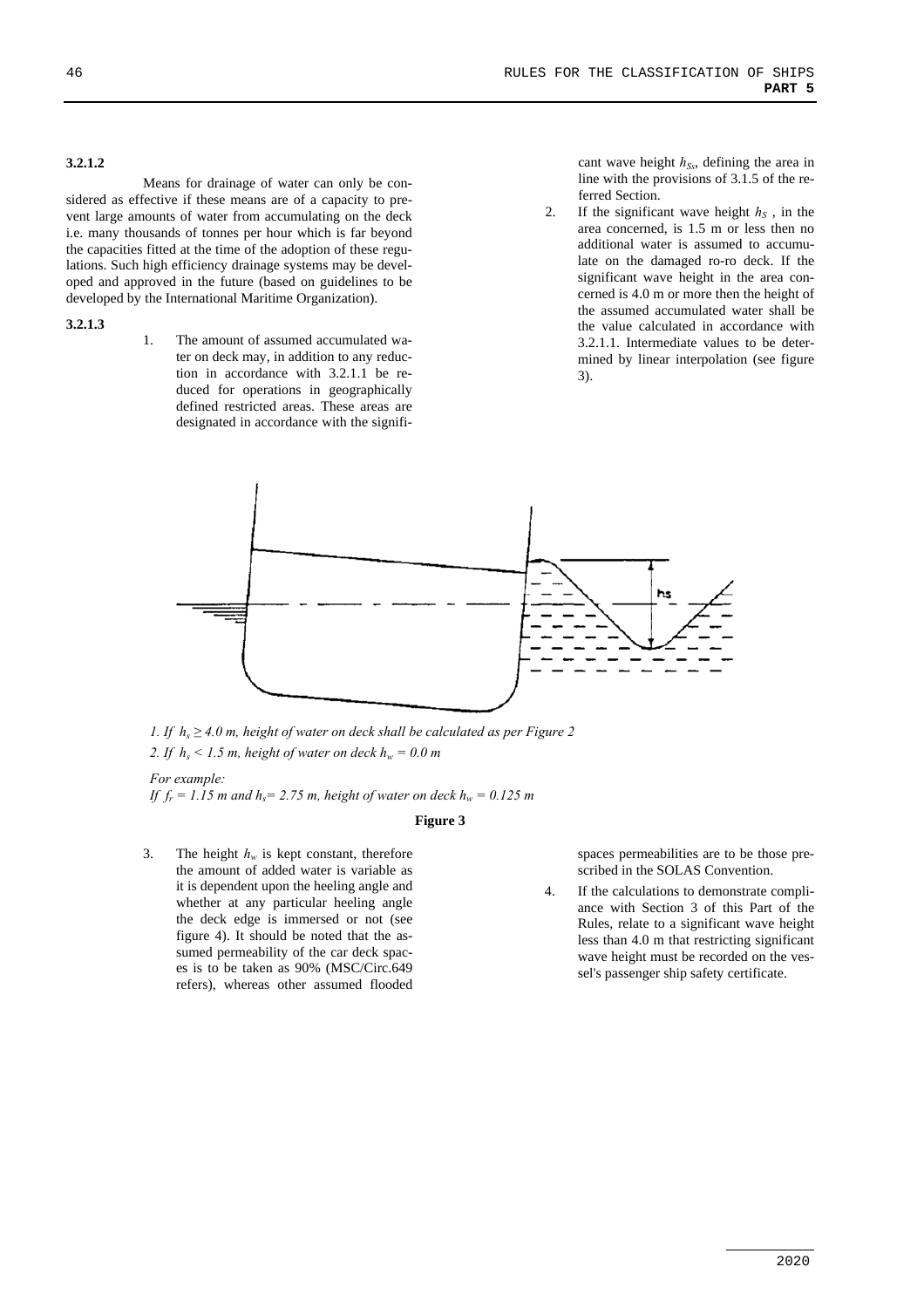

**Figure 4**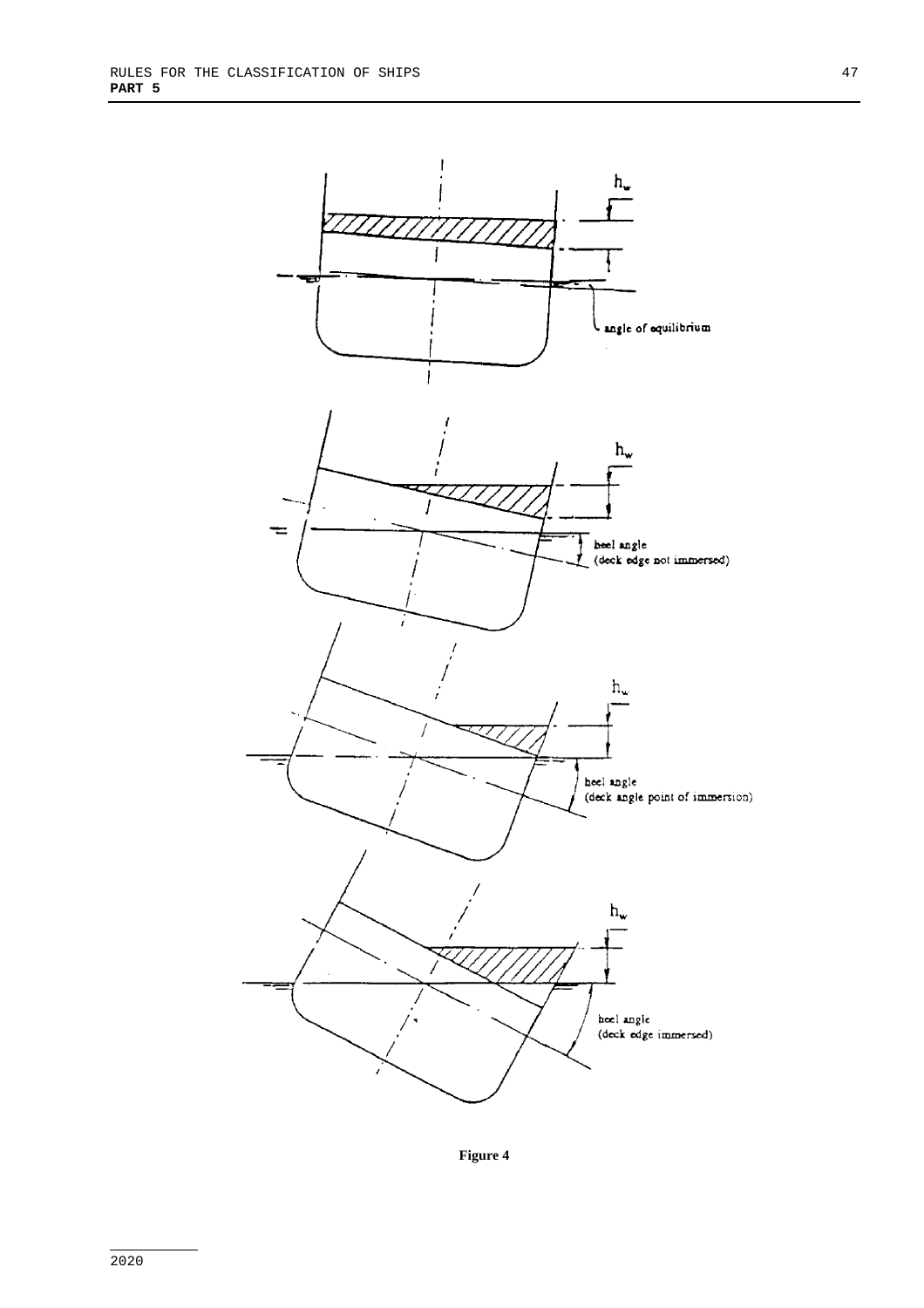#### **3.2.1.4** and **3.2.1.5**

As an alternative to complying with the new stability requirements in 3.2.1.1 or 3.2.1.3, proof of compliance via model tests may be accepted. The model test requirements are detailed in the Head 3.3. Guidance notes on the model tests are contained in Head 2 of this Appendix, '*Model testing'*.

#### **3.2.1.6**

Conventionally derived SOLAS 90 standard limiting operational curve(s) (KG or GM) may not remain applicable in cases where 'water on deck' is assumed under the terms of the Section 3 and it may be necessary to determine revised limiting curve(s) which take into account the effects of this added water. To this effect sufficient calculations corresponding to an adequate number of operational draughts and trims must be carried out.

Note: Revised limiting operational KG/GM Curves may be derived by iteration, whereby the minimum excess GM resulting from damage stability calculations with water on deck is added to the input KG (or deducted from the GM) used to determine the damaged freeboards *fr*, upon

which the quantities of water on deck are based, this process being repeated until the excess GM becomes negligible.

It is anticipated that operators would begin such an iteration with the maximum KG/minimum GM which could reasonably be sustained in service and would seek to manipulate the resulting deck bulkhead arrangement to minimise the excess GM derived from damage stability calculations with water on deck.

#### **3.2.2.1**

As for conventional SOLAS damage requirements bulkheads inboard of the *B/5* line are considered intact in the event of side collision damage.

#### **3.2.2.2**

If side structural sponsons are fitted to enable compliance with SOLAS Regulation II-1/B/8, and as a consequence there is an increase in the breadth *B* of the ship and hence the vessel's  $B/5$  distance from the ship's side, such modification shall not cause the relocation of any existing structural parts or any existing penetrations of the main transverse watertight bulkheads below the bulkhead deck (see figure 5).



**Figure 5**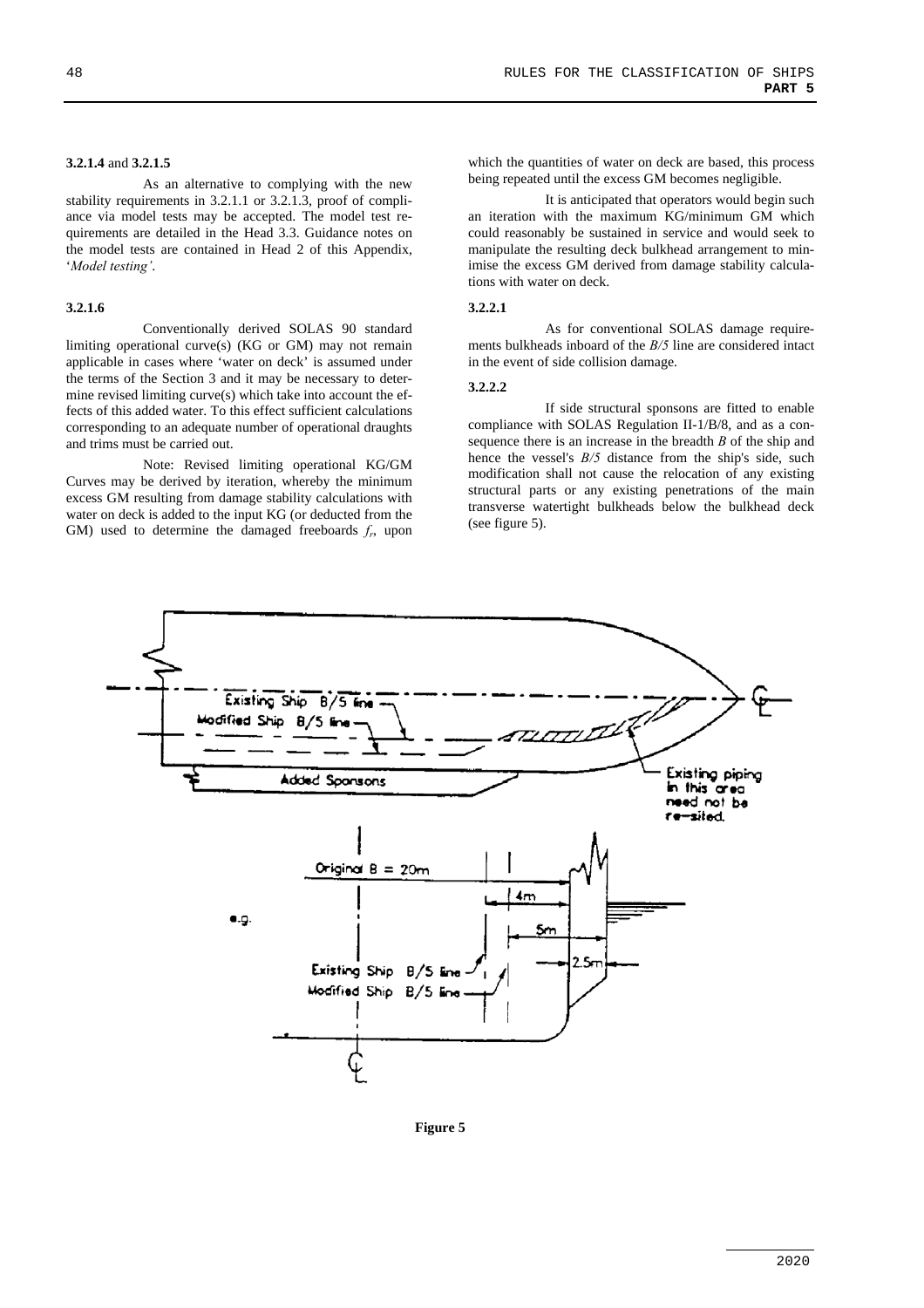**3.2.2.3** 

- 1. Transverse or longitudinal bulkheads/barriers which are fitted and taken into account to confine the movement of assumed accumulated water on the damaged ro-ro deck need not be strictly 'watertight'. Small amounts of leakage may be permitted subject to the drainage provisions being capable of preventing an accumulation of water on the 'other side' of the bulkhead/barrier. In such cases where scuppers become inoperative as a result of a loss of positive difference of water levels other means of passive drainage must be provided.
- 2. The height  $B_h$  of transverse and longitudinal bulkheads/barriers shall be not less than (8 x  $h_w$ ) metres, where  $h_w$  is the

height of the accumulated water as calculated by application of the residual freeboard and significant wave height (as referred to in 3.2.1.1 and 3.2.1.3). However in no case is the height of the bulkhead/barrier to be less than the greater of: a) 2,2 m; or

b) the height between the bulkhead deck and the lower point of the underside structure of the intermediate or hanging car decks, when these are in their lowered position. It should be noted that any gaps between the top edge of the bulkhead and the underside of the plating must be 'plated in' in the transverse or longitudinal direction as appropriate (see figure 6).



*Ship without hanging car decks Example 1:* 

Height of water on deck  $h_w = 0.25$  m Minimum required height of barrier  $= 2.2$  m

*Ship with hanging deck (in way of the barrier) Example 2:*  Height of water on deck  $h_w = 0.25$  m Minimum required height of barrier  $= x$ 

#### **Figure 6**

Bulkheads/barriers with a height less than that specified above, may be accepted if model tests are carried out in accordance with Head 2 of this Appendix to confirm that the alternative design ensures appropriate standard of survivability. Care needs to be taken when fixing the height of the bulkhead/barrier such that the height shall also be sufficient to prevent progressive flooding within the required

stability range. This range is not to be prejudiced by model tests.

Note: The range may be reduced to 10° provided the corresponding area under the curve is increased (as referred to in SOLAS Regulation II-1/B/8.2.3.1).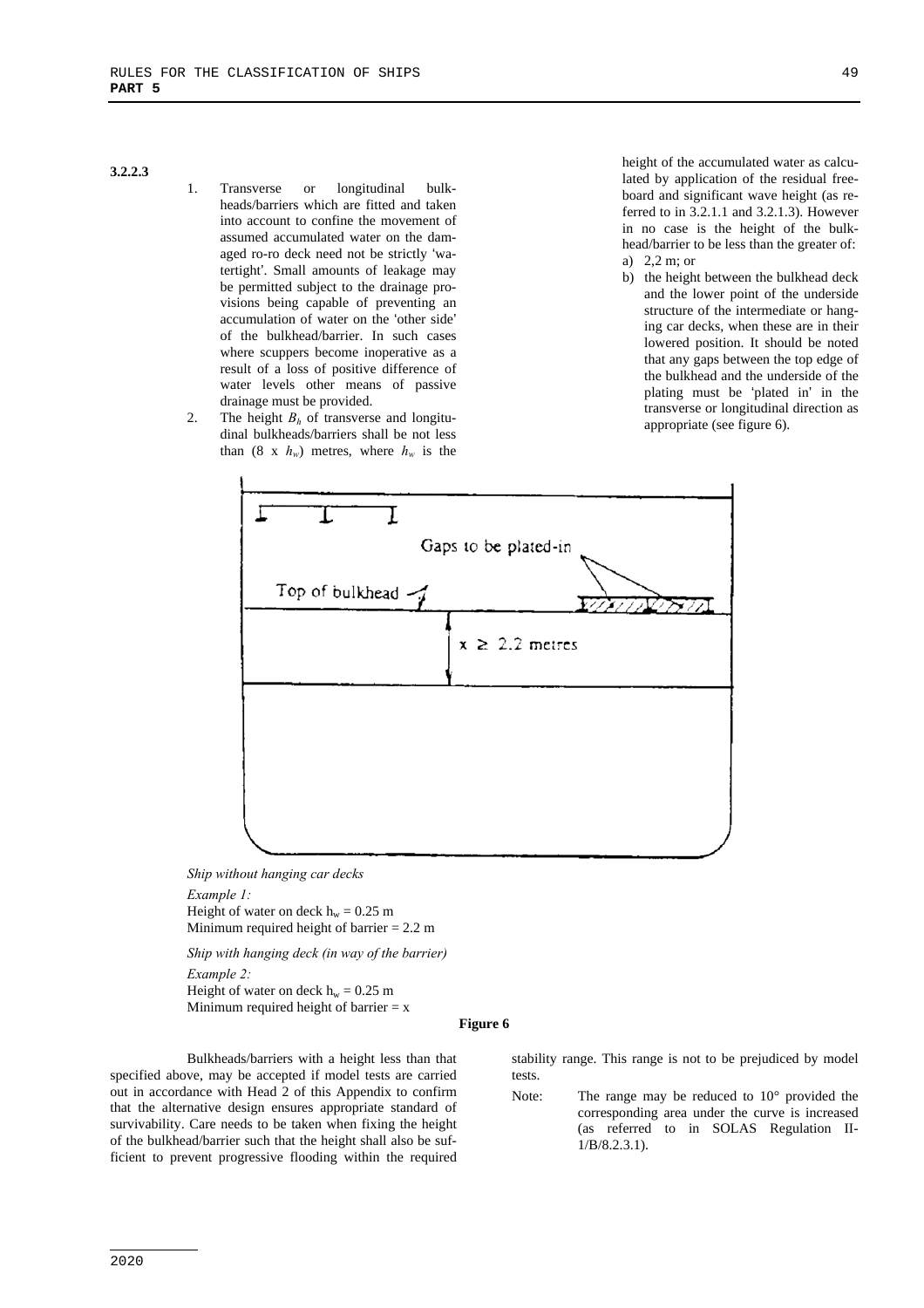#### **3.2.2.5-1**

The area 'A' relates to permanent openings. It should be noted that the 'freeing ports' option is not suitable for ships which require the buoyancy of the whole or part of the superstructure in order to meet the criteria. The requirement is that the freeing ports shall be fitted with closing flaps to prevent water entering, but allowing water to drain.

These flaps must not rely on active means. They must be self-operating and it must be shown that they do not restrict outflow to a significant degree. Any significant efficiency reduction must be compensated by the fitting of additional openings so that the required area is maintained.

#### **3.2.2.5-2**

For the freeing ports to be considered effective the minimum distance from the lower edge of the freeing port to the damaged waterline shall be at least 1.0 m. The calculation of the minimum distance shall not take into account the effect of any additional water on deck (see figure 7).



#### **Figure 7**

#### **3.2.2.5-3**

Freeing ports must be sited as low as possible in the side bulwark or shell plating. The lower edge of the freeing port opening must be no higher than 2 cm above the bulkhead deck and the upper edge of the opening no higher than 0.6 m (see figure 8).





Note: Spaces to which 3.2.2.5, applies, i.e. those spaces fitted with freeing ports or similar openings, shall not be included as intact spaces in the derivation of the intact and damage stability curves.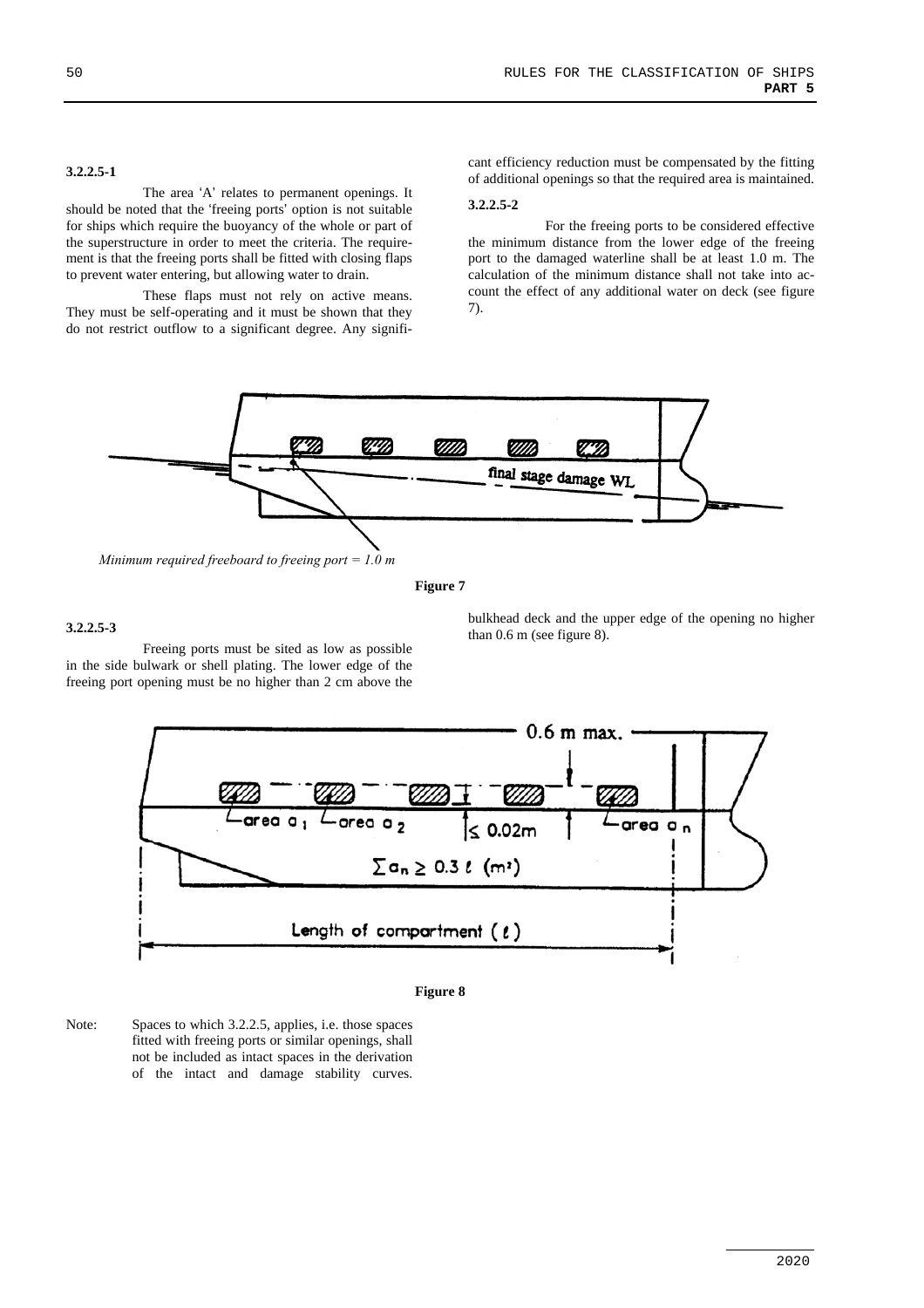#### **3.2.2.6**

- 1. The statutory extent of damage is to be applied along the length of the ship. Depending on the subdivision standard the damage may not affect any bulkhead or may only affect a bulkhead below the bulkhead deck or only bulkhead above the bulkhead deck or various combinations.
- 2. All transverse and longitudinal bulkheads/barriers which constrain the as-

sumed accumulated amount of water must be in place and secured at all times when the ship is at sea.

3. In those cases where the transverse bulkhead/barrier is damaged the accumulated water on deck shall have a common surface level on both sides of the damaged bulkhead/barrier at the height  $h_w$  (see figure 9).





Deck edge immersed

**Figure 9**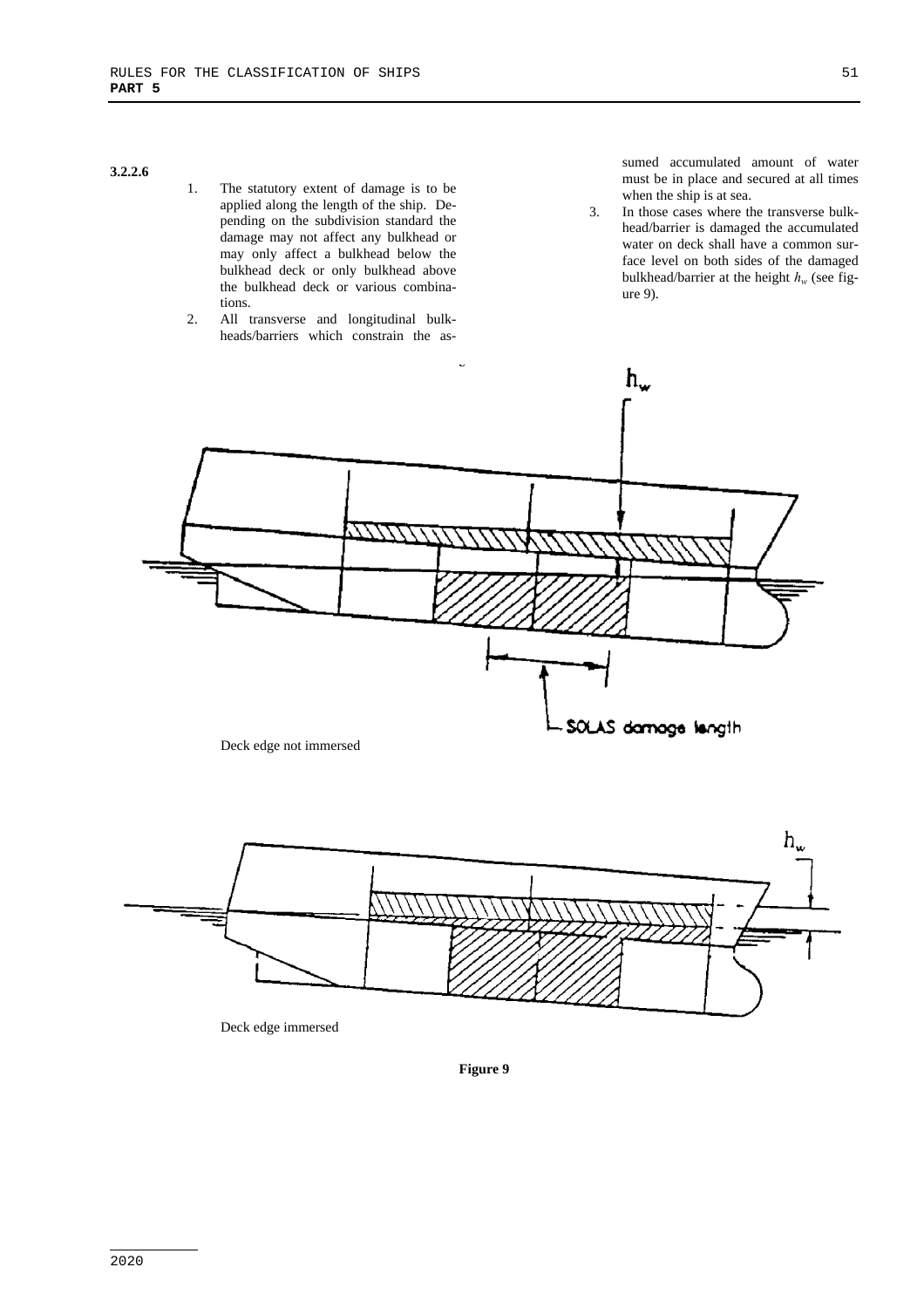### **2 MODEL TESTING**

The purpose of these guidelines is to ensure uniformity in the methods employed in the construction and verification of the model as well as in the undertaking and analyses of the model tests.

The contents of items 3.3.1 and 3.3.2 of the Head 3.3 are considered self-explanatory.

#### **3.3.3 Ship model**

**3.3.3.1** The material of which the model is made is not important in itself, provided that the model both in the intact and damaged condition is sufficiently rigid to ensure that its hydrostatic properties are the same as those of the actual ship and also that the flexural response of the hull in waves is negligible.

It is also important to ensure that the damaged compartments are modelled as accurately as practicably possible to ensure that the correct volume of flood water is represented.

Since ingress of water (even small amounts) into the intact parts of the model will affect its behaviour, measures must be taken to ensure that this ingress does not occur.

In model tests involving worst SOLAS damages near the ship ends, it has been observed that progressive flooding was not possible because of the tendency of the water on deck to accumulate near the damage opening and hence flow out. As such models were able to survive very high sea states, while they capsized in lesser sea states with less onerous SOLAS damages, away from the ends, the limit  $\pm$  35 % was introduced to prevent this.

Extensive research carried out for the purpose of developing appropriate criteria for new vessels has clearly shown that in addition to the GM and freeboard being important parameters in the survivability of passenger ships, the area under the residual stability curve is also another major factor. Consequently in choosing the worst SOLAS damage for compliance with the requirement of 3.3.3.1, the worst damage is to be taken as that which gives the least area under the residual stability curve.

#### **3.3.3.2 Model particulars**

.1 In recognizing that scale effects play an important role in the behaviour of the model during tests, it is important to ensure that these effects are minimized as much as practically possible. The model should be as large as possible since details of damaged compartments are easier constructed in larger models and the scale effects are reduced. It is therefore required that the model length is not less than that corresponding to 1:40 scale or 3 m, whichever is greater. It has been found during tests that the vertical extent of the model can affect the results when tested dynamically. It is therefore required that the ship is modelled to at least three super

structure standard heights above the bulkhead (freeboard) deck so that the large waves of the wave train do not break over the model.

- .2 The model in way of the assumed damages must be as thin as practically possible to ensure that the amount of flood water and its centre of gravity are adequately represented. The hull thickness should not exceed 4 mm. It is recognized that it may not be possible for the model hull and the elements of primary and secondary subdivision in way of the damage to be constructed with sufficient detail and due to these constructional limitations it may not be possible to calculate accurately the assumed permeability of the space.
- .3 It is important that not only the draughts in the intact condition are verified, but also that the draughts of the damaged model are accurately measured for correlation with those derived from the damaged stability calculation. For practical reasons a tolerance of  $+ 2$  mm in any draught is accepted.
- .4 After measuring the damaged draughts it may be found necessary to make adjustments to the permeability of the damaged compartment by either introducing intact volumes or by adding weights. However it is also important to ensure that the centre of gravity of the flood water is accurately represented. In this case any adjustments made must err on the side of safety.

If the model is required to be fitted with barriers on deck and the barriers are less than the bulkhead height indicated below, the model is to be fitted with CCTV so that any 'splashing over' and any accumulation of water on the undamaged area of the deck can be monitored. In this case a video recording of the event is to form part of the test records.

The height of transverse or longitudinal bulkheads which are taken into account as effective to confine the assumed accumulated sea water in the compartment concerned in the damaged ro-ro deck should be at least 4 m in height unless the height of water is less than 0.5 m. In such cases the height of the bulkhead may be calculated in accordance with the following:

 $B_h = 8 h_W$ 

where  $B_h$  is the bulkhead height; and

 $h_W$  is the height of water.

In any event, the minimum height of the bulkhead should be not less than

2.2 m. However, in the case of a ship with hanging car decks, the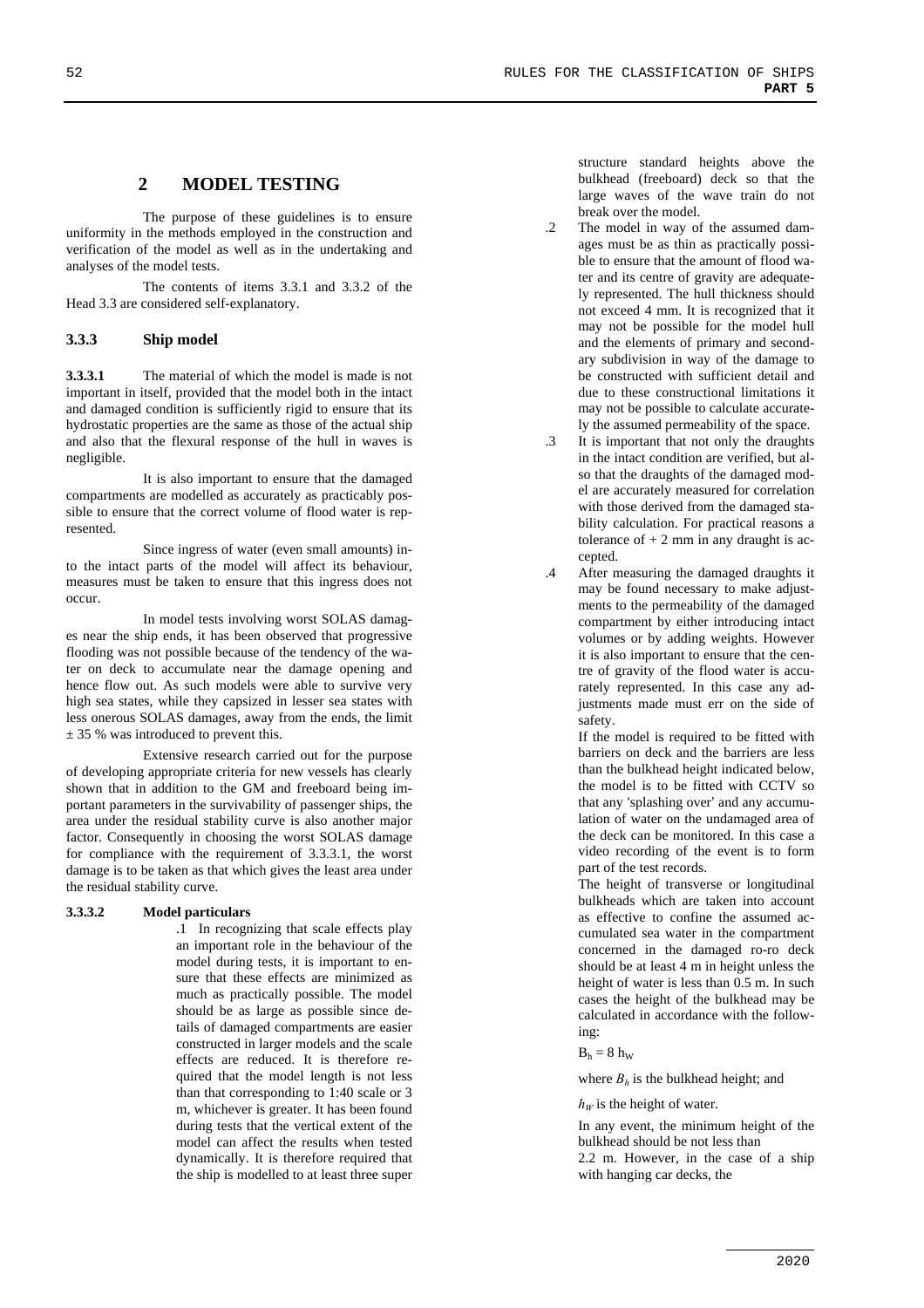minimum height of the bulkhead should be not less than the height to

the underside of the hanging car deck when in its lowered position.

.5 In order to ensure that the model motion characteristics represent those of the actual ship it is important that the model is both inclined and rolled in the intact condition so that the intact GM and the mass distribution are verified. The mass distribution should be measured in air. The transverse radius of gyration of the actual ship should be in the range 0.35*B* to 0.4*B* and the longitudinal radius of gyration should be in the range 0.2*L* to 0.25*L*.

> *Note:* While inclining and rolling the model in the damaged condition may be accepted as a check for the purpose of verifying the residual stability curve, such tests should not be accepted in lieu of the intact tests.

- .6 It is assumed that the ventilators of the damage compartment of the actual ship are adequate for unhindered flooding and movement of the flood water. However in trying to scale down the ventilating arrangements of the actual ship undesirable scale effects may be introduced in the model. In order to ensure that no such effects occur it is recommended to construct the ventilating arrangements to a larger scale than that of the model, ensuring that this does not affect the flow of water on the car deck.
- .7 It is deemed appropriate to consider a damage shape representative of a cross section of the striking ship in the bow region. The 15° angle is based on a study of the cross section at a distance of *B/5* from the bow for a representative selection of vessels of different types and sizes. The isosceles triangular profile of the prismatic damage shape is that corresponding to the load waterline.

Additionally in cases where side casings of width less than *B/5* are fitted and in order to avoid any possible scale effects, the damage length in way of the side casings must not be less than 25 mm.

**3.3.3.3** In the original model test method of Resolution 14 of the 1995 SOLAS Conference the effect of heeling induced by the maximum moment deriving from any of passenger crowding, launching of survival craft, wind and turning was not considered even though this effect was part of SOLAS. Results from an investigation have shown, however, that it would be prudent to take these effects into account and to retain the minimum of 1° heel towards the damage for practical purposes. It is to be noted that heeling due to turning was considered not to be relevant.

**3.3.3.4** In cases where there is a margin in GM in the actual loading conditions compared to the GM limiting curve (derived from SOLAS 90), the *Register* may accept that this

margin is taken advantage of in the model test. In such cases the GM limiting curve should be adjusted. This adjustment can be done as follows:

GM



$$
d = d_S - 0.6 \cdot \left( d_S - d_{LS} \right)
$$

where:

 $d<sub>S</sub>$  – is the subdivision draught; and  $d_{LS}$  – is the lightship draught.

The adjusted curve is a straight line between the GM used in the model test at the subdivision draught and the intersection of the original SOLAS 90 curve and draught *d*.

#### **3.3.4 Procedure for experiments**

#### **3.3.4.1 Wave spectra**

The JONSWAP spectrum should be used as this describes fetch- and duration- limited seas which correspond to the majority of conditions worldwide. In this respect it is important that not only the peak period of the wave train is verified but also that the zero crossing period is correct.

It is required that for every test run the wave spectrum is recorded and documented. Measurements for this recording should be taken at the probe closest to the wave making machine. It is also required that the model is instrumented so that its motions (roll, heave and pitch) as well as its attitude (heel, sinkage and trim) are monitored and recorded through-out the test.

It has been found that it is not practical to set absolute limits for significant wave heights, peak periods and zero crossing periods of the model wave spectra. An acceptable margin has therefore been introduced.

**3.3.4.2** To avoid interference of the mooring system with the ship dynamics, the towing carriage (to which the mooring system is attached) should follow the model at its